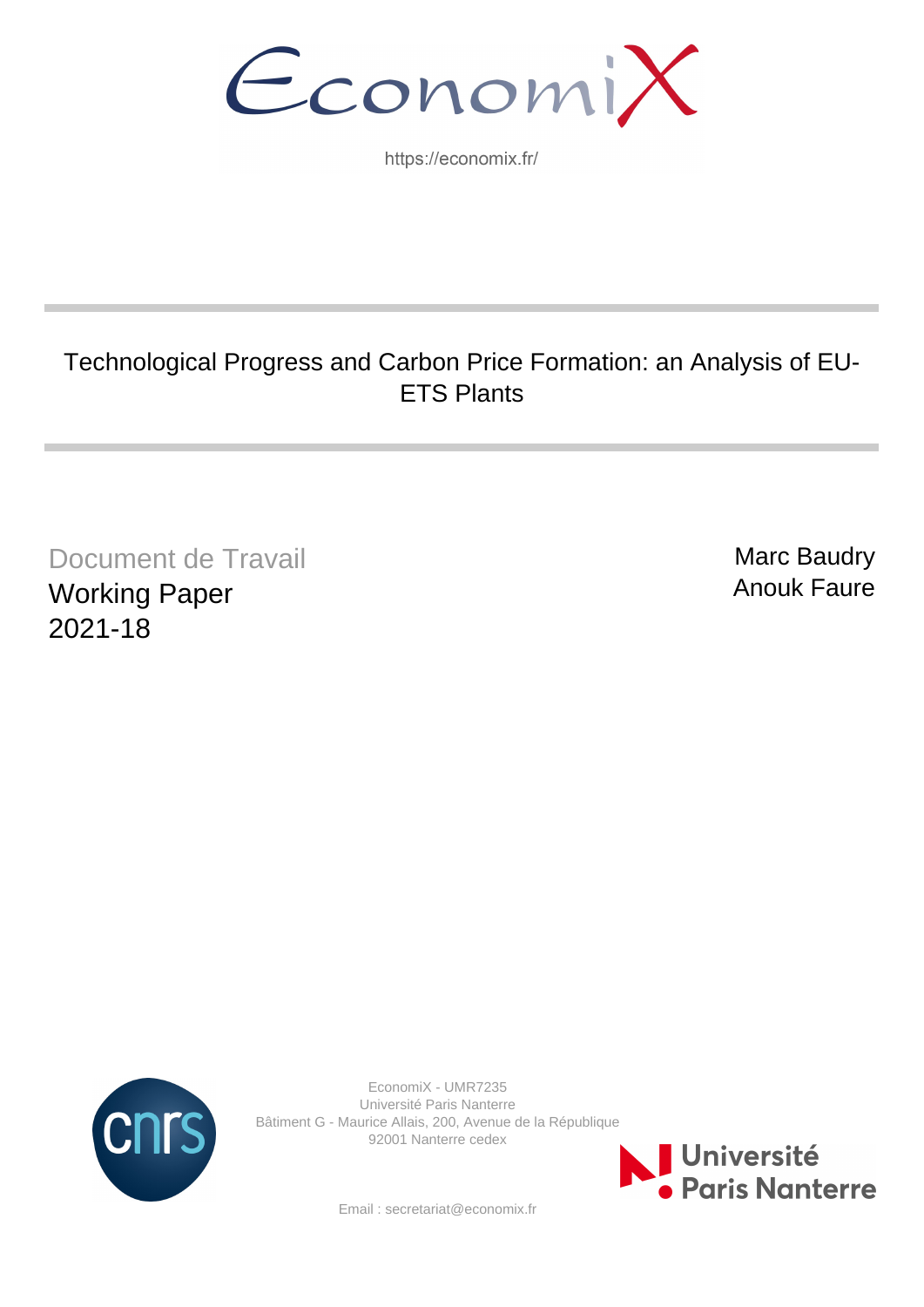# **Technological progress and carbon price formation: an analysis of EU-ETS plants**<sup>∗</sup>

Marc Baudry<sup>1,2</sup> Anouk Faure<sup>1,2</sup>

<sup>1</sup>EconomiX – *Paris-Nanterre University (UPL)*

<sup>2</sup>Climate Economics Chair – *Institut Louis Bachelier (PSL)*

June 22, 2021

#### **Abstract**

This study investigates the nature of technological progress in six manufacturing industries covered under the EU-ETS, plus the power sector, and its effect on carbon price formation using marginal abatement cost curves. We adopt a technological frontier framework, which we calibrate to input and output data at the plant level from 2013 to 2017, with a directional distance function approach. Our results reveal that most of the time, technological progress resulted in inflating baseline emissions, despite decreasing the carbon intensity of production. In our sample industries, technological progress therefore leads to increase abatement efforts, raising the equilibrium price of carbon.

**JEL classification codes:** Q55, O33, D24, L6. **Keywords:** Directed Technological Change, Frontier Analysis, EU-ETS

<sup>∗</sup>Email addresses: Marc.Baudry@ParisNanterre.fr, Anouk.Faure@ChaireEconomieduClimat.org (corresponding author).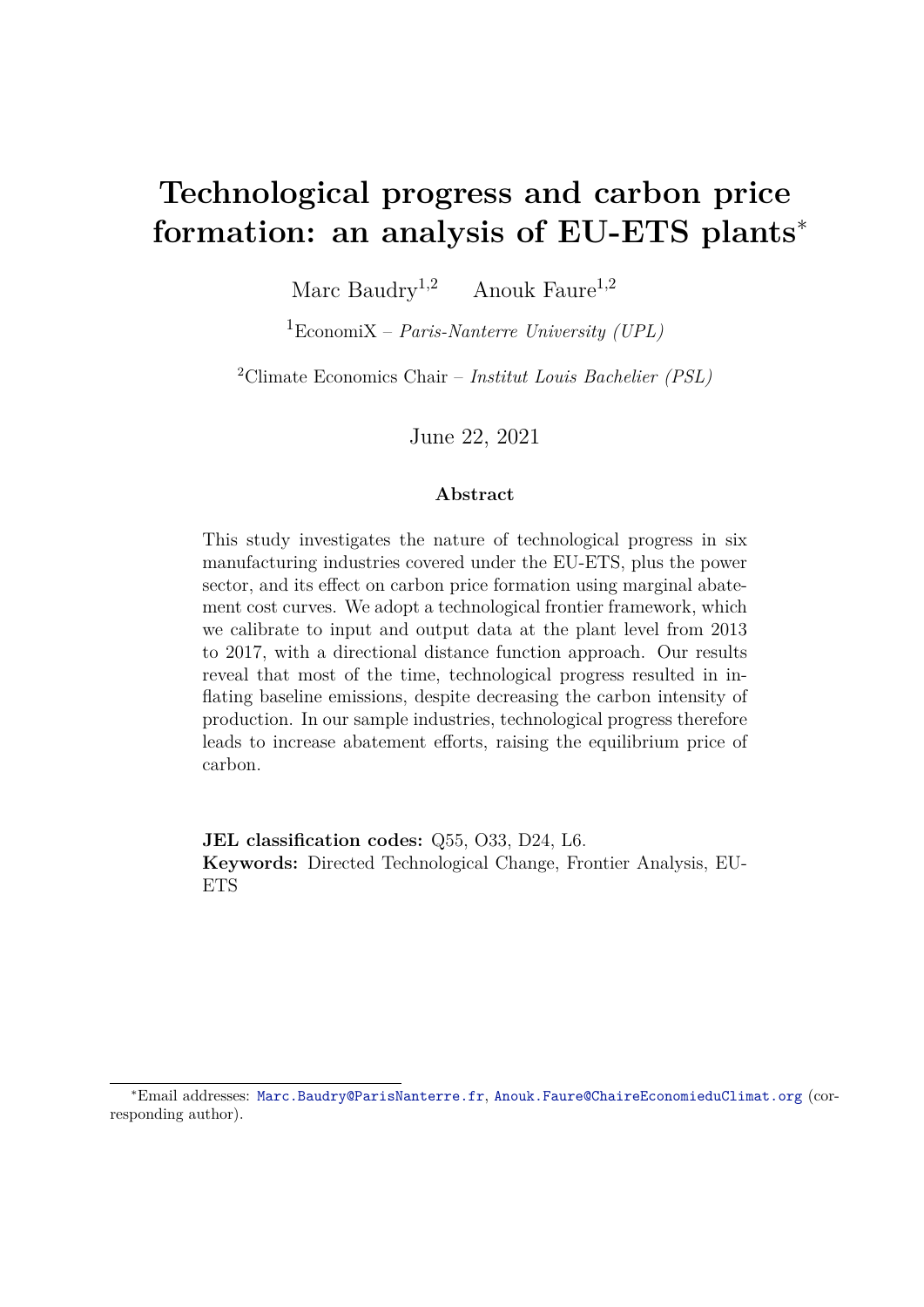## **1 Introduction**

The role of technological progress in a pollution-constrained world has mostly been studied through the prism of induced technological change. First developed by J.R. Hicks in the context of the labor market, it states that technological progress will benefit more some inputs than others, according to their relative prices. In his words, *"A change in the relative prices of the factors of production is itself a spur to invention, and to invention of a particular kind - directed to economising the use of a factor which has become relatively expensive"* (Hicks, 1932). Assuming factor-augmenting technologies, Acemoglu (1998, 2002, 2007) then formalized that market mechanisms can, by altering input prices, steer technological change in favor of specific technologies in turn. Economists being increasingly concerned with environmental problems like global warming, it was soon showed that an environmental policy can also influence the direction of technological change towards cleaner inputs (Acemoglu et al., 2012) or low carbon innovation (Grubb et al., 1994; Goulder & Schneider, 1999; Gerlagh et al., 2009), with consequences on the design of  $CO<sub>2</sub>$  abatement policies (Goulder & Mathai, 2000).

Most of the above mentioned literature has focused on the technological consequences of  $CO<sub>2</sub>$  pricing. However, induced technological change can be approached in a broader sense, as suggested by Porter's hypothesis. The initial version of Porter's hypothesis (Porter & Van der Linde, 1995) sheds light on how environmental policy, in a broad sense, is likely to push companies to reduce technical or organizational inefficiencies of which they would not be aware in the absence of this policy. The two authors then extend their analysis by taking into account innovation strategies aimed at circumventing the additional cost of environmental policy and by examining the overall incidence on firm's performance. Empirical analysis of this extended Porter's hypothesis have either consider the incidence of all environmental levies in total environmental exploitation costs (Van Leeuwen & Mohnen, 2017) or explicitly control for the impact of environmental standards in parallel to the impact of prices (Aghion et al., 2016). Another piece of literature is concerned with the fact that it is relative prices that matter in guiding technological change. Thus, Popp et al. (2020) interpret the sharp drop in patent filings covering clean technologies over the last decade as, at least in part, the consequence of the fall in the price of fossil fuels. It emerges from all of these works that environmental policy instruments probably influence the direction of technological change, but that their effect is interwoven with many other influences that make their assessment complex.

This paper specifically put the emphasis on the interplay between carbon markets and tech-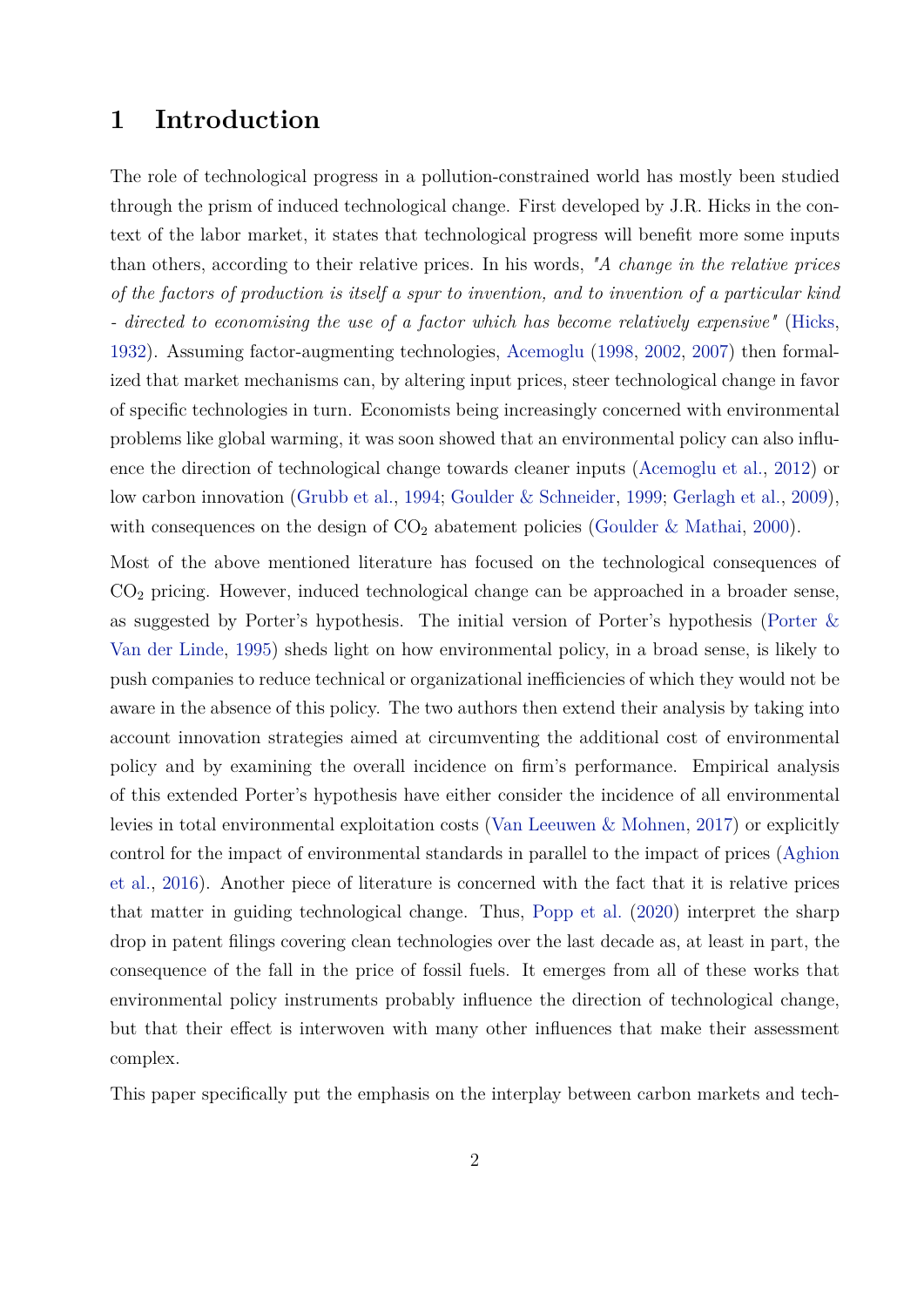nological change. Due to low carbon prices until the late third trading period (2013-2020), little attention has been paid to the response of technological progress to the European Union Emissions Trading Scheme (EU-ETS). A few studies analyzing the causal impact of the EU-ETS on technological advances did so with a focus on low-carbon patenting and R&D expenditure (Borghesi et al., 2015; Calel & Dechezleprêtre, 2016; Calel, 2020). The specificity of carbon markets for the study of oriented technological change lies in the fact that it is not directly the price that is regulated but the supply of allowances. The direction of technical progress therefore crucially depends on two elements. The first element is the link between the supply of allowances on the one hand and their market price on the other hand. The existence of transaction costs (Baudry et al., 2021) and the dynamic nature of the market (Quemin & Trotignon, 2021) are indeed likely to disrupt the theoretical link between the two. The second element is that the price of allowances does not only depend on the quantity of allowances allocated but also on multiple other factors. The much studied price slump that occurred in the second trading period (2008-2012) has mainly been attributed to a supply imbalance indeed (De Perthuis & Trotignon, 2014; Ellerman et al., 2015), and econometric studies identified energy prices (Creti et al., 2012; Koch et al., 2014), renewable energy supply and weather variation (Alberola et al., 2008; Rickels et al., 2015), political events and announcements (Hitzemann et al., 2015; Koch et al., 2016), banking of allowances (Hintermann, 2010), or hedging and speculation (Friedrich et al., 2020; Tietjen et al., 2020) to be the main carbon price drivers.<sup>1</sup> Nevertheless, the feedback effect of technological progress on carbon price formation and policy design has never been considered, to our knowledge, in the theoretical and empirical literature on the EU-ETS.

In the context of the EU-ETS, we argue that half of the picture could have been missed, by overlooking the role of technological progress in carbon price formation. By contrast to Acemoglu's model and the subsequent literature, we do not make any preliminary assumption about the nature of technological progress. More precisely, we go beyond the dichotomous view resulting from the explicit distinction between intrinsically "green" and intrinsically "gray" inputs. By implicitly considering that any input can be more or less "green" or "gray", we introduce the idea of a continuum of possible directions of technological change. We therefore consider that any improvements of regulated plants' total factor productivity can affect the carbon market's fundamentals, namely marginal costs of abatement, and investigate their effect on carbon price formation. The paper proceeds in three structuring steps.

First, and on the basis of the technological frontier framework developed by Shephard (1970),

 $1_A$  comprehensive review can be found in Hintermann et al. (2016).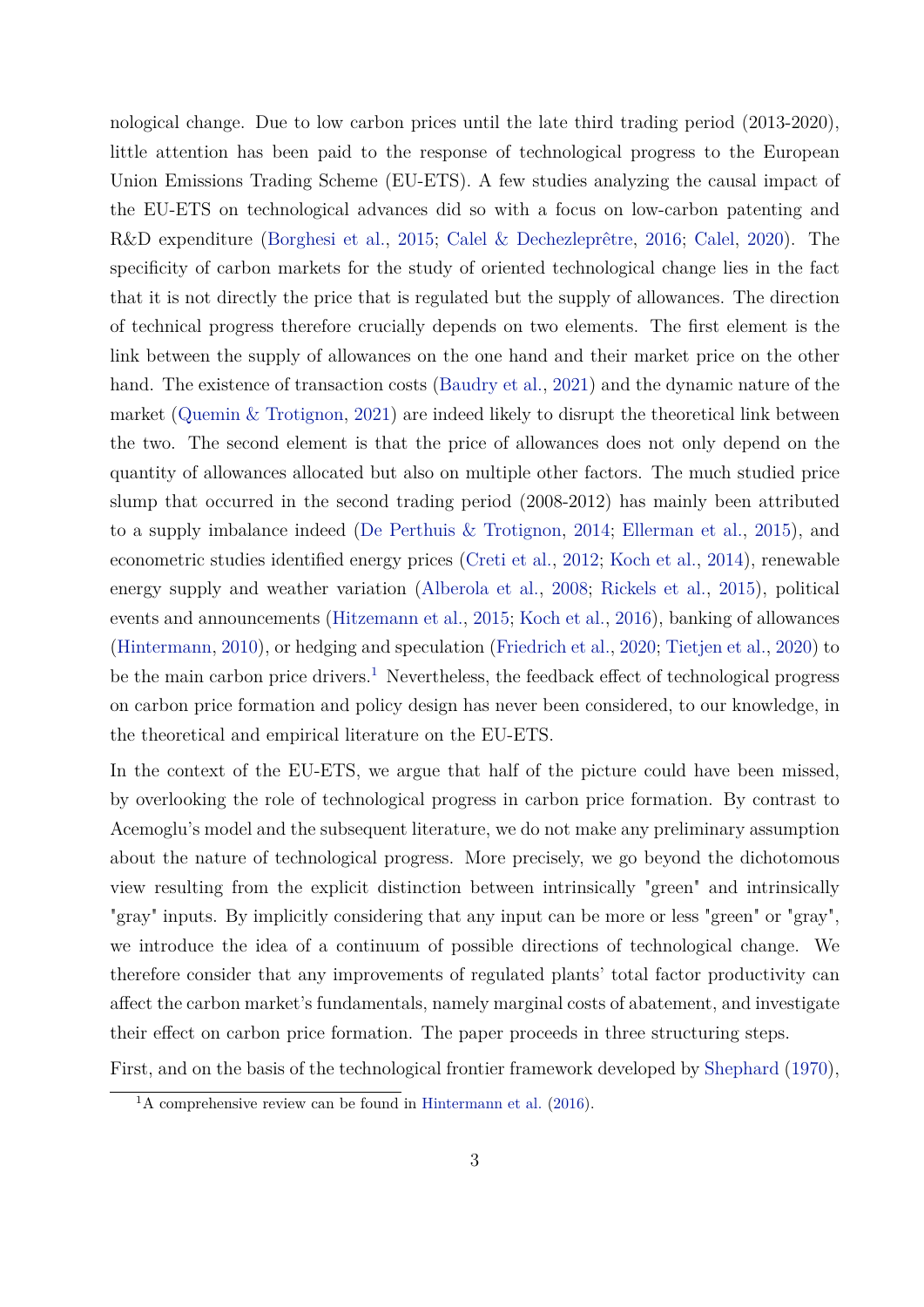we develop a measure of technological progress experienced by plants over time. Departing from a binary, clean *versus* dirty technological adoption, this approach enables us to characterize technological progress without any presupposition about its nature, and information about the price of production factors. As a characterizing criterion, we define *non-directed* technological progress to increase both carbon intensity of production and baseline emissions under *laisserf aire* conditions. By contrast, technological progress is referred to as *directed* when the carbon intensity of production decreases. As sub-cases, *strongly* (*weakly*) *directed* technological progress results in decreasing (increasing) baseline emissions. However, implementing these definitions to characterize technological change requires measuring carbon intensity in an relevant manner. Indeed, the carbon intensity on which these definitions are based is not that observed but that which would prevail in the absence of any policy influencing it. In other words, it is the carbon intensity intrinsically characterizing the technology in place that must be used. This is done using a directional distance function method. (Chung et al., 1997) We focus on six manufacturing industries covered under the EU-ETS over the 2013-2017 period, plus the power sector, and calibrate industry technological frontiers on plant input and output data from the European Union Transaction Log<sup>2</sup> and the Amadeus<sup>3</sup> databases. Our results reveal that on average, technological progress mostly led to inflate plants' baseline, i.e. *laisserf aire* emissions, and lower the carbon intensity of production, which we qualify as *weakly directed*. Therefore, we find that plants primarily seek total factor productivity gains despite the environmental regulation, putting in perspective the induced technological change literature.

Second, calibrated technological frontiers enable us to compute annual, parametric marginal abatement cost (MAC) curves at the industry level, based on a revenue-maximization program. Therefore, we contribute to the empirical literature on MAC estimation in the EU-ETS, which mainly relies on the outputs of macroeconomic models (Landis, 2015), or *adhoc* calibration methods (Baudry et al., 2021; Beck & Kruse-Andersen, 2018; Quemin & Trotignon, 2019). By contrast to these methods, our approach to estimate MAC curves requires little assumptions about the structure of the markets for products and pollutants, and has modest data requirements. Consequently, we argue that it could provide a practical alternative to the benchmarking procedure, currently used to determine the size of plants' free permit endowment in the EU-ETS. The analysis of MAC curves' then reveals great differences in magnitude between high and low carbon intensity industries. Specifically, a realistic price of carbon would trigger a much greater abatement effort in highly carbon-intensive industries

<sup>2</sup>The emissions and transactions electronic registry of the EU-ETS

<sup>3</sup>From Bureau Van Dijk, which records financial plant data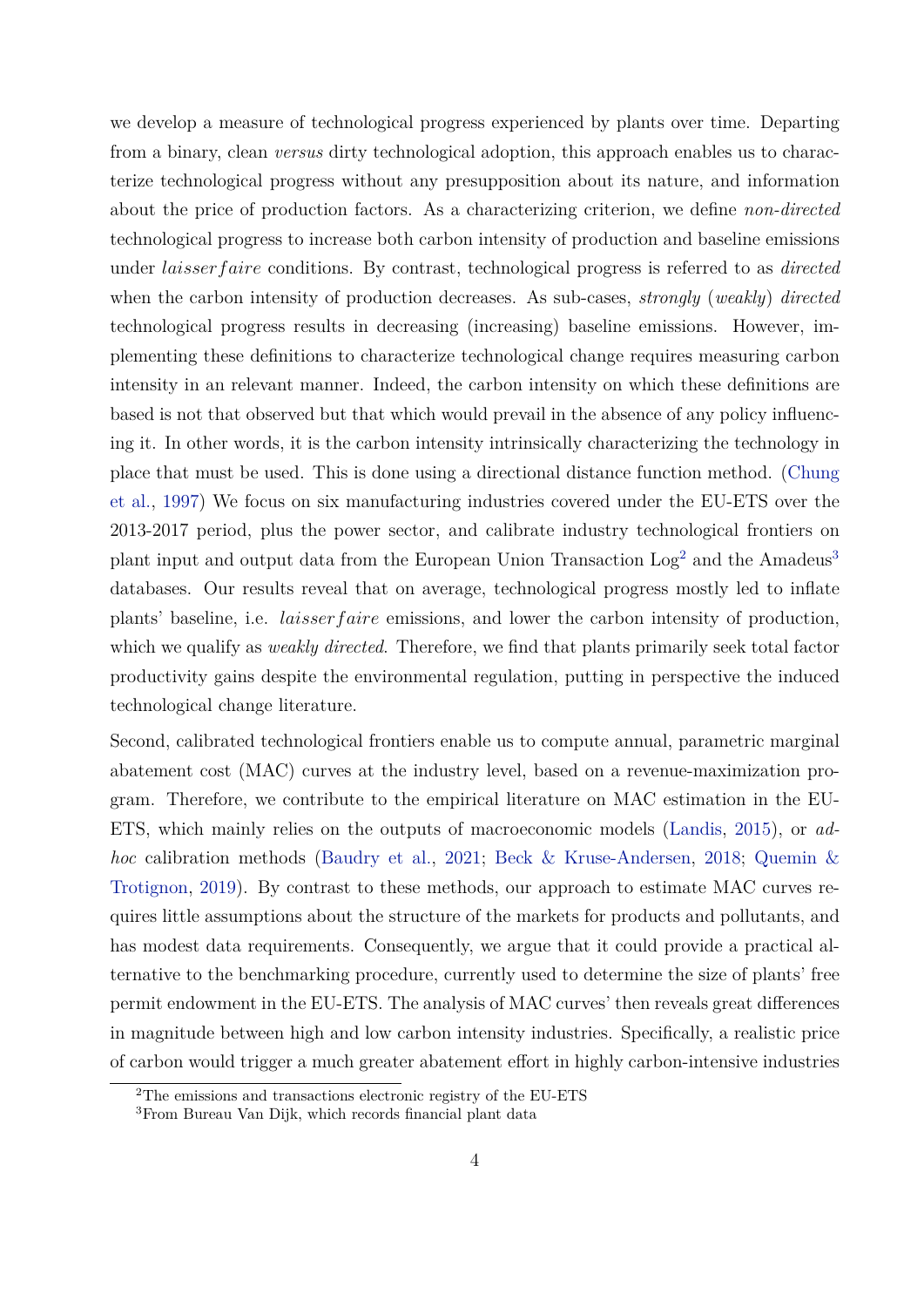that in low carbon intensity ones. Furthermore, the nature of technological progress greatly affects the amount of abatement that can be realized at a given price, because of its effect on aggregate baseline emissions. Specifically, baseline-inflating (resp. deflating) technological progress contributes to increase (resp. decrease) emissions reductions.

Third, numerical MAC curves enable us to analyze the transmission of technological progress to the annual market price of carbon from 2013 to 2017. More precisely, we compute equilibrium carbon prices under 2013's conditions, had technological progress observed in later years happened. Price deviations from their 2013 level can then be attributed to technological progress. Thus, we use permit allocation data from the EUTL to compute the permit deficit of production sites. Interestingly, and since baseline-inflating technological progress is dominant in our samples, it results in increasing the market clearing price by up to  $34\epsilon/\text{tCO}_2$ over time. The analysis of industries' net permit demand in equilibrium also reveals significant permit transfers from low to high carbon-intensity industries. Consequently, our results suggest that technological progress which is not *strongly directed* by nature tightens the effective emissions constraint, and increases the financial burden of highly carbon intensive industries, which has policy implications.

The remainder is organized as follows: Section 2 presents the technological frontier framework and our modeling approach of marginal abatement cost curves, Section 3 presents the data and the directional distance function calibration method, Section 4 conducts an efficiency analysis of selected industries and discusses the dynamics of marginal abatement cost curves, Section 5 presents the market equilibrium and analyzes the impact of technological change, and Section 6 discusses policy implications.

# **2 Theoretical framework**

#### **2.1 Technological frontiers**

In this study, the production of manufacturing goods is considered to be a multi-input, multioutput process, involving the production of both good (e.g. cement) and bad (e.g. greenhouse gases) outputs. First introduced by Shephard (1970), and generalized by Chambers et al. (1998) to accommodate a multi-output framework, the relationship between inputs and outputs may be characterized by a production set containing all combinations of goods and bads which can be obtained from a given set of inputs (Coelli et al., 2005). Considering a vector *x* of inputs, a vector *y* of good outputs (i.e. production) and a vector *b* of bad outputs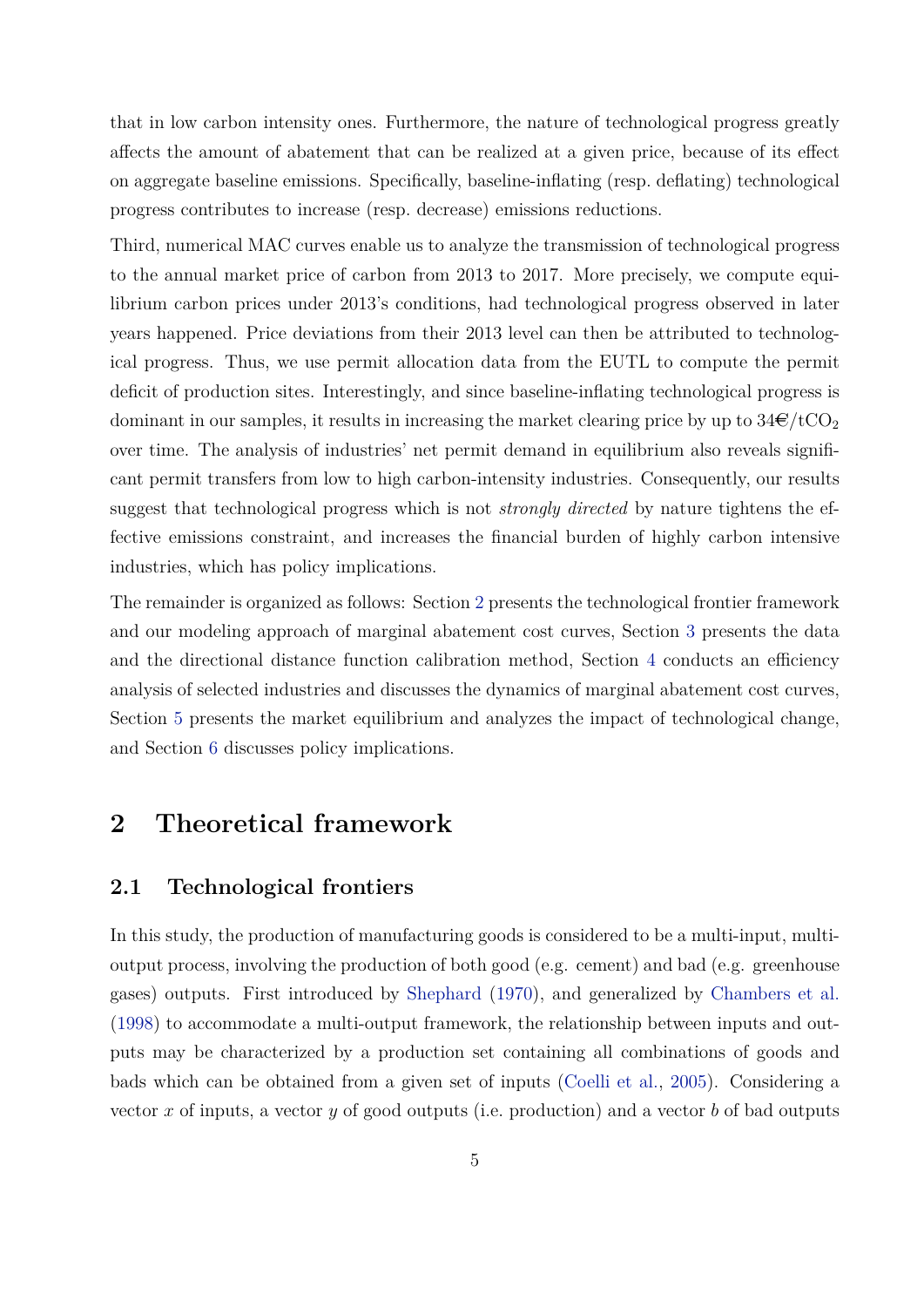(i.e. pollutants), a production technology set  $P(x)$  of a plant can be defined as

$$
P(x) = \{(y, b) : x \text{ can produce } (y, b)\}
$$

According to classical micro-economic assumptions, the representation of  $P(x)$  exhibits the following properties

- production requires a positive level of inputs :  $P(0) = (0, 0)$ .
- the size of the set cannot decrease if more inputs are used:  $x' \geq x$  implies  $P(x) \subseteq P(x')$ .
- desirable outputs can be disposed at no cost:  $y' \leq y$  implies  $(y', b) \in P(x)$ .
- good and bad outputs are jointly produced: if  $b = 0$ ,  $y = 0$ .
- bad outputs cannot be freely disposed:  $0 \le \theta \le 1$  leads to  $(\theta y, \theta b) \in P(x)$ .

The production set is closed by a so-called technological frontier, which reflects the current state of technology of a producing plant. Technological progress may then be characterized by an expansion of the technological frontier, i.e. an increase in total factor productivity, keeping inputs constant.

In the case of a single good and bad output, Figure 1 illustrates the technological structure of a plant which experiences technological progress at  $t + 1$  (dashed curve). Although this approach enables us to represent a wide range of improvements in (*b, y*) combinations, we select a criterion to qualify the nature of technological progress for the purpose of this study. We choose to base this criterion on changes in the carbon intensity of production, rather than in the absolute level of pollution *b*, for its greater flexibility and realism. Carbon intensity is a concept widely used in the literature dealing with environmental performance, especially at the macroeconomic level. At first glance, because it is defined as the ratio between carbon emissions and output, it is easy to calculate and plays a crucial role when identifying the factors that contribute to the total level of emissions in Kaya's identity (Kaya, 1989). This simplicity is however misleading because it does not provide information on how the observed level of carbon intensity is obtained. The same observed level of carbon intensity can result from very different contexts indeed. It can result from the use of inherently environmentally efficient technology without a restrictive policy to control carbon emissions. Conversely, it can be obtained under the decisive effect of a restrictive environmental policy and despite a technology that is not efficient in terms of carbon emissions. The measurement of carbon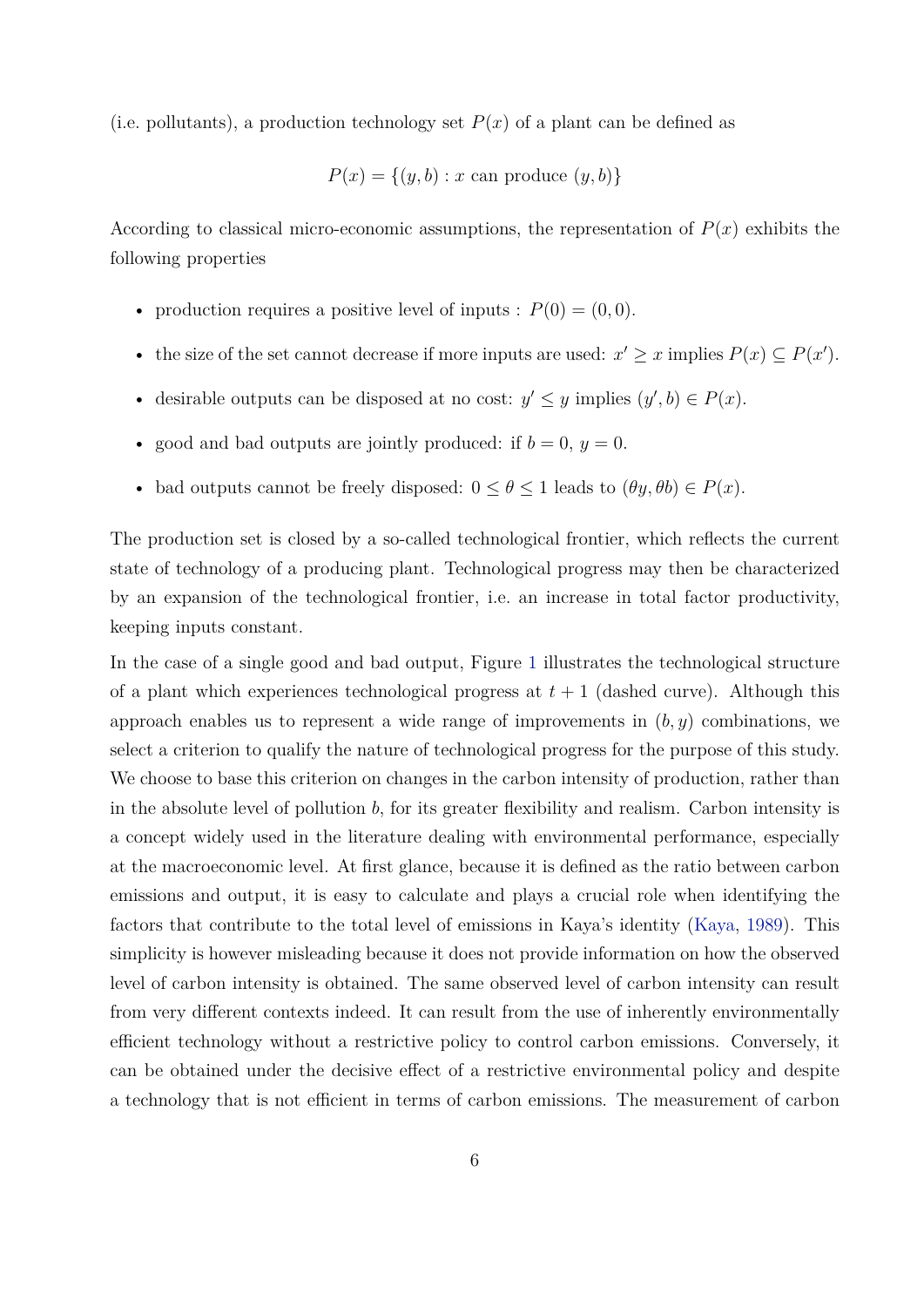intensity relevant to assess the direction taken by technical progress must be based exclusively on technological aspects and must therefore disregard short-term emission reductions induced by environmental policies. We are therefore concerned with the direction of the change in the carbon intensity of production due to technological progress at maximum *y*, i.e. with no constraints on pollution. Graphically, this corresponds to comparing positions of radius of the  $(b, y)$  orthant passing through the top of the technological frontiers at t and  $t + 1$ . Indeed, as detailed *infra*, the summit of a technological frontier corresponds to the optimal, revenue-maximizing choice under *laisserf aire* conditions, and thus characterizes the carbon intensity (i.e. the slope of the radius) associated to the technology in the absence of any environmental policy.

Figure 1 illustrates the three natures of technological progress. In panel (*C*), technological progress increases both the carbon intensity of production and baseline emissions, which we refer to as *non-directed* technological progress. By contrast, panel (*A*) and (*B*) characterize directed, i.e. carbon-intensity decreasing technological progress. Note that, although *nondirected* technological progress unequivocally results in increasing the *laisserf aire* pollution level  $b^{LF}$ , the case of *directed* technological progress is not straightforward. The latter can lead to either decrease or increase baseline emissions indeed. To clarify this difference, we therefore distinct *strongly* and *weakly directed* technological progress, which respectively result in decreasing (panel  $(A)$ ) or increasing (panel *B*) the level of *laisser faire* pollution  $b^{LF}$ . In practice, an example of *strongly directed* technological change in the cement industry can be the switch to a waste-heat recovery system,<sup>4</sup> which enables to increase the productivity of energy, thus decreasing the carbon-intensity of production. By contrast, the replacement of an old limestone grinder can avoid raw material losses and lead to increase output-percapita, without changing the carbon intensity of cement. In our framework, this corresponds to *weakly directed* technological change.

The nature of technological progress being defined at the *micro*, plant level, measuring it requires to move to a *meso* level of analysis. Indeed, a technological frontier can only be quantified with multiple points. Therefore, and conforming to the theoretical framework, we have to consider a set of plants sharing the same technology in order to characterize an industry technological frontier, which can be estimated as detailed in Section 3.

Letting two plants 1 and 2 use the same quantity of inputs *x*, the production sets  $P_t^1(x)$ and  $P_t^2(x)$  can be represented in the bi-dimensional space  $(b, y)$ , as in Figure 2. Their

<sup>&</sup>lt;sup>4</sup>High-performing coolers make it possible to recover the excess heat during the clinker cooking process for electricity generation.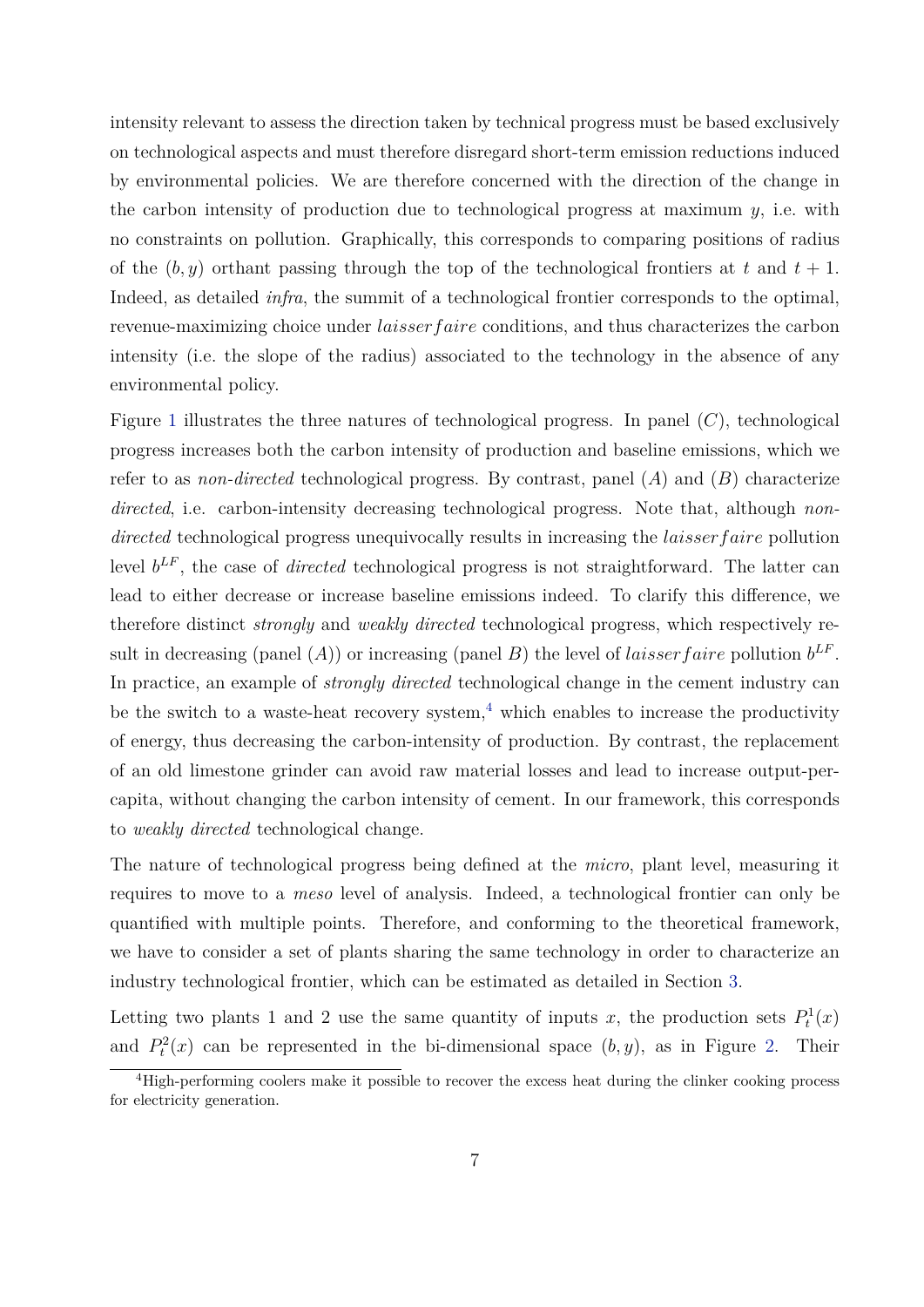Figure 1: Nature of technological progress



*Note:*  $P_t^i(x)$  and  $P_{t+1}^i(x)$  denote the technological frontier of plant *i* at *t* and  $t+1$ , respectively.  $b_t^{LF}$  and  $b_{t+1}^{LF}$  denote *laisser faire* emissions at *t* and *t* + 1.

respective combination of good and bad outputs correspond to the empty and full grey dots. First, note that plants operate below their technological frontier in our representation, which reveals some scope for technical efficiency improvements, namely production technique enhancements (e.g. plant management, organization of the production line) given the state of technology and set of inputs. The reduction in emissions, with unchanged production, which can be obtained by absorbing these inefficiencies reveals what is sometimes referred to in the literature as being cost-free abatement. This level of abatement is obtained in Figure 2 by moving horizontally to the border. However, it is possible to absorb the same inefficiency by reducing emissions while increasing production, i.e. by moving towards the border not horizontally but in a direction oriented to the left and upwards of Figure 2. This configuration typically corresponds to the initial idea of Porter's hypothesis, namely that the reduction of inefficiencies can reconcile improvement of environmental performance and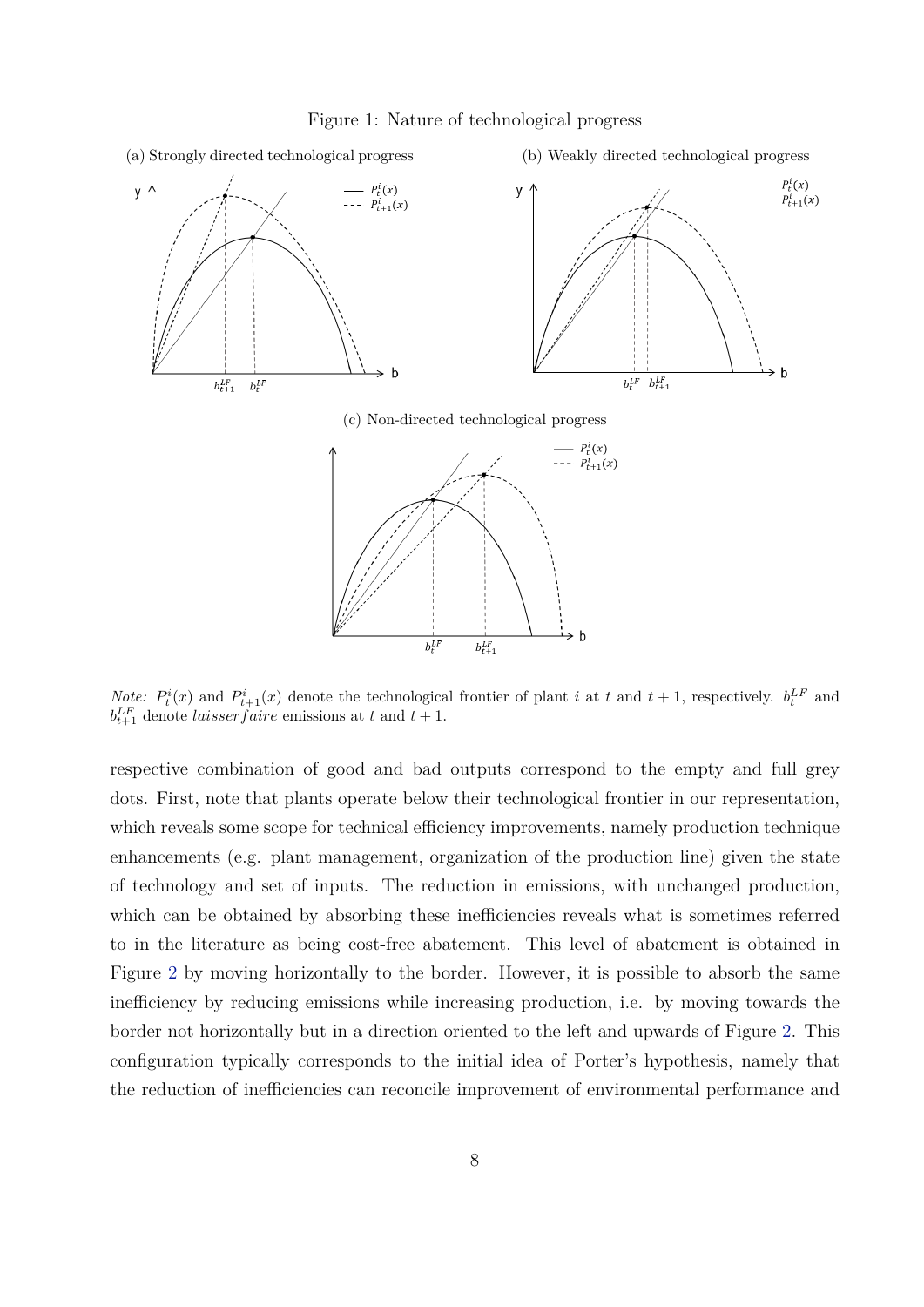improvement of the economic performance of the plant. Second, both plants experience technological progress between *t* and  $t + 1$ , as their production sets  $P_t^1(x)$  and  $P_t^2(x)$  expands over-time. Consequently, the new production technology enables them to make more out of an unchanged set of inputs, in terms of quantity of desirable output *y*. Furthermore, plant 2's technology is dominated by plant 1's despite technological progress. For any *b* indeed, the maximum production level *y* is greater at both  $t$  and  $t + 1$  for plant 1. Note that technological progress, characterized by a displacement of the frontier, is independent from technical efficiency which relates to the distance to the frontier.

In the same way as at the plant level, the three natures of technological progress (i.e *strongly* or *weakly directed*, and *non-directed*) can then be characterized at the industry level. To do so, we define an envelope curve which embodies plants' production sets in a single, industry super-set (plain and dashed black curves in Figure 2). The envelope curve at  $t+1$  captures all technological changes that occurred at the plant level in turn. Comparing carbon intensities at the top of the envelope curve at  $t$  and  $t + 1$  then enables us to characterize the type of technological progress experienced in aggregate. In the illustration, technological change at the industry level is *strongly directed*.





*Note:* Representation at *t* and  $t + 1$  of the production sets  $P(x)$  of two producing plants producing one desirable good and one pollutant, *y* and *b*, and using *x* inputs.

#### **2.2 Marginal abatement cost curves**

Having characterized technological progress, we can now compute the marginal abatement cost (MAC) of plants that are subject to a pollution constraint. We define MAC in line with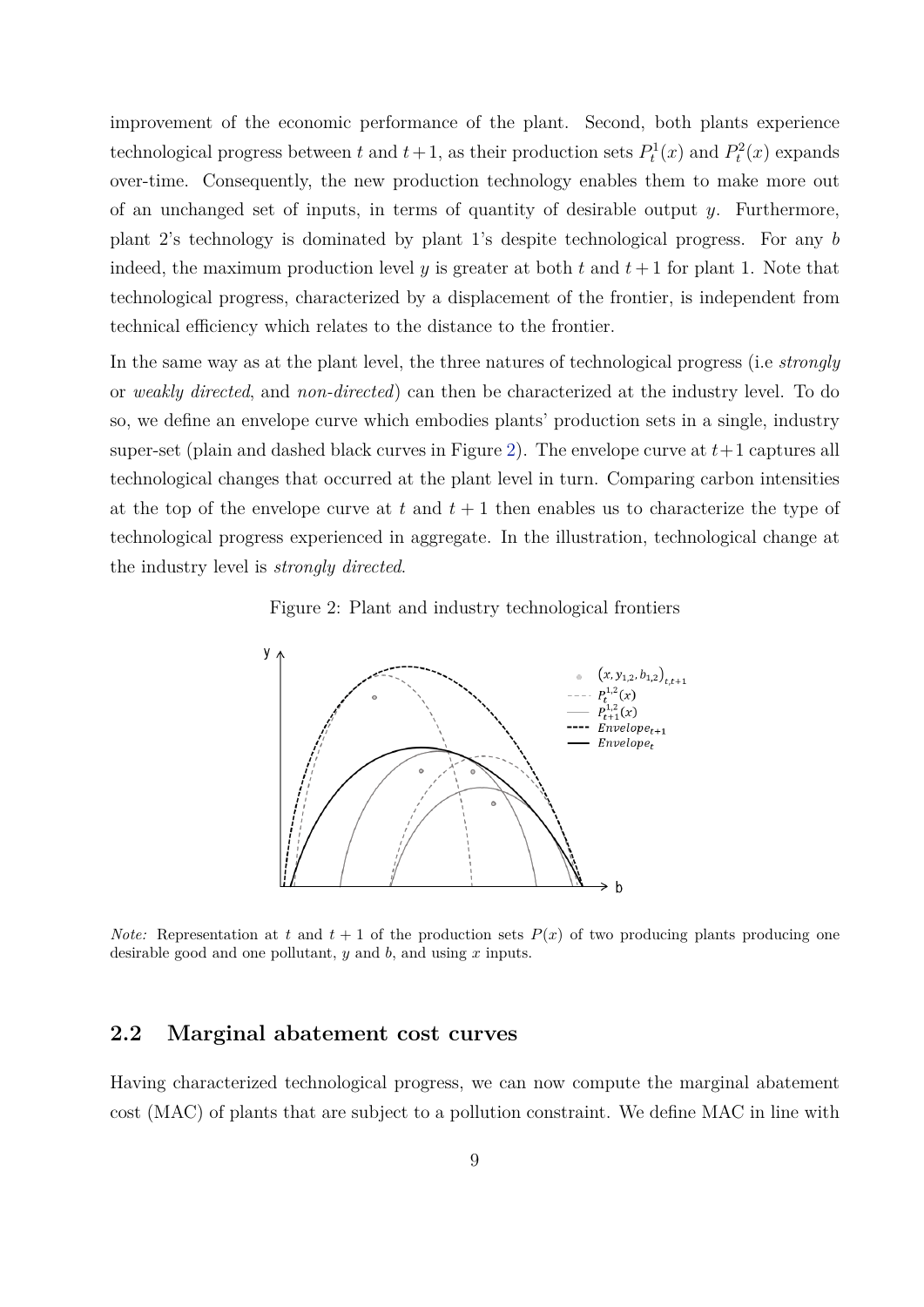textbook environmental economics, which state profit-maximizing producers trade-off sales revenue from the production of goods with the cost of complying with the environmental regulation (Tietenberg & Lewis, 2016). Our approach thus substantially differs from that of expert based MAC curves like McKinsey's (McKinsey, 2009), who analyze the cost merit order of abatement options relying on the adoption of low-carbon technologies or energyefficiency measures. More precisely, the technological frontier method enables us to consider two ways of carry out emissions reductions visible on Figure 2. On the one hand, a plant can abate by reducing its production level *y*, thus leading to a financial sacrifice. On the other hand, it can switch to another, 'cleaner' technology, as if plant 1 adopted plant 2's technology (plain grey lines on Figure 2). Such costs of technological adoption corresponds to abatement costs *a la* McKinsey. Yet, note that *micro* technological changes are hidden in our *meso* analysis.

More precisely, in presence of an individual cap on emissions, a plant's cost of compliance is equivalent to the decrease in sales revenue due to required emissions reductions. The corresponding abatement cost may then be measured by comparison to the *laisser-faire* situation. Thus, MAC can be defined as the foregone revenue associated with the tightening of the pollution constraint by one additional unit. When the environmental regulation takes the form of a market based instrument, such as an emissions trading scheme or a tax on emissions, MAC directly guide plants' production choices. For instance, polluting plants will optimally emit until the marginal abatement effort is as costly as the permit price on the emissions trading scheme, or as the unitary tax.

Formally, the objective of a polluting plant *i* selling its production *y* on the goods market is

$$
\max_{y,b} R_i = p_y y_i \quad \text{s.t} \quad (b_i, y_i) \in P_i(x) \ , \ b_i \le \bar{b}_i
$$

where revenue-generating production necessarily involves a polluting by-product *b*. All plants are assumed to be price takers on the goods market. Besides, inputs are fixed according to the technological frontier framework presented in Section 2.

Under *laisser faire* conditions,  $\overline{b}_i$  does not bind, hence the producer faces an unconstrained revenue maximization problem. The solution corresponds to the level  $b_i^{LF}$ , also referred to as baseline emissions, which satisfies  $f_i'(b) = 0$  where  $f_i$  denotes the functional expression of the technological frontier in the  $(b, y)$  space. Graphically, the  $(y_i^{LF}, b_i^{LF})$  coordinates correspond to the top of the technological frontier (see Figure 3). In presence of an environmental regulation however,  $b \leq \bar{b}$  is binding. The optimal level of abatement of plant *i* can thus be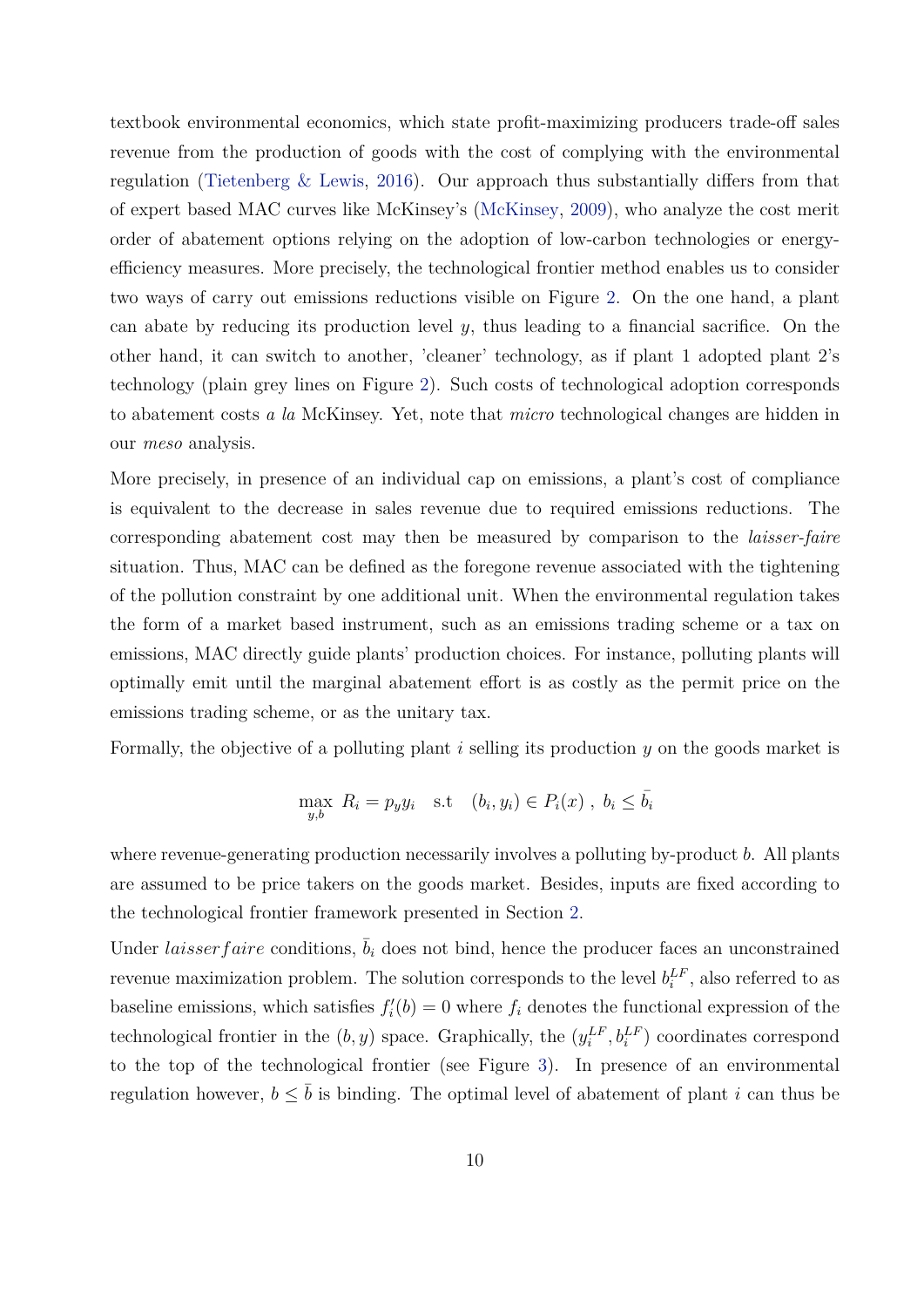defined as  $a_i = b_i^{LF} - b_i^*$ , with  $b_i^*$  the solution of the constrained maximization program. For any pollution constraint, the abatement cost then corresponds to the foregone revenue, or  $p_y \times (f_i(b_i^{LF}) - f_i(b_i^{LF} - a_i))$ . The plant's MAC can be computed as the derivative of the above:  $p_y \times f'_i(b_i^{LF} - a_i)$ .

Next, to obtain an industry MAC curve mapping pollution prices against abatement efforts, first denote plant *i*'s MAC  $MC_i(a_i) = p_y \times f'_i(b_i^{LF} - a_i)$  to obtain  $a_i = b_i^{LF} - (f'_i{}^{-1})(MC_i/p_y)$ . The last expression gives, for plant *i*, the quantity of emissions reduced relative to baseline emissions at any implicit pollution price. At the industry level *I*, the total abatement effort at any price then corresponds to the horizontal sum of *a* over plants:

$$
a_I = \sum_{i \in I} \left( b_i^{LF} - f_i'^{-1} (MC_i(a_i)/p_y) \right)
$$

Figure 3 illustrates the correspondence between technological frontiers and MAC curves. Although plants can experience some technical inefficiency in practice, revenue maximization necessarily results in technically efficient production decisions. In turn, MAC are computed along the technological frontier, meaning that zero-cost abatement measures are non-existent. The left part of Figure 3 illustrates an industry's technological frontier *f*(*b*) before technological progress occurs (plain black line). Starting from baseline emissions  $b_t^{LF}$ , any level of pollution constraint matches an implicit price of pollution. Graphically, and for an arbitrary abatement effort  $a_t$ , the corresponding MAC reflects the absolute value of the slope of the tangent to the technological frontier. Besides, the asymptote of MAC curves shown in Figure 3 corresponds to the maximum abatement that can be done at the industry level. Note indeed that *laisser faire* conditions correspond to the intercept of the MAC curve. Then, as pollution control strengthens, the foregone revenue from production increases and tends to infinity as emissions tend to zero.

It becomes clear in Figure 3 that the shape of MAC curves is inherently linked to that of technological frontiers, and the nature of technological progress in turn. Specifically, *nondirected* and *weakly directed* technological progress shifts the MAC's asymptote to the right as baseline emissions increase, which will result in lowering the MAC curve (dashed grey line). By contrast, *strongly directed* technological progress shift the asymptote to the left, which contributes to increasing MAC (dashed black line). Changes in the curvature of the technological frontier due to technological progress will also affect the slope of MAC curve, in no clear direction yet.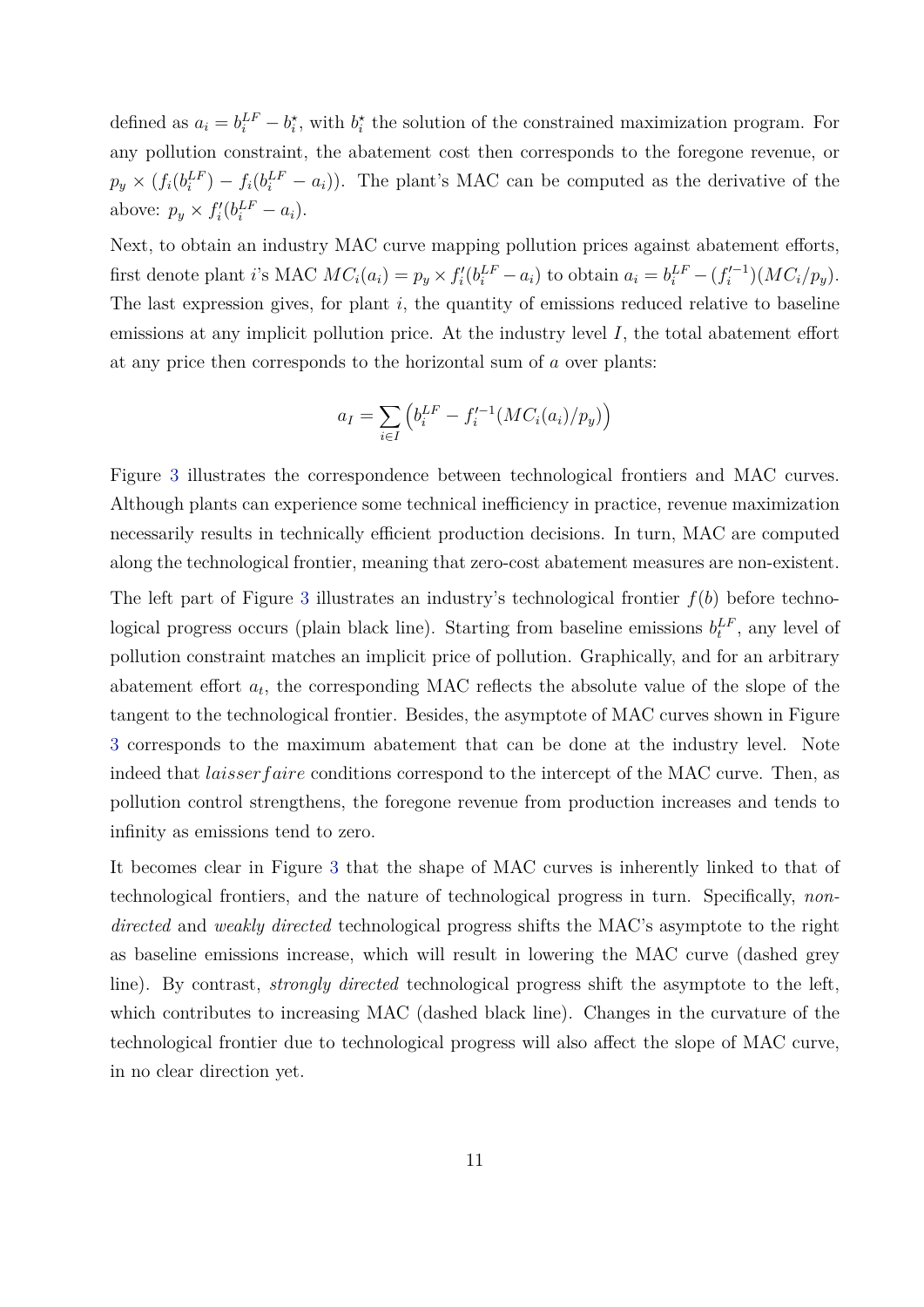



# **3 Empirical Approach**

In this Section, we apply our theoretical framework to manufacturing industries covered under the EU-ETS during the early third trading period (2013-17), and analyze the effect of technological progress on industries' MAC curves.

#### **3.1 Data**

First, we collect input, production and pollution data at the plant level to estimate industries' technological frontiers, conforming to the theoretical framework presented in section 2. Two databases, paired by plant names (*"account holder name"*) are used. First, the Amadeus database from Bureau van Dijk documents financial information on European production sites, including annual accounts, financial ratios, industry and ownership. Amadeus data covers the 2009-2017 period. Second, the European Union Transaction Log (EUTL) records the trading and compliance activity of plants covered under the EU-ETS, including transactions, annual allocation and reconciliation of permits. The EUTL covers the same years as Amadeus, yet the transition from the second (2008-2012) to third (2013-2020) trading period led to discrepancies in the reporting of emissions data, as many production sites changed account holder name. Therefore, we choose 2013 as the initial date for our panels, which coincides with the start of Phase 3 of the EU-ETS. We obtain balanced panels binned in seven 4-digit NACE rev. 2  $\mathrm{code}$ , from 2013 to 2017. Table 1 provides an overview of selected

<sup>5</sup>We chose to merge NACE 20.12, 20.13 and 20.14 under a more general «Chemicals» industry, due to data scarcity at the 4-digit level. We checked that three sub-industries present similar carbon intensities.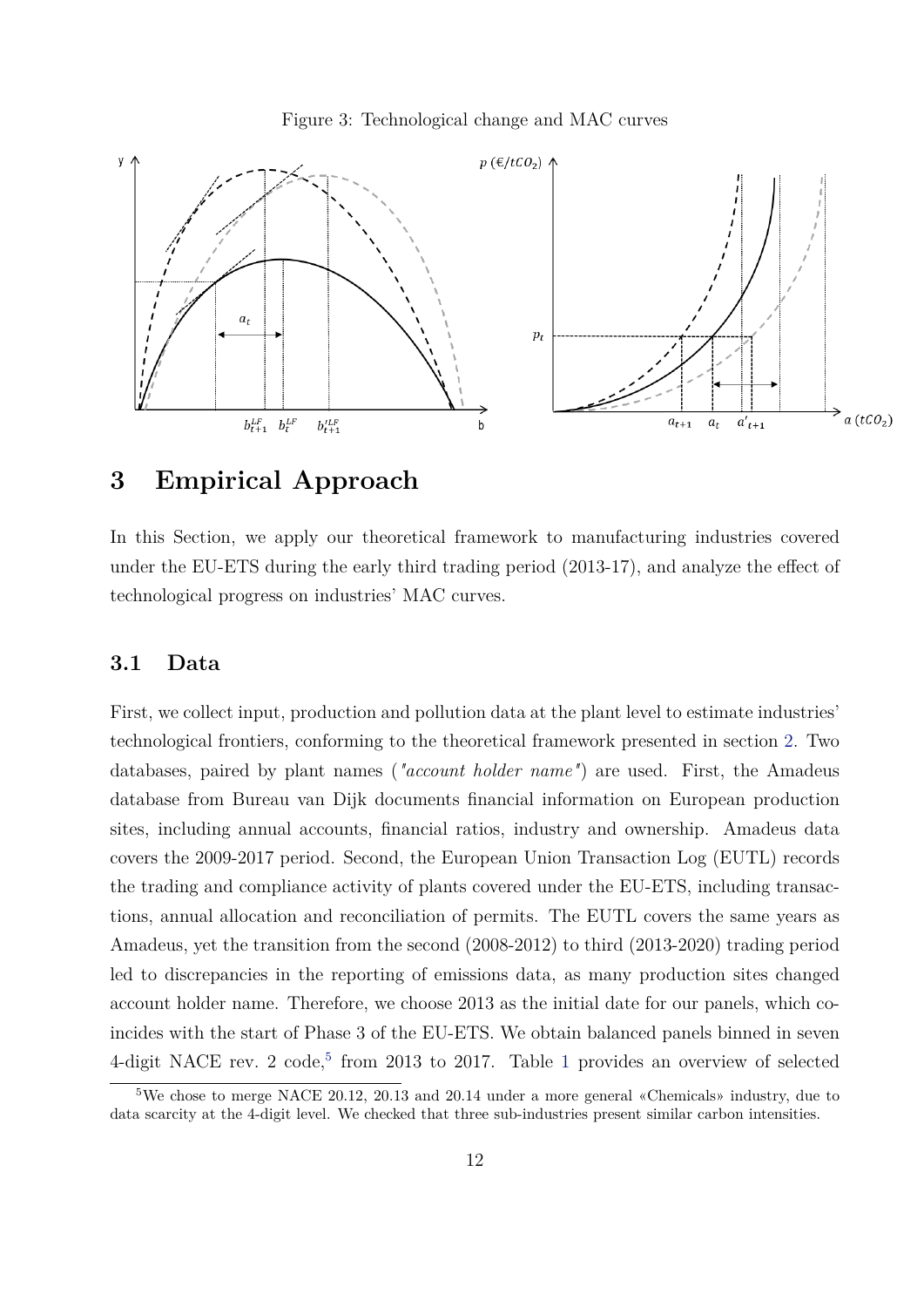industries, most of which are manufacturing of mineral products and basic metals, plus the power sector.

| Industry    | NACE rev. 2   | Activity description                                                                                                                  |
|-------------|---------------|---------------------------------------------------------------------------------------------------------------------------------------|
| Baked clay  | 23.32         | Manufacture of bricks, tiles and construction products,<br>in baked clay                                                              |
| Cement      | 23.51         | Manufacture of clinkers and hydraulic cements, includ-<br>ing Portland, aluminous cement, slag cement and super-<br>phosphate cements |
| Chemicals   | $20.1(2-3-4)$ | Manufacture of organic and inorganic basic chemicals,<br>dyes and pigments                                                            |
| Electricity | 35.11         | Production of electricity, including operation of genera-<br>tion facilities that produce electric energy                             |
| Metallurgy  | 24.1          | Manufacture of basic iron and steel and of ferro-alloys                                                                               |
| Paper       | 17.12         | Manufacture of paper and paperboard                                                                                                   |
| Plaster     | 23.52         | Manufacture of plasters of calcined gypsum or calcined<br>sulphate, and manufacture of quicklime, slacked lime<br>and hydraulic lime  |

Table 1: Industry description

Using the practical guidance of Coelli et al. (2005), we select capital, labor and energy as inputs, and production and  $CO<sub>2</sub>$  emissions as desirable and undesirable outputs. More precisely, capital is measured by the value of tangible assets, labor by total payroll and energy by the value of purchased raw materials and other supplies. Production is measured by sales revenues and pollution by verified  $CO<sub>2</sub>$  emissions. Besides, to correct inflation variations over-time and price-level differences across countries, we deflate the data with an inflation index and convert it to purchasing power parity.<sup>6</sup> Table 2 reports descriptive statistics of the resulting samples, and Figure 6 in the appendix shows the dynamics of variables over 2013-17. Note that data belonging to a NACE 4-digit industry can be split in two or three sub-samples according to carbon intensity, measured by the average emissions-to-production ratio of plants over all years (see for instance baked clay products, metallurgy and paper production). This first ensures that samples have a similar 20-to-30 observations. Having homogeneous samples, in terms of economic activity, is indeed a central point of the technological frontier calibration presented in Section 3.2. Second, it enables us to further analyze whether the carbon intensity of production affects the nature of technological progress.

On average for the selected production sites, Table 2 shows that cement and power sectors are the biggest emitters, with more than  $400 \text{kt}CO_2$  annually. Manufacturers of mineral product

<sup>6</sup>https://appsso.eurostat.ec.europa.eu/nui/submitViewTableAction.do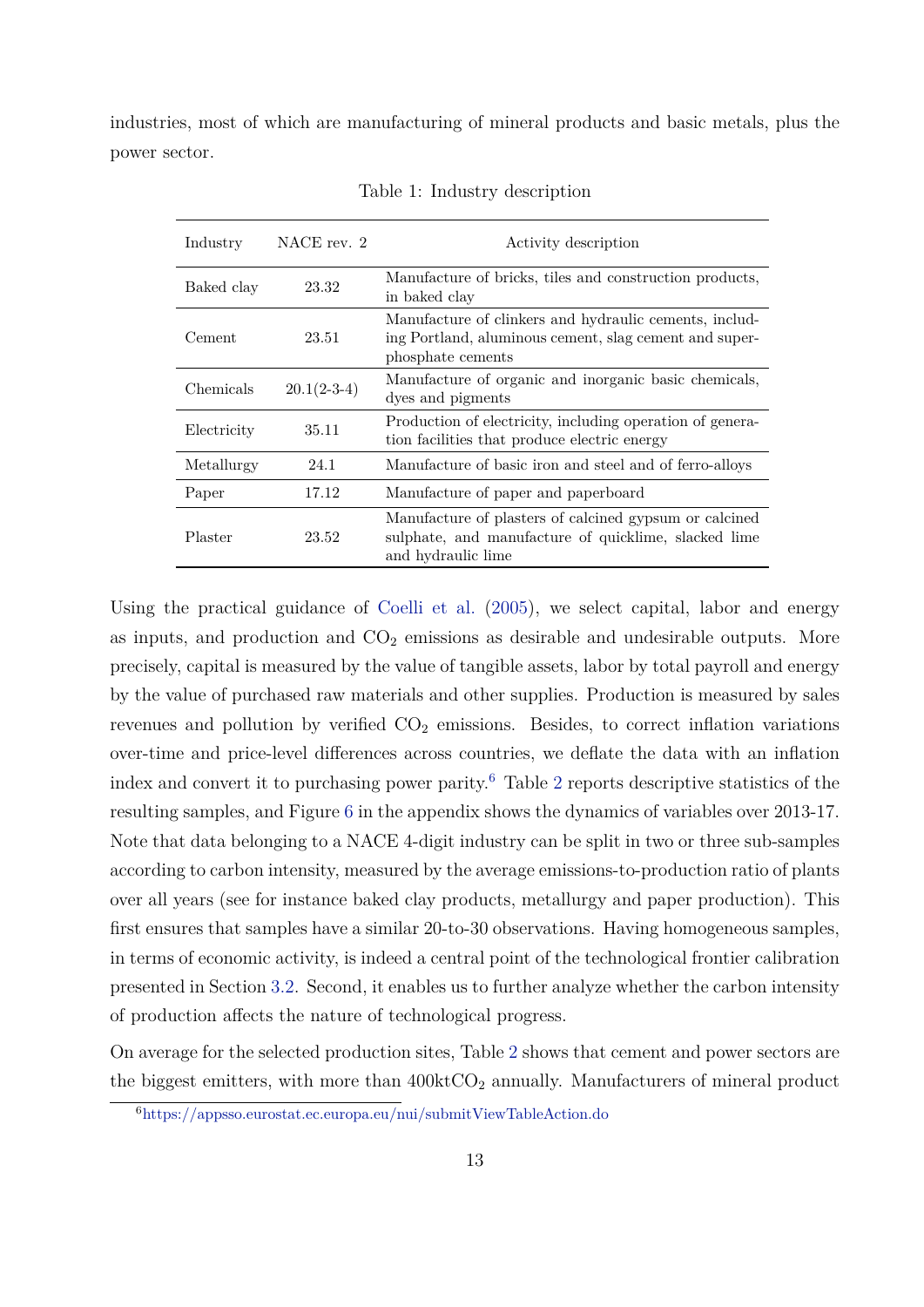(NACE 23) also have the highest carbon intensity.<sup>7</sup> Moreover, computing the capital intensity of production sites, i.e. the capital-to-production ratio, reveals that on average, plants that have a higher carbon intensity of production also tend to be more capital intensive.<sup>8</sup> We could therefore expect a greater potential for *directed* technological progress in those industries. Surprisingly, cement manufacturers presents a low capital intensity despite being highly carbon intensive. This could be due to the use of carbon inputs, which is not reflected here, or a low valuation of tangible assets.

| Industry (Nace $2$ )  | #Obs   | Carbon<br>intensity | Capital<br>intensity | Emissions            | Production            | Capital               | Energy                | Labor               |
|-----------------------|--------|---------------------|----------------------|----------------------|-----------------------|-----------------------|-----------------------|---------------------|
| Baked clay $(23.32)$  | 28     | 0.4<br>(0.7)        | 0.6<br>(0.7)         | 18,035<br>(14, 541)  | 42,437<br>(20, 536)   | 26,762<br>(14,370)    | 15,342<br>(5,765)     | 10,376<br>(3,733)   |
|                       | $\,29$ | 3.6<br>(4.1)        | 1.2<br>(0.7)         | 11,082<br>(7,756)    | 3,012<br>(1,886)      | 3,541<br>(1, 467)     | 1,198<br>(670)        | 638<br>(442)        |
| Cement $(23.51)$      | $26\,$ | 5.1<br>(6.8)        | 0.6<br>(0.7)         | 626,319<br>(56, 794) | 121,636<br>(83, 456)  | 75,303<br>(62,588)    | 38,167<br>(29, 623)   | 22,268<br>(13,580)  |
| Chemicals $(20.1)$    | $20\,$ | 0.3<br>(0.4)        | 0.3<br>(0.3)         | 156,674<br>(87, 645) | 578,601<br>(195, 624) | 160,064<br>(78, 383)  | 328,671<br>(73, 810)  | 60,224<br>(19, 944) |
| Electricity $(35.11)$ | $22\,$ | 1.1<br>(0.2)        | 0.9<br>(1.2)         | 420,341<br>(49,204)  | 379,998<br>(229,560)  | 356,290<br>(269, 279) | 200,814<br>(116, 953) | 37,284<br>(18, 726) |
| Metallurgy $(24.1)$   | 28     | 0.1<br>(0.1)        | 0.2<br>(0.2)         | 68,845<br>(54, 413)  | 574,689<br>(420, 228) | 138,704<br>(95,780)   | 395,098<br>(281, 465) | 55,397<br>(40, 344) |
|                       | $25\,$ | 0.5<br>(0.6)        | 0.4<br>(0.4)         | 116,663<br>(91, 921) | 232,382<br>(134,096)  | 78,202<br>(49,529)    | 148,902<br>(75, 231)  | 22,532<br>(15, 432) |
|                       | $25\,$ | 0.1<br>(0.1)        | 0.2<br>(0.2)         | 18,659<br>(12, 863)  | 138,541<br>(109, 382) | 33,715<br>(26, 437)   | 69,946<br>(50, 405)   | 19,988<br>(14, 778) |
| Paper $(17.12)$       | 24     | 0.5<br>(0.4)        | 0.2<br>(0.9)         | 49,887<br>(26, 564)  | 104,520<br>(69, 471)  | 24,191<br>(20,540)    | 64,404<br>(31, 181)   | 12,816<br>(7,639)   |
|                       | $25\,$ | 1.1<br>(0.9)        | 0.3<br>(0.4)         | 69,714<br>(44,097)   | 63,828<br>(47, 870)   | 22,034<br>(17,566)    | 33,898<br>(23,029)    | 7,392<br>(4,826)    |
| Plaster $(23.52)$     | $27\,$ | 2.8<br>(4.6)        | 0.7<br>(0.5)         | 122,911<br>(81, 940) | 43,651<br>(17, 475)   | 32,705<br>(8, 425)    | 14,396<br>(4,662)     | 6,716<br>(2,352)    |

Table 2: Data overview

*Note:* Indicated values are means over years and plants. Production and inputs are expressed in  $k\epsilon$ . Emissions are expressed in  $tCO<sub>2</sub>$ . The column #Obs indicates the number of production sites per cross-section. Medians are reported in brackets.

<sup>&</sup>lt;sup>7</sup>Recall that carbon intensity is usually expressed in  $tCO_2$ /unit of production, yet it is expressed in  $tCO_2/k\epsilon$  in our case, as our data is in constant  $\epsilon$  corrected with purchasing power parity.

<sup>8</sup>Capital intensity is lower than one in most cases, meaning that the market value of production is superior to that of tangible assets on average. This is consistent with usual Fixed Asset Turnover Ratios.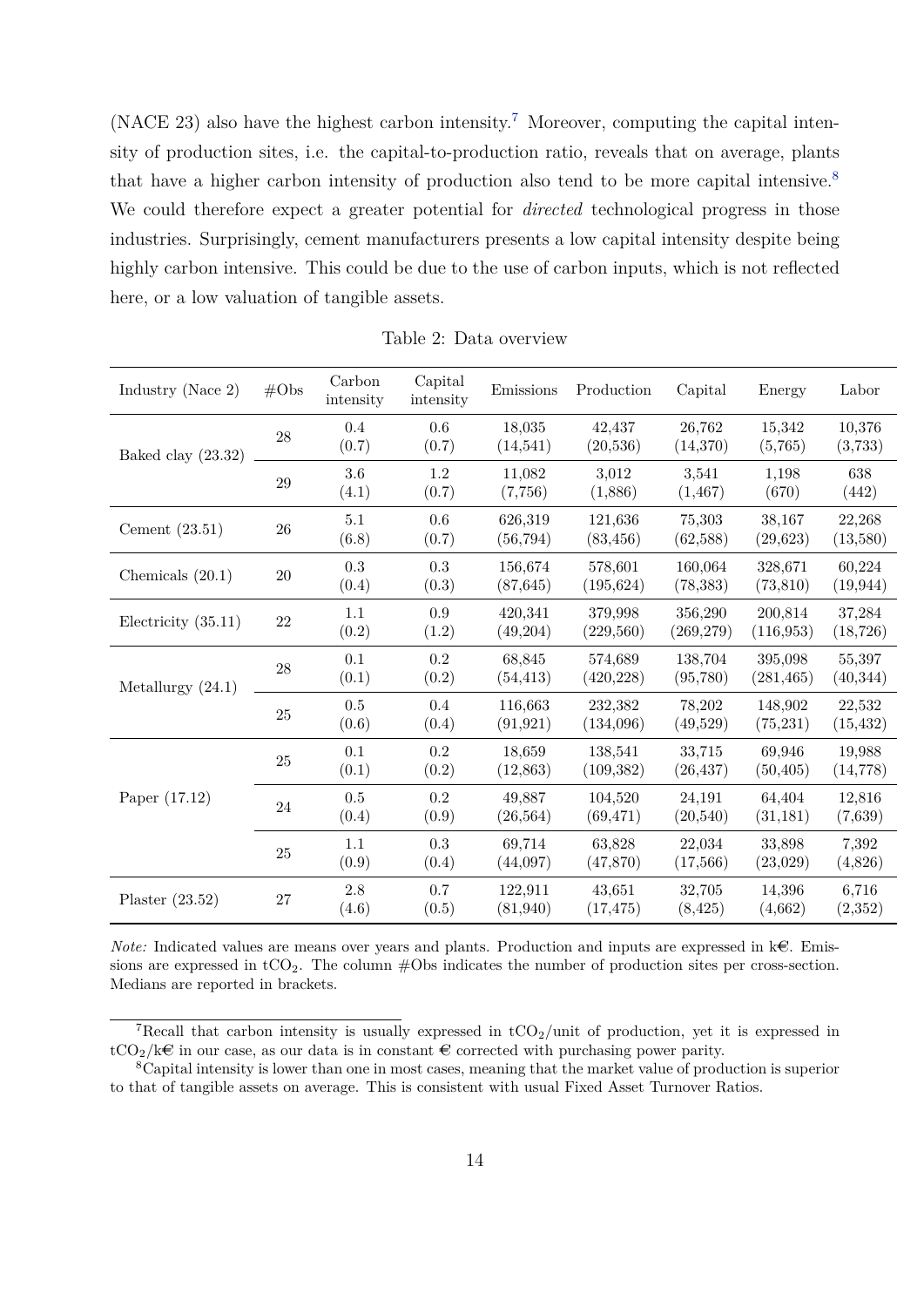#### **3.2 Directional distance functions**

Next, we employ a directional distance function approach to calibrate industries' technological frontiers over the 2013-17 period. First introduced by Chung et al. (1997), the general idea behind directional distance function is to minimize the distance between observed plants and their technological frontier. It is then possible to identify plants that are technically efficient (namely, make the most of inputs given the state of technology) and those for which technical efficiency improvements are possible. As such, directional distance functions have been widely used as management tools to benchmark decision-making-units (e.g. companies' services, production plants etc.). This approach has several methodological advantages. First, it does not require any assumption about the economic or regulatory environment (Wei et al., 2013; Zhou et al., 2014). Second, data requirements are modest in directional distance function analysis (only input and output quantities or values are needed at the production unit level), which facilitates its implementation and reproduction. Therefore, the directional distance function method has allowed to develop a measure of technical efficiency and total factor productivity growth that does not rely on the price of production factors.

Formally, an individual directional distance function is defined  $as<sup>9</sup>$ 

$$
\vec{D}_i(x, y, b; g_y, -g_b) = \sup \{ \beta : (y + \beta g_y, b - \beta g_b) \in P(x) \}
$$
 (1)

where  $\beta$  represents the maximum expansion (resp. contraction) in the good (resp. bad) outputs allowed by the plants' technological state along some direction vector  $q = (q_y, -q_b)$ . Graphically, the directional distance function projects each decision-making-unit onto the boundary of the production set (or frontier). The inefficiency score *β* is then null for technically efficient plants, which lie on the technological frontier, while plants for which technical efficiency improvements are possible present a positive distance.

For the purpose of this study, the specification of the directional distance function must fulfill two criteria. First, it must be parametric since we need a technological frontier that is twice differentiable for our analysis of marginal abatement cost curves. We then exclude the Data Envelopment Analysis method, which consists in evaluating plants' technical efficiency scores  $\beta$  with a non-parametric approach, for it would result in a piece-wise representation of MAC curves. Second, the directional distance function's functional form must allow for linear transformation of parameters, to satisfy the translation property (Färe et al., 2005). This translation property ensures the distance from a plant's good and bad output bundle

 $\sqrt[9]{\text{The }i}$  subscript on inputs and outputs have been omitted for simplicity.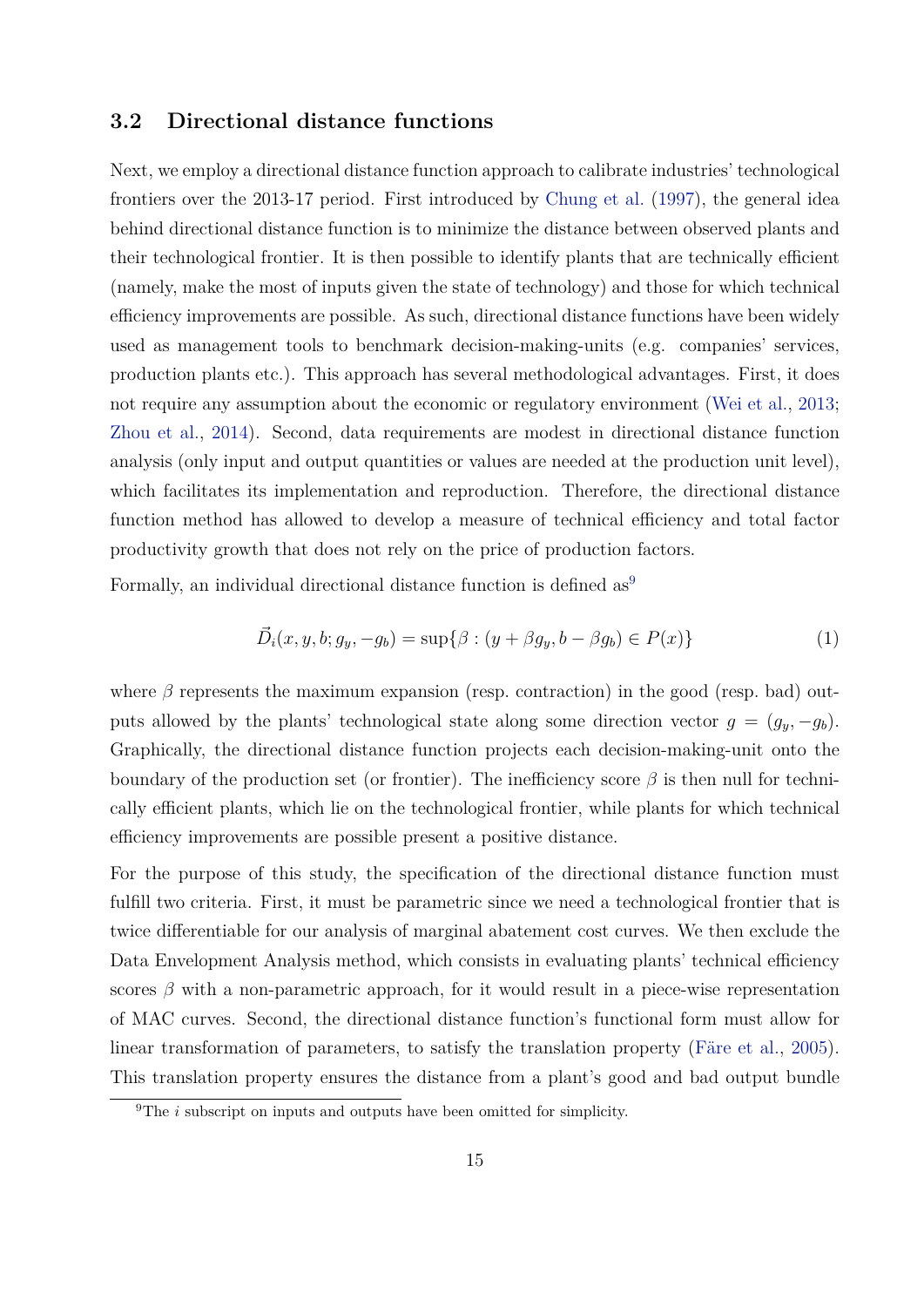to the technological frontier is minimized along the chosen direction vector. It reads

$$
\vec{D}_i(x, y, b; g_y, -g_b) = \vec{D}_i(x, y + s \times g_y, b - s \times g_b; g_y, -g_b) + s \tag{2}
$$

with *s* a scalar. The translation property excludes logarithmic specifications in turn, despite trans-log forms often being used in general output distance functions frameworks. Instead, we choose a quadratic distance function as in Färe et al. (2005) and Wei et al. (2013). With  $k = 3$  inputs  $x_{k,t}$  (capital, labor and energy), one desirable output  $y_t$  (sales revenue) and one pollutant  $b_t$  (CO<sub>2</sub> emissions), the directional distance function reads

$$
D_{i,t}(x_{k,t}, y_t, b_t) = \alpha_0 + \sum_{k=1}^3 \alpha_k x_{k,i,t} + \beta_1 y_{i,t} + \gamma_1 b_{i,t} + \frac{1}{2} \sum_{k=1}^3 \sum_{k'=1}^3 \alpha_{kk'} x_{k,i,t} x_{k',i,t} + \frac{1}{2} \beta_2 y_{i,t}^2 + \frac{1}{2} \gamma_2 b_{i,t}^2 + \sum_{k=1}^3 \delta_k x_{k,i,t} y_{i,t} + \sum_{k=1}^3 \eta_n x_{k,i,t} b_{i,t} + \mu y_{i,t} b_{i,t}
$$
\n
$$
(3)
$$

We choose the direction vector  $g = (1, -1)$ , which corresponds to a simultaneous expansion of production and contraction of pollution, as is standard in the related literature on shadow price estimation (Färe et al., 2006; Marklund & Samakovlis, 2007; Zhou et al., 2015; Wei et al., 2013).<sup>10</sup> Moreover, imposing the translation property to the quadratic specification requires the following parameter restrictions: (i)  $\gamma_1 = \beta_1 + 1$ , (ii)  $\beta_2 = \gamma_2 = \mu_2$ , (iii)  $\delta_n = \eta_n$ and (iv)  $\alpha_{nn'} = \alpha_{n'n}$ .

The model then becomes

$$
D_{i,t}(x_{i,k,t}, y_{i,t}, b_{i,t}) = \alpha_0 + \sum_{k=1}^3 \alpha_k x_{k,i,t} + \beta_1 (y_{i,t} + b_{i,t}) + \frac{1}{2} \sum_{k=1}^3 \sum_{k'=1}^3 \alpha_{kk'} x_{k,i,t} x_{k',i,t} + \frac{1}{2} \beta_2 (y_{i,t} + b_{i,t})^2 + \sum_{k=1}^3 \delta_k x_{k,i,t} (y_{i,t} + b_{i,t}) + b_{i,t}
$$
\n
$$
(4)
$$

which we calibrate below.

#### **3.3 Frontier calibration**

Next, we calibrate the parameters of equation 4, using a deterministic, linear programming method. Two reasons moved us away from an econometric estimation (or stochastic frontier analysis). First, it does not accommodate small sample sizes, yet we use data with a fine

 $10<sub>A</sub>$  sensitivity analysis of direction vectors can be found in Vardanyan & Noh (2006).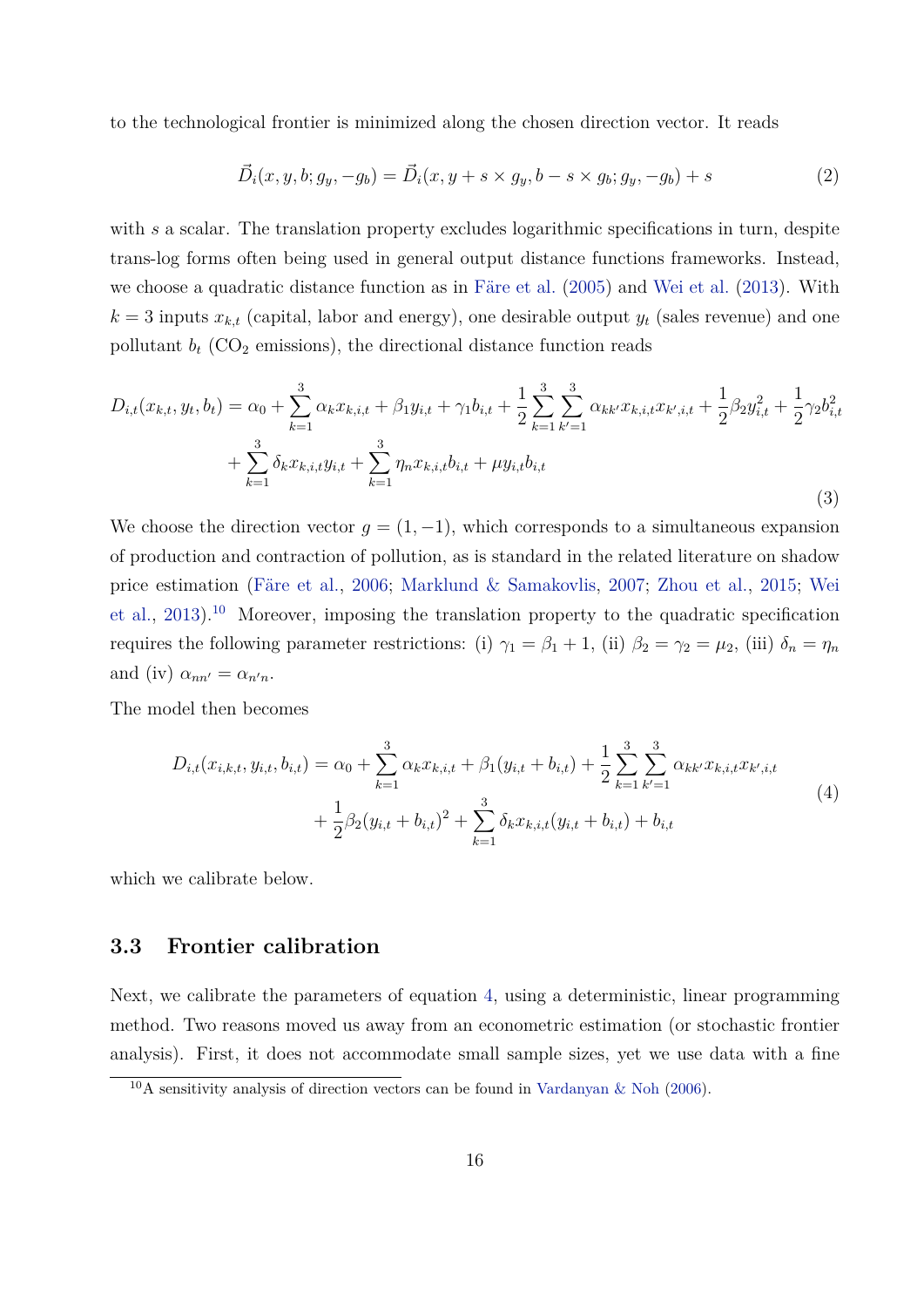granularity to ensure comparability between production sites' activities. Besides, working at a dis-aggregated level enables us to analyze the effect of technological progress across sectors. Second, stochastic frontier analysis usually relies on maximum likelihood estimation (Murty et al., 2007; Behr, 2015; Löschel et al., 2019), which results are highly dependent on the assumptions about the distribution of errors. By contrast, the deterministic approach directly reveals the state of technology from the data, without other assumptions than the functional form of the technological frontier.

As in Färe et al. (2005) and Wei et al. (2013), we calibrate industries' technological frontiers using the following linear-quadratic program  $\mathcal{P}$ :

Min 
$$
\left[\vec{D}_{i,t}(x_{i,k,t}, y_{i,t}, b_{i,t}; g)\right]
$$
 such that  
\n(a)  $\vec{D}_{i,t}(x_{i,k,t}, y_{i,t}, b_{i,t}; g) \ge 0$   
\n(b)  $\partial \vec{D}_{i,t} / \partial y_{i,t} \le 0$   
\n(c)  $\partial \vec{D}_{i,t} / \partial b_{i,t} \ge 0$   
\n(d)  $\partial \vec{D}_{i,t} / \partial x_{i,t} \ge 0$   
\n(e)  $\vec{D}_{i,t}(x_{i,k,t}, 0, 0; g) < 0$ 

Where  $\vec{D}_{i,t}(x_{i,k,t}, y_{i,t}, b_{i,t}; g)$  is defined as in equation 4. Importantly, minimizing the distance removes any technical inefficiency, as plants are projected onto the technological frontier in the  $(b, y)$  space. In turn,  $\hat{D}_{i,t}(x_{k,t}, y_t, b_t; g) = 0$  implicitly defines an expression for the technological frontier. Moreover, the program's constraints ensure that the production possibility set has the desired shape. In particular,

- (a) implies that observations are located on or under the technological frontier
- (b) and (c) imply that the distance to the frontier decreases (resp. increases) with respect to a marginal increase in the good (resp. bad) output
- (d) implies that inefficiency increases with input use
- (e) states that a positive amount of inputs must be associated with some production

Besides,  $P$  allows  $CO_2$  emissions *b* to be positive with a null production,  $y = 0$ . This corresponds to residual emissions that can take place in practice, due to the preliminary heating of machinery for instance.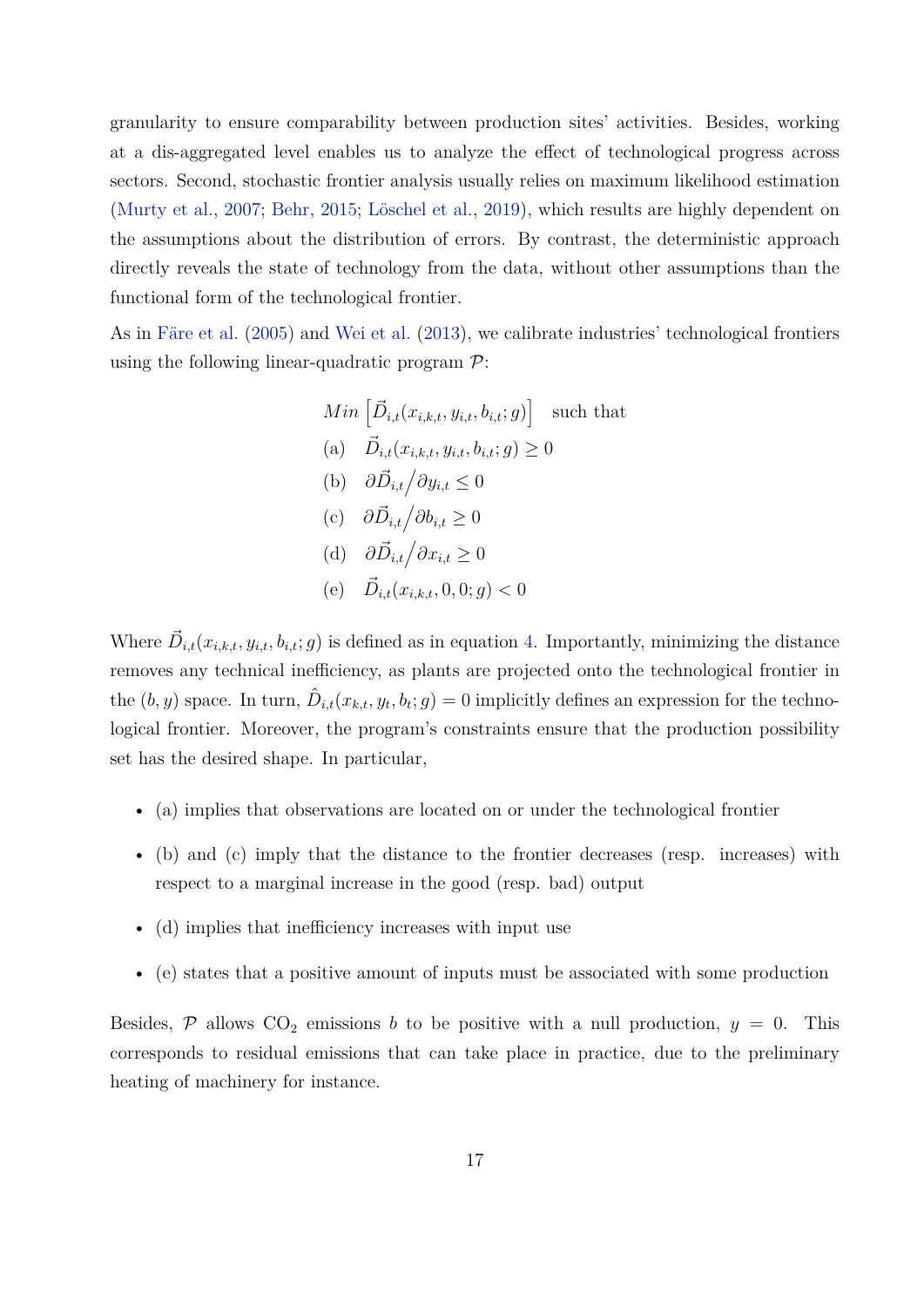The linear-quadratic program  $P$  is run on industries' sequential production possibility sets, namely using observations from the initial date up to time t (Oh & Heshmati, 2010). For instance, 2014's frontier is obtained by calibrating the distance function on 2013 and 2014 observations, while 2015's frontier relies on 2013, 2014 and 2015 data (and so forth until  $2017$ <sup>11</sup>. This approach enables us to take into account that a technologically feasible production set remains valid in the future. Thus, it implies that over time, technological progress can only push the technological frontier upwards. Moreover, and by contrast to a contemporaneous production set which only contains t-time observations, the sequential set embodies any technological change occurring from the initial date up until the year of interest. Last, we normalize input and output data by the samples' means $12$  to avoid convergence problems (Färe et al., 2005; Wei et al., 2013).

## **4 Results**

This section first presents results from the calibration of the distance function, namely technical efficiency and technological frontier estimates across industries and over time. Next, it analyzes the nature of technological progress in sample industries and last, discusses its effect on industry MAC curves.

#### **4.1 Efficiency and technological change**

Once technological frontiers calibrated, we start by computing plants' zero-cost abatement potential from the estimated distance to the technological frontier (or equivalently, technical efficiency score). Distance estimates corresponds to those emissions reductions that can be achieved by improving the technical efficiency of production without changing the quantity or allocation of inputs.

Denoting  $\hat{D}_{i,t}(x_t, y_t, b_t)$  the calibrated distance function, the zero-cost abatement potential of plant *i* at time *t* corresponds to  $\hat{D}_{i,t} \times \bar{b}_t$ , with  $\bar{b}_t$  the samples' mean pollution (recall that data is normalized). Table 3 reports average (over plants and years) values as a percentage of observed emissions. Results indicate that potential emission reductions due to technical efficiency improvements are important, ranging from 20 % in the chemical industry to more than 70 % in electricity and paper production. The dispersion of values within each sample

<sup>&</sup>lt;sup>11</sup>In turn, year *t* sample has  $(t - 2013 + 1) \times N$  observations.

<sup>&</sup>lt;sup>12</sup>The average plant is defined by the  $(x_{i,k,t}, y_{i,t}, b_{i,t}) = (1, 1, 1)$  coordinates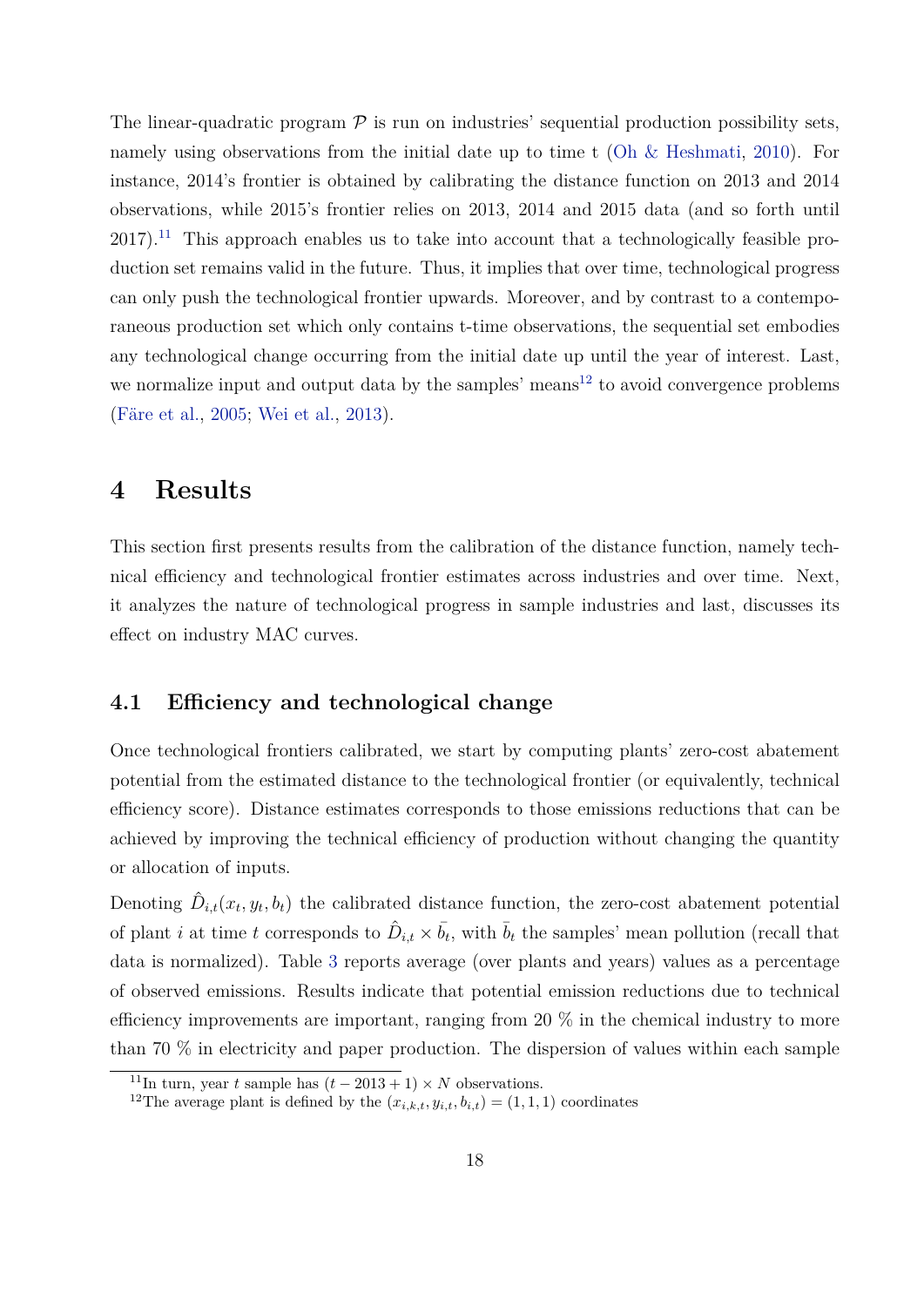(standard deviations are reported in brackets) further indicates a strong heterogeneity in the data, with efficient plants operating on the technological frontier and others for which significant improvements are possible.

Furthermore, we analyze technological and efficiency changes across industries using a sequential Malmquist-Luenberger (SML) total factor productivity index. Developed by Chung et al. (1997), and adapted by Oh & Heshmati (2010) in the context of sequential production sets, the SML index enables to measure the evolution of plants' productivity over time. Specifically, the index can be decomposed into two terms capturing (i) changes in technical efficiency on the left (how far observations lie from the technological frontier), and (ii) technological progress (by how much the technological frontier expands). The plant-level, year-to-year index can be computed as

$$
SML_i^{t,t+1} = \left[ \frac{D_i^t(x_t, y_t, b_t)}{D_i^t(x_{t+1}, y_{t+1}, b_{t+1})} \times \frac{D_i^{t+1}(x_t, y_t, b_t)}{D_i^{t+1}(x_{t+1}, y_{t+1}, b_{t+1})} \right]^{1/2}
$$
  
= 
$$
\frac{D_i^t(x_t, y_t, b_t)}{D_i^{t+1}(x_{t+1}, y_{t+1}, b_{t+1})} \times \left[ \frac{D_i^{t+1}(x_t, y_t, b_t)}{D_i^t(x_t, y_t, b_t)} \times \frac{D_i^{t+1}(x_{t+1}, y_{t+1}, b_{t+1})}{D_i^t(x_{t+1}, y_{t+1}, b_{t+1})} \right]^{1/2}
$$
  
Efficiency change (EC) Technology

To obtain the total productivity change over the period, the SML index can be chained over the years as follows

$$
SML_i^{2013,2017} = SML_i^{2013,2014} \times SML_i^{2014,2015} \times SML_i^{2015,2016} \times SML_i^{2016,2017}
$$
  
=  $(EC_i^{2013,2014} \times EC_i^{2014,2015} \times EC_i^{2015,2016} \times EC_i^{2016,2017}) \times$   
 $(TC_i^{2013,2014} \times TC_i^{2014,2015} \times TC_i^{2015,2016} \times TC_i^{2016,2017})$   
=  $EC_i^{2013,2017} \times TC_i^{2013,2017}$ 

Specifically,  $SML_i^{2013,2017}$  indicates total factor productivity gains (resp. losses) over the period when  $> 1$  (resp.  $< 1$ ), and a constant productivity when  $= 1$ . Because of the sequential production set approach yet, the technological change component cannot be *<* 1 (Oh & Heshmati, 2010). In turn, any productivity loss is due to a decrease in technical efficiency. The plant average of  $SML_i^{2013,2017}$ ,  $EC_i^{2013,2017}$  and  $TC_i^{2013,2017}$  are reported in Table 3.<sup>13</sup>

First, most industries experience total factor productivity gains over time. More precisely, these gains are more often due technological progress, rather than improvements in the

<sup>&</sup>lt;sup>13</sup>We do not report intermediary, year-to-year indexes because no noticeable pattern stands out.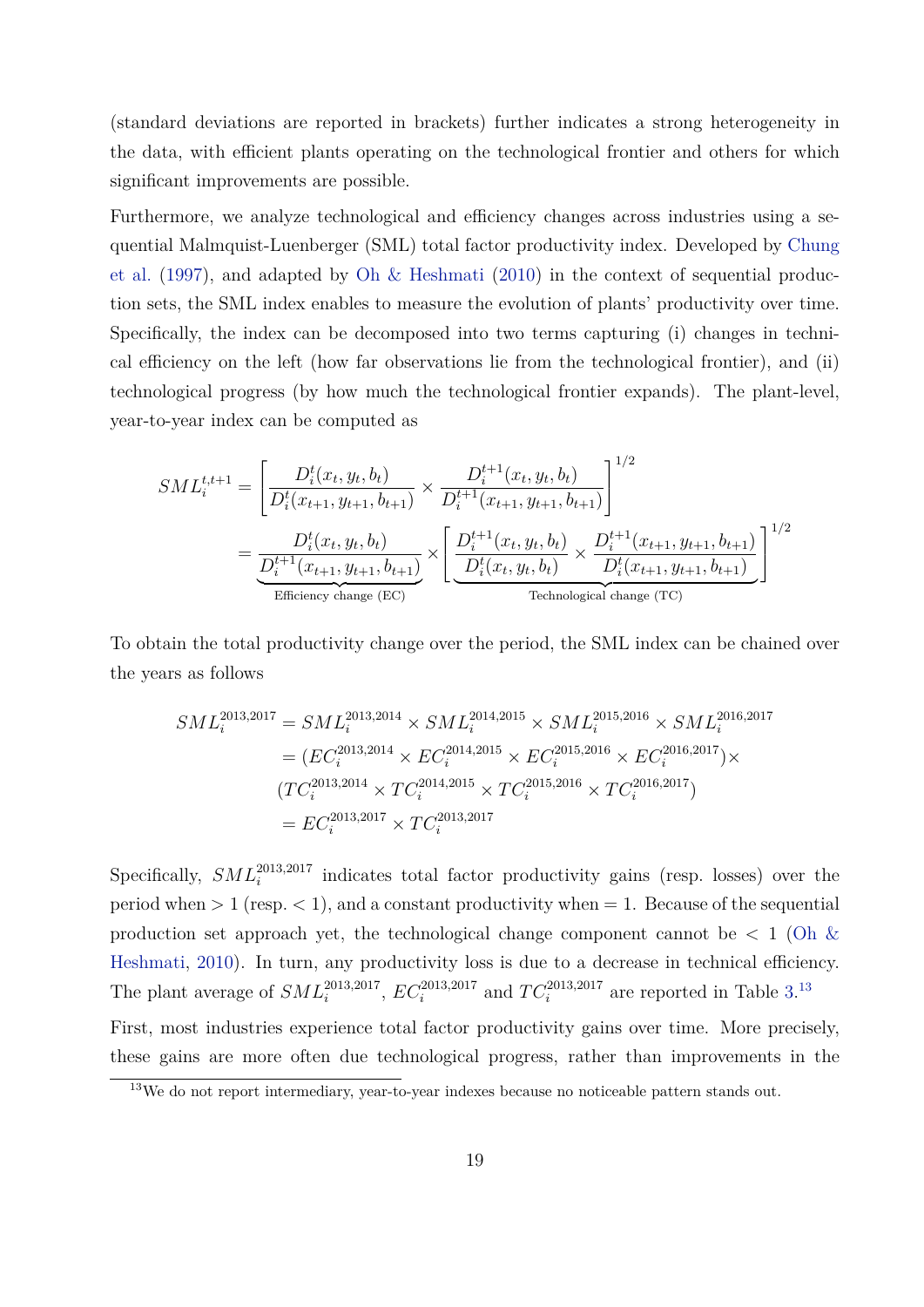technical efficiency of production. However, the deterioration of technical efficiency observed in half of sample industries has to be nuanced. Let us indeed turn to Figure 4 which plots  $EC_i^{2013,2017}$  against  $TC_i^{2013,2017}$  for every observation in the metallurgy, low carbon-intensity sample. First, the majority of points lie in the upper left corner, which implies at first sight a negative correlation between technological progress and technical efficiency improvements  $(T C_i^{2013,2017} > 1$  and  $EC_i^{2013,2017} < 1$ ). Yet, Figure 4 shows that a few plants have carried out important technological progress over the period, which implies an important displacement of the technological frontier, and thereby increasing the distance to the majority of other firms.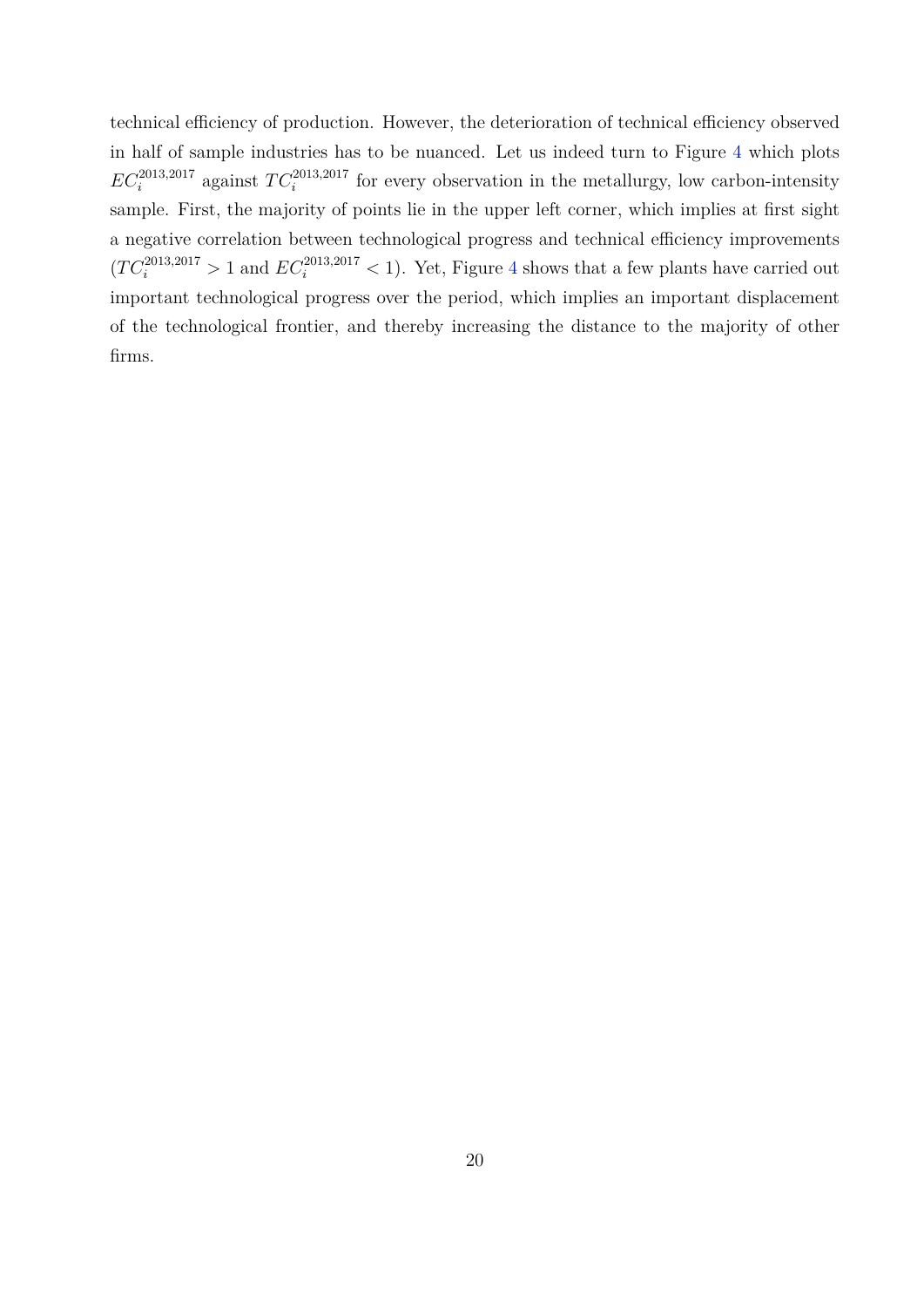| Industry              | Carbon    | Zero-cost abatement potential |                   | Decomposition of the SML index |                  |
|-----------------------|-----------|-------------------------------|-------------------|--------------------------------|------------------|
|                       | intensity | $(\%$ of observed emissions)  | $SML^{2013,2017}$ | $EC^{2013,2017}$               | $TC^{2013,2017}$ |
|                       | $0.4\,$   | 35 %                          | 0.96              | 0.67                           | 1.44             |
| Baked Clay (23.32)    |           | (0.17)                        | (0.85)            | (0.31)                         | (0.92)           |
|                       | $3.6\,$   | $55~\%$                       | 1.25              | 0.60                           | 2.8              |
|                       |           | (0.30)                        | (1.66)            | (0.71)                         | (2.01)           |
|                       |           | $20.3~\%$                     | 1.43              | 1.06                           | 1.50             |
| Cement $(23.51)$      | $5.1\,$   | (0.13)                        | (2.52)            | (1.37)                         | (1.32)           |
|                       | $\rm 0.3$ | $56.2~\%$                     | 0.78              | 0.63                           | 1.49             |
| Chemicals $(20.1)$    |           | (0.27)                        | (0.49)            | (0.38)                         | (1.28)           |
|                       |           | 73.2 %                        | 1.05              | 1.12                           | 1.11             |
| Electricity $(35.11)$ | $1.1\,$   | (0.30)                        | (0.65)            | (0.64)                         | (0.49)           |
|                       |           | $24.2~\%$                     | $0.75\,$          | 0.68                           | 1.14             |
| Metallurgy $(24.1)$   | $0.1\,$   | (0.11)                        | (0.43)            | (0.42)                         | (0.50)           |
|                       | $0.5\,$   | $28.5~\%$                     | 1.59              | 1.23                           | 1.21             |
|                       |           | (0.15)                        | (4.01)            | (2.62)                         | (0.47)           |
|                       |           | $71~\%$                       | 0.99              | 1.08                           | 1.08             |
|                       | $0.1\,$   | (0.17)                        | (0.83)            | (1.56)                         | (0.20)           |
| Paper $(17.12)$       |           | $41~\%$                       | 1.01              | 1.04                           | 3.76             |
|                       | $0.5\,$   | (0.22)                        | (0.75)            | (0.30)                         | (2.63)           |
|                       |           | 39.5 %                        | 1.03              | 0.27                           | 5.76             |
|                       | $1.1\,$   | (0.31)                        | (0.72)            | (0.28)                         | (4.89)           |
|                       |           | 27.4 %                        | 0.94              | 0.98                           | 1.22             |
| Plaster $(23.52)$     | $2.8\,$   | (0.15)                        | (0.61)            | (1.03)                         | (0.53)           |

Table 3: Efficiency and technical change

*Note:* Zero-cost abatement potential represents the average technical efficiency improvement over years and production sites, reported in percentage of observed emissions. Standard deviations can be found in brackets. The full *SML* index and its two components are meaned over observations.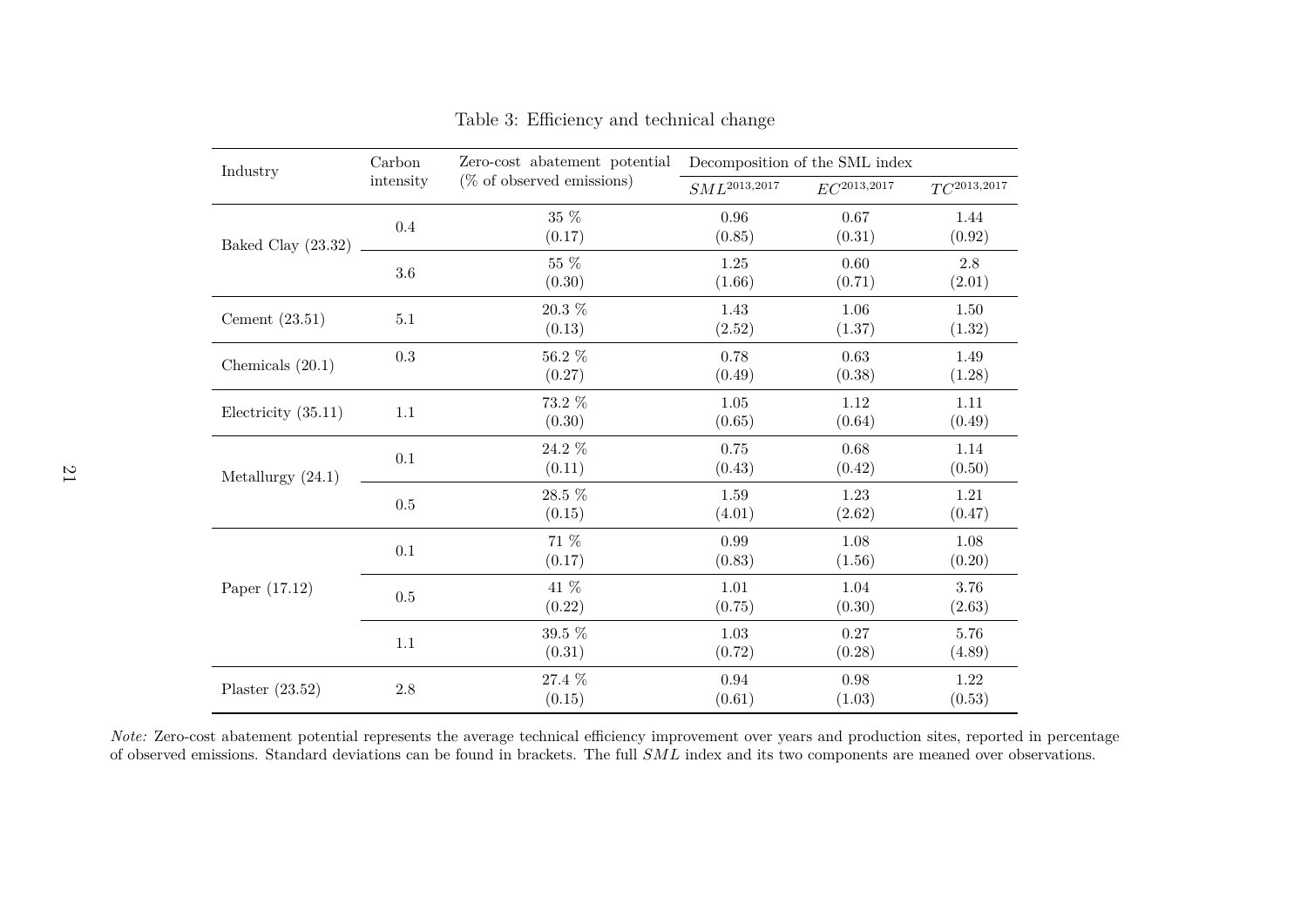Figure 4: Distribution of SML index components, metallurgy (24.1)



*Note:* Low carbon-intensity sample. The reader may have noted that the chained technological change is sometimes lower than one, although we use a sequential production set approach. This is due to imperfections that come with the calibration of technological frontiers, and that are amplified by the multiplicative nature of the SML index.

Second, note that samples with a relatively low (resp. high) average carbon intensity tend to experience total factor productivity losses (resp. gains) over the period. Specifically, the technological change component  $(T C^{2013,2017})$  increases with the carbon intensity of plants, like in baked clay products manufacturing, and the metallurgy and paper industries. This suggests that plants with a high carbon-intensity carry out more technical and/or technological efforts than low carbon-intensity ones, which has interesting policy implications discussed in Section 6. In particular, this result can be linked with the permit allocation method in the EU-ETS.

#### **4.2 Nature of technological progress**

Next, we analyze the nature of technological progress that took place at the industry level between 2013 and 2017, conforming to the theoretical framework outlined in Section 2. To do so, we compute a carbon intensity ratio as  $CI_{I,2017}^{LF}/CI_{I,2013}^{LF}$ , where  $CI_{I,t}^{LF} = b_{I,t}^{LF}/y_{I,t}^{LF}$ . More precisely, the value of the ratio indicates the evolution of *laisserf aire* carbon intensity between the initial and last date. Therefore, a ratio *<* 1 indicates *directed* technological progress, while a ratio *>* 1 corresponds to *non-directed* technological progress. Coupled with information about the variation of baseline emissions, the carbon intensity ratio enables us to know whether *directed* technological progress is rather *weakly directed* or *strongly directed*. Results are reported in Table 4. First, we learn that all types of technological progress took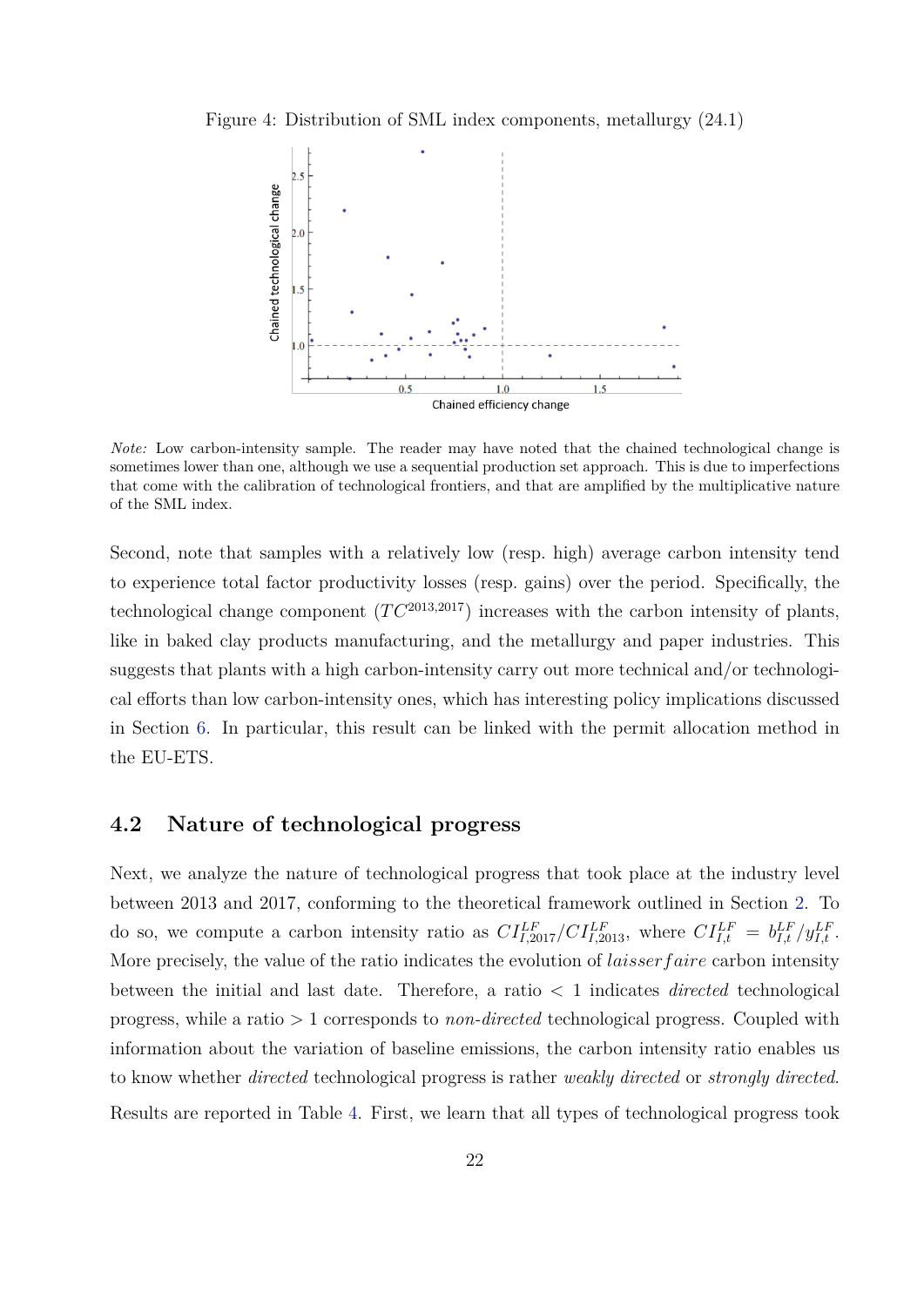place over the period, depending on the industry considered. For instance, paper and baked clay manufacturers have consistently seen a decrease in *laisserf aire* carbon intensity of production, by contrast to metallurgy, which has rather experienced *non-directed* technological progress. In four out of the eleven samples considered, plants did not carry out 'environmentally friendly' technological progress indeed, despite the environmental regulation. This puts into perspective the induced technological change literature, which typically focuses on low-carbon technologies.

Second, technological progress resulted in increasing most industries' baseline emissions, whether *directed* or *non-directed*. Specifically, technological progress can have a large influence on *laisser faire* emissions, with a percentage variation of more than 40 % between 2013 and 2017 in some sample industries (see cement and paper manufacturing for instance). Moreover, we find that technological progress tends to be *weakly directed* in industries where plants have a low carbon intensity on average, and *strongly directed* in higher carbon intensity industries. Interestingly, this suggests that high carbon-intensity plants translate the absolute limit on emissions in their technological strategy, resulting in a decrease in baseline emissions. However, low carbon-intensity plants rather carry out *weakly directed* technological progress, implying that they perceive the EU-ETS as a relative cap in practice. This argument will be developed in Section 6.

| Industry    | Carbon intensity  | $CI_{I,2017}^{LF}/CI_{I,2013}^{LF}$ | $\% \Delta$ in baseline emissions | Nature of T.P.                                            |
|-------------|-------------------|-------------------------------------|-----------------------------------|-----------------------------------------------------------|
| Baked clay  | 0.4<br>3.6        | 0.96<br>0.52                        | $+10.6\%$<br>$-4.8\%$             | weakly directed<br>strongly directed                      |
| Cement      | 5.1               | 1.16                                | $+45.9%$                          | non-directed                                              |
| Chemicals   | 0.3               | 0.74                                | $-8.5\%$                          | strongly directed                                         |
| Electricity | 1.1               | 0.98                                | $+6\%$                            | weakly directed                                           |
| Metallurgy  | 0.1<br>0.5        | 1.04<br>1.03                        | $+15.7\%$<br>$+21.7%$             | non-directed<br>non-directed                              |
| Paper       | 0.1<br>0.5<br>1.1 | 0.93<br>0.61<br>0.49                | $+1.4\%$<br>$-7.2\%$<br>$-45.6\%$ | weakly directed<br>strongly directed<br>strongly directed |
| Plaster     | 2.8               | 1.03                                | $+14.5\%$                         | non-directed                                              |

Table 4: Nature of technological progress

*Note:* %∆ corresponds to the percentage change between 2013 and 2017.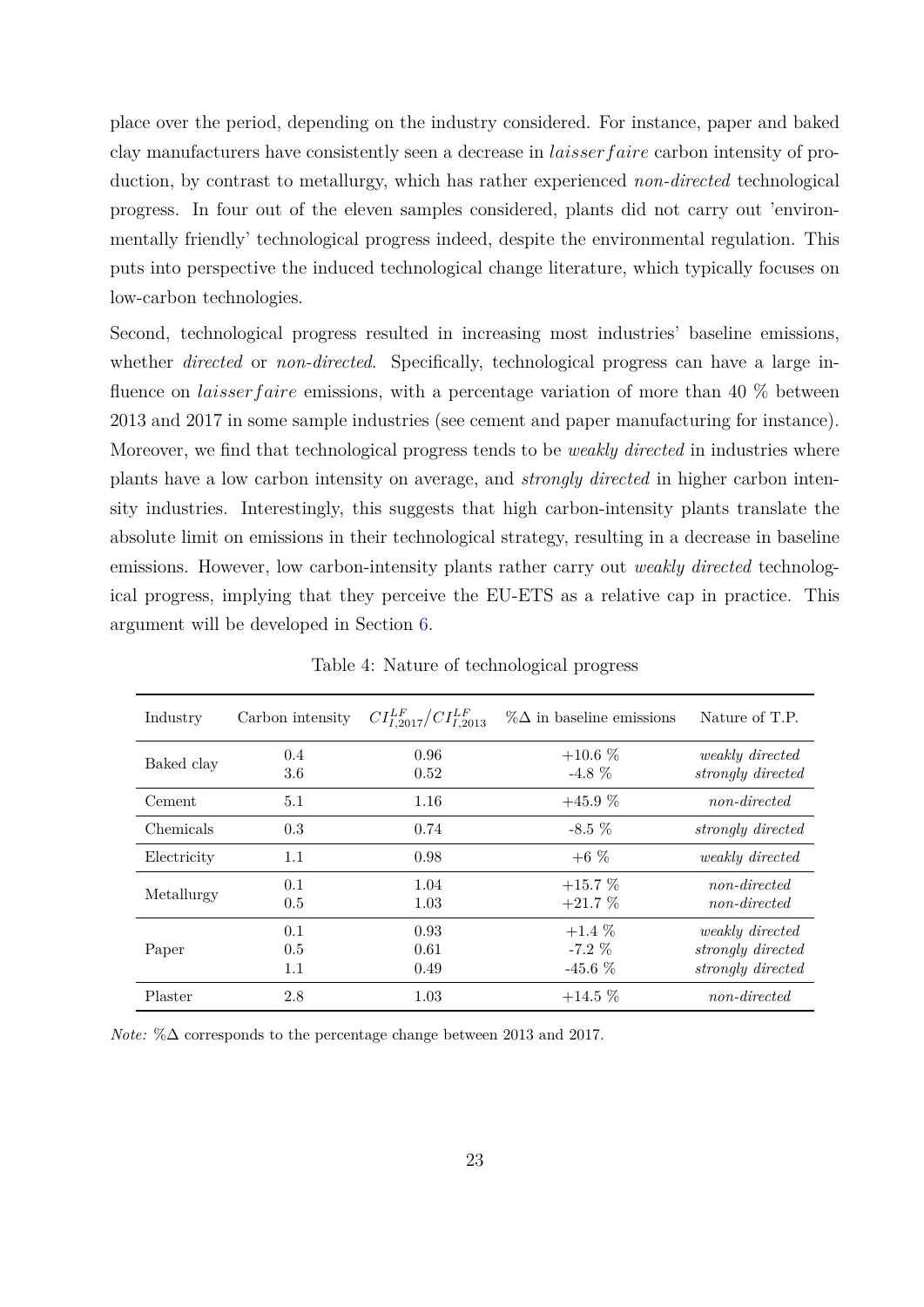#### **4.3 Effect of technological progress on MAC curves**

Next, we compute industry marginal abatement cost curves, as outlined in section 2.2, and examine the effect of technological progress in the context of the EU-ETS. To do so, we keep inputs fixed at their 2013 (observed) level. This enables us to attribute year-to-year changes of MAC to displacements of the technological frontier only, thereby eliminating changes due to the quantity of inputs used. Figure 5 shows the resulting curves in baked clay product manufacturing. As expected, they are increasing and convex, contrasting with the usual linear specification used in theoretical models of carbon markets (Chaton et al., 2015, 2018; Chevallier, 2012; Salant, 2016; Perino & Willner, 2016; Pahle et al., 2018). Moreover, their asymptotes are equal to aggregate baselines net of residual emissions. Yet, residual emissions are negligible in baked clay, and never exceed 10 % of the baseline in general (see details in Table 8). Moreover, MAC are substantially higher in the low carbon intensity sample. Every unit of  $CO<sub>2</sub>$  abated leads to a greater revenue loss when carbon intensity is low indeed.



Figure 5: Marginal abatement cost curves, baked clay (23.32)

*Note:* The y-axis reports the marginal cost of abatement in  $\mathcal{L}/tCO_2$  and the x-axis reports abatement levels.

In order to characterize the dynamics of MAC curves under the influence of technological progress, we compute abatement efforts keeping the carbon price at an arbitrary level of  $100\mathcal{C}/tCO<sub>2</sub>$ . Results, reported in table 5 reveals significant variations of abatement efforts depending on carbon intensity. In baked clay product manufacturing for instance, emissions reductions vary from 8 % to nearly 50 % between the two sub-samples. In the context of the EU-ETS, these results suggest large permit transfers from low to high carbon intensity industries. Yet, abatement efforts at the observed European Union Allowance (EUA) prices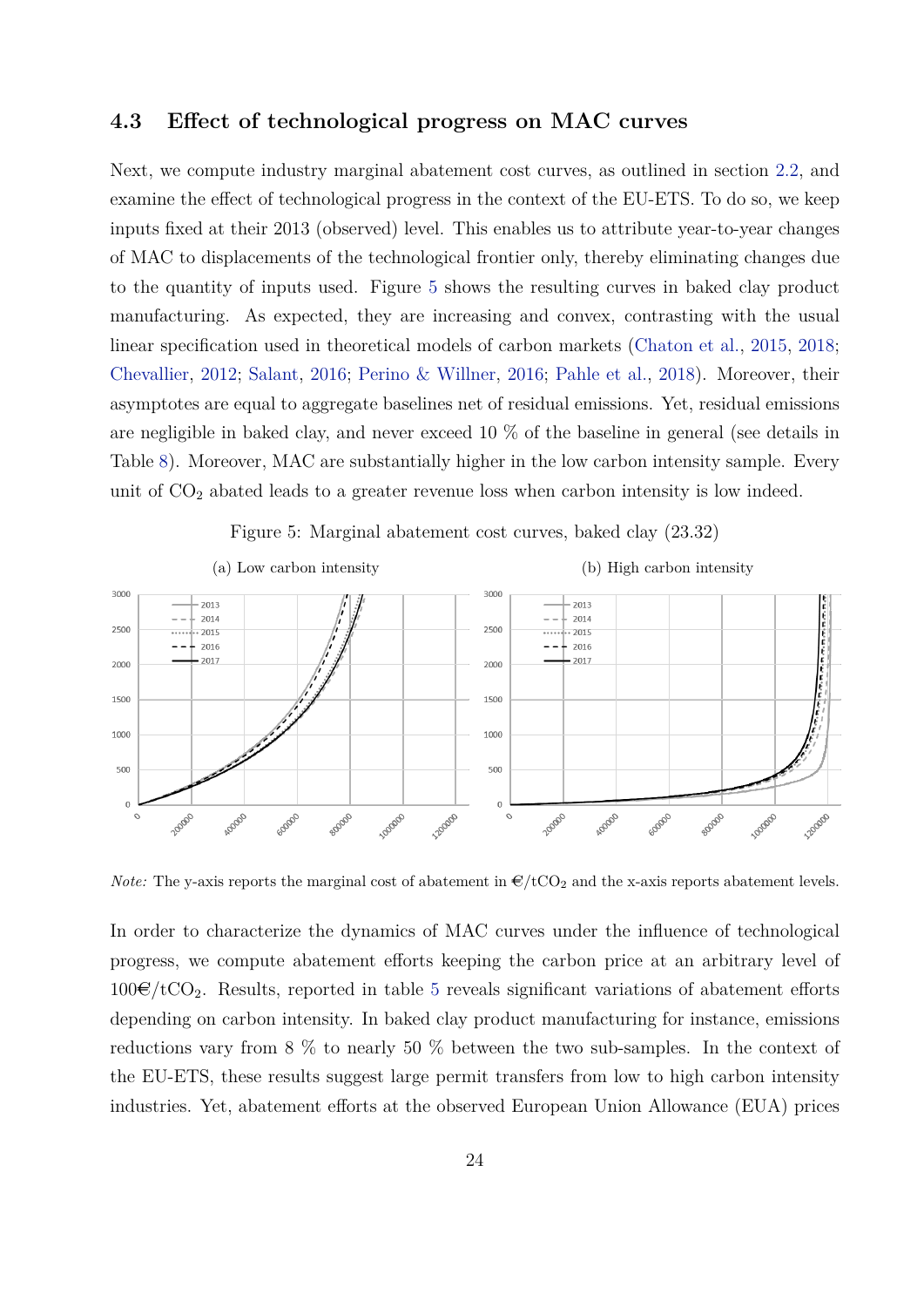from 2013 to 2017 are of little magnitude, ranging from 0*.*1% to 5*.*8% in dirtier plants (Table 5). This can be due to the low price levels observed over the Phase 3 of the EU-ETS  $(6.5\epsilon/tCO<sub>2</sub>$  on average). Besides, our results suggest a large scope for emissions reductions in the EU-ETS: at a price of  $25 \times (1002)$ , which corresponds to the price level observed in the last year, implied emissions reductions can reach 20 % in the most carbon-intensive industries (Table 8).

Furthermore, MAC dynamics are affected by the nature of technological progress. At a price of  $100\epsilon/\text{tCO}_2$ , abatement can vary by more than 50 % between 2013 and 2017 due to technological change. Specifically, *non-directed* technological progress, as in the metallurgy or plaster industries, unambiguously increases the abatement effort for a given price of  $CO<sub>2</sub>$ . This further means that MAC curves shift down over-time. By contrast, *strongly directed* technological progress results in decreasing the abatement effort between 2013 and 2017, in line with a decrease in baseline emissions (see baked clay, high carbon intensity in Table 5). Last, *weakly directed* technological progress yields greater abatement efforts for a given price, despite lowering the carbon intensity of production. Yet, note that technological progress resulted in increasing baseline emissions in most industries (i.e. was rarely *strongly directed*), thus amplifying the abatement effort at a given price.

| Industry    | Carbon    | Nature            | Ave. abatement, | Ave. abatement,     | $\%\Delta$ in abatement, |
|-------------|-----------|-------------------|-----------------|---------------------|--------------------------|
|             | intensity | of T.P.           | EUA prices      | $100 \times / tCO2$ | $100 \times / tCO2$      |
| Baked clay  | 0.4       | weakly directed   | $0.5\%$         | 8.1 \%              | $+10.4\%$                |
|             | 3.6       | strongly directed | $4.2\%$         | 48.8 %              | $-10.9\%$                |
| Cement      | 5.1       | non-directed      | $5.8\%$         | 55.7 %              | $+57.1%$                 |
| Chemicals   | 0.3       | strongly directed | $1.1\%$         | 13.4 $%$            | $-11.3\%$                |
| Electricity | 1.1       | weakly directed   | $1.3\%$         | $19\%$              | $+7.2\%$                 |
| Metallurgy  | 0.1       | non-directed      | $0.1\%$         | $2.2\%$             | $+16.7\%$                |
|             | 0.5       | non-directed      | $0.6\%$         | $10.2\%$            | $+30.4\%$                |
| Paper       | 0.1       | weakly directed   | $0.1\%$         | $2.6\%$             | $+3.9%$                  |
|             | 0.5       | strongly directed | $0.5\%$         | 8.1 \%              | $-13.3\%$                |
|             | 1.1       | strongly directed | $1.2\%$         | $18.7\%$            | $-28.4$                  |
| Plaster     | 2.8       | non-directed      | $3.2\%$         | $39.4\%$            | $+17\%$                  |

Table 5: Summary of abatement dynamics

*Note:* %∆ corresponds to the percentage change between 2013 and 2017. The average abatement realized at EUA price is expressed in % of observed emissions, with  $p_{2013}^{EUA} = 4\mathbf{\mathbf{\mathfrak{C}}}/\text{tCO}_2$ ,  $p_{2014}^{EUA} = 5.1\mathbf{\mathbf{\mathfrak{C}}}/\text{tCO}_2$ ,  $p_{2015}^{EUA} = 5.1\mathbf{\mathbf{\mathfrak{C}}}/\text{tCO}_2$  $7.4\mathbf{\in}/\text{tCO}_2$ ,  $p_{2016}^{EUA} = 6\mathbf{\in}/\text{tCO}_2$ ,  $p_{2017}^{EUA} = 6.7\mathbf{\in}/\text{tCO}_2$ .

Finally, we use computed industry MAC curves to analyze the price elasticity of pollution abatement at selected carbon price levels. Our results are consistent with that of Cialani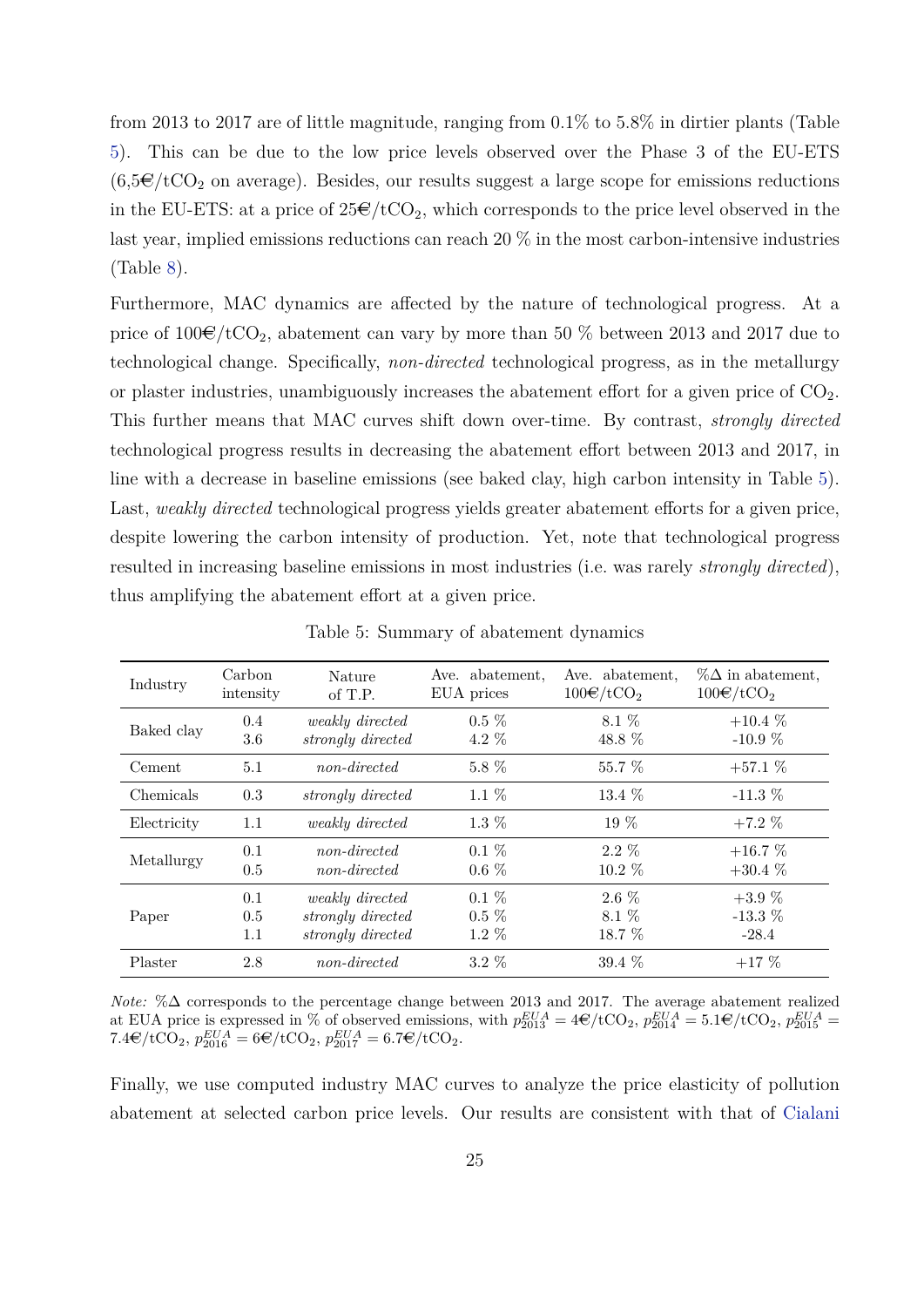& Mortazavi (2018), in the context of industrial electricity demand. We first find that the elasticity of abatement demand is lower in high carbon-intensity industries. This may seem counter-intuitive, although it can be explained by the magnitude of MAC being lower for high carbon intensity plants, hence selected prices  $(10\n-500 \n\epsilon/tCO<sub>2</sub>)$  corresponding to the flatter part of the MAC curve. Second, and consistently with the convex shape of MAC curves, abatement becomes less elastic with higher price levels regardless of industries' carbon intensity. Last, we do not find that technological progress affects the price elasticity of abatement over time. This result confirms that MAC dynamics are mainly driven by variations in baseline emissions, rather than changes in the curvature of the technological frontier.

| Industry    | Carbon                | Price elasticities         |                             |                      |                      |                      |
|-------------|-----------------------|----------------------------|-----------------------------|----------------------|----------------------|----------------------|
|             | Intensity             | $10 \times / t \times O_2$ | $25 \times / t \text{CO}_2$ | $50 \times / tCO2$   | $100 \times / tCO2$  | $500 \times / tCO2$  |
| Baked clay  | 0.4<br>3.6            | 0.99<br>0.94               | 0.98<br>0.86                | 0.96<br>0.75         | 0.93<br>0.59         | 0.72<br>0.16         |
| Cement      | 5.1                   | 0.92                       | 0.81                        | 0.68                 | 0.49                 | 0.08                 |
| Chemicals   | 0.3                   | 0.99                       | 0.98                        | 0.97                 | 0.95                 | 0.81                 |
| Electricity | 1.1                   | 0.98                       | 0.95                        | 0.91                 | 0.84                 | 0.47                 |
| Metallurgy  | 0.1<br>0.5            | 0.99<br>0.99               | 0.99<br>0.97                | 0.99<br>0.95         | 0.98<br>0.92         | 0.90<br>0.68         |
| Paper       | 0.1<br>0.5<br>$1.1\,$ | 0.99<br>0.99<br>0.98       | 0.99<br>0.98<br>0.95        | 0.98<br>0.96<br>0.91 | 0.97<br>0.92<br>0.84 | 0.89<br>0.70<br>0.48 |
| Plaster     | 2.8                   | 0.95                       | 0.89                        | 0.80                 | 0.66                 | 0.22                 |

Table 6: Elasticity of emissions abatement

# **5 Equilibrium in the carbon market**

In this section, we exploit permit allocation data from the EUTL and computed MAC curves to analyze the effect of technological progress on the carbon market equilibrium. This analysis should be taken as illustrative only, as our samples only account for a share of production sites covered under the EU-ETS (see Table 7).

Two ingredients are needed to simulate a market clearing price : an abatement demand, namely plants' baseline emissions and an abatement supply, namely plant's observed allocation. The equilibrium price is the one that equalizes supply and demand, as determined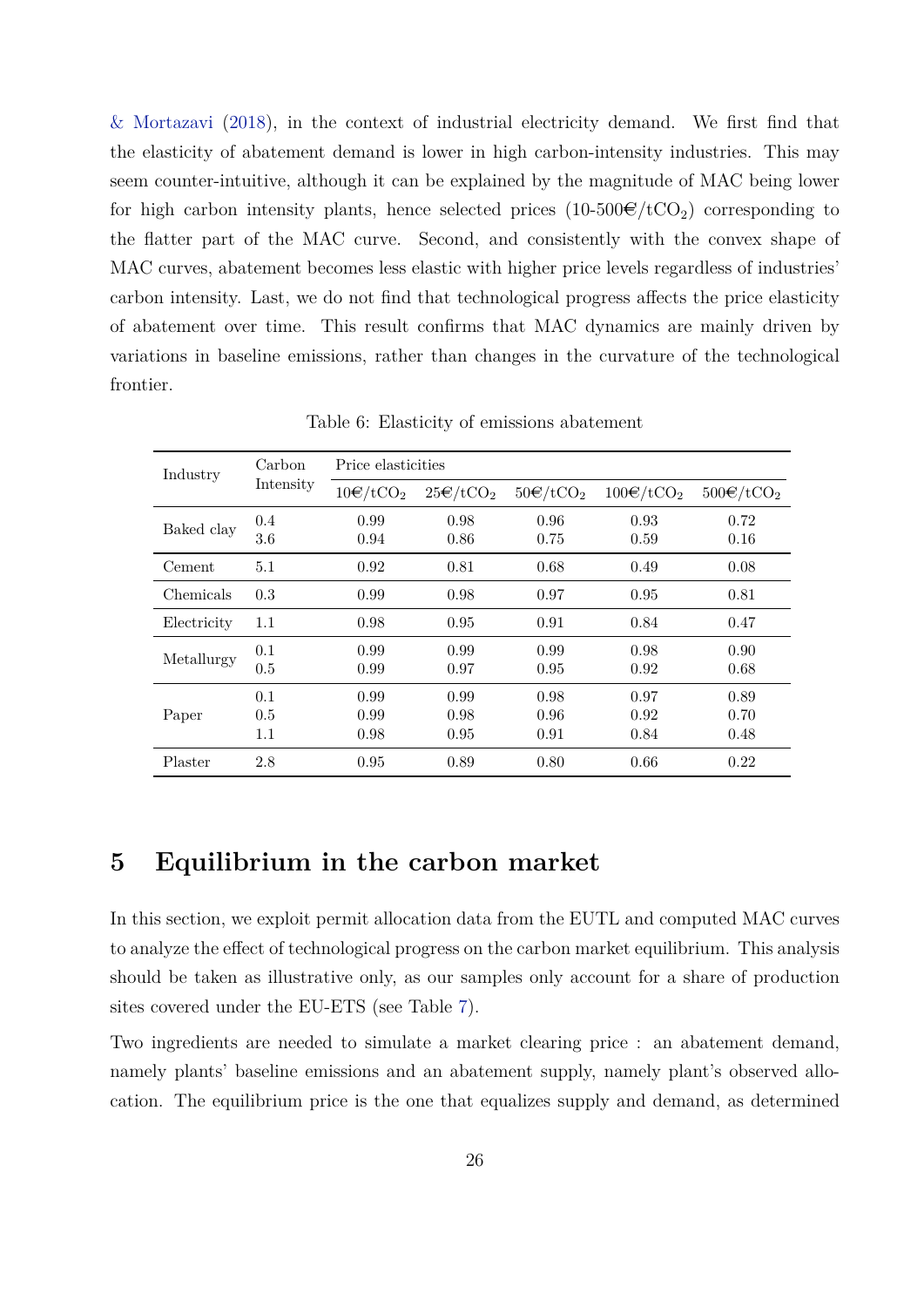by the aggregate marginal abatement cost curves. Since plant's initial allocation is fixed by the regulatory authority, only marginal abatement cost curves and baseline emissions can be influenced by technological progress. Therefore, in order to isolate the effect of technological progress on equilibrium price levels, we set the permit supply (the exogenous allocation) at its 2013 level until 2017. However, we let the permit demand (endogenous baseline emissions and marginal abatement cost curves) vary over time, under the influence of technological progress. This enables us to compare how technological progress disturbs the market clearing price, in comparison to initial, i.e. 2013 conditions.

In our simulation exercise, we aggregate 2013's observed permit allocation and computed baseline emissions at the industry level. We do not consider the inter-temporal trading of permits (i.e. banking and borrowing) in order to isolate the direct effect of technological progress on market equilibrium.<sup>14</sup> Table 9 reports the observed level of permit allocation in 2013, emissions baseline and the resulting permit demand in the 11 samples. Note that the electricity sector does not receive any permits for free as a result of auctions being the default allocation method since 2013. Moreover, yearly variations in industries' abatement demand (2013's allocation minus annual baseline emission level) reflects the nature of technological progress that took place from 2013 to 2017. For instance, permit demand rose sharply in the cement and plaster industries, due to the increase in baseline emissions driven by *nondirected* technological progress (Table 9). By contrast, *strongly directed* technological progress led permit demand to decrease in the chemicals and paper industries.

In order to make 2013 computed price levels comparable with that observed on the EU-ETS, and since our samples only represent a share of regulated plants, we introduce an autonomous demand (it can be positive or negative). More precisely, the autonomous demand is calibrated to eliminate differences between the computed equilibrium price and observed EUA price in the initial year (2013), namely  $4\epsilon$ /tCO<sub>2</sub>. It is kept constant thereafter, so that price changes are only attributed to technological progress.

Besides, we compute permit supply as the total abatement realized for a given pollution price, namely the horizontal sum of industries' marginal abatement cost curves (Section 2.2). The market clearing price then equalizes permit demand, i.e. total baseline emissions plus the autonomous demand, to the market permit supply, which is driven by the permit price according to MAC curves. Next, we can find out the net permit demand at the industry level, at the computed clearing price. This enables us to analyze industries' net position in

<sup>&</sup>lt;sup>14</sup>In an inter-temporal setting, inter-temporal arbitrages would indirectly affect market prices through the induced technological progress.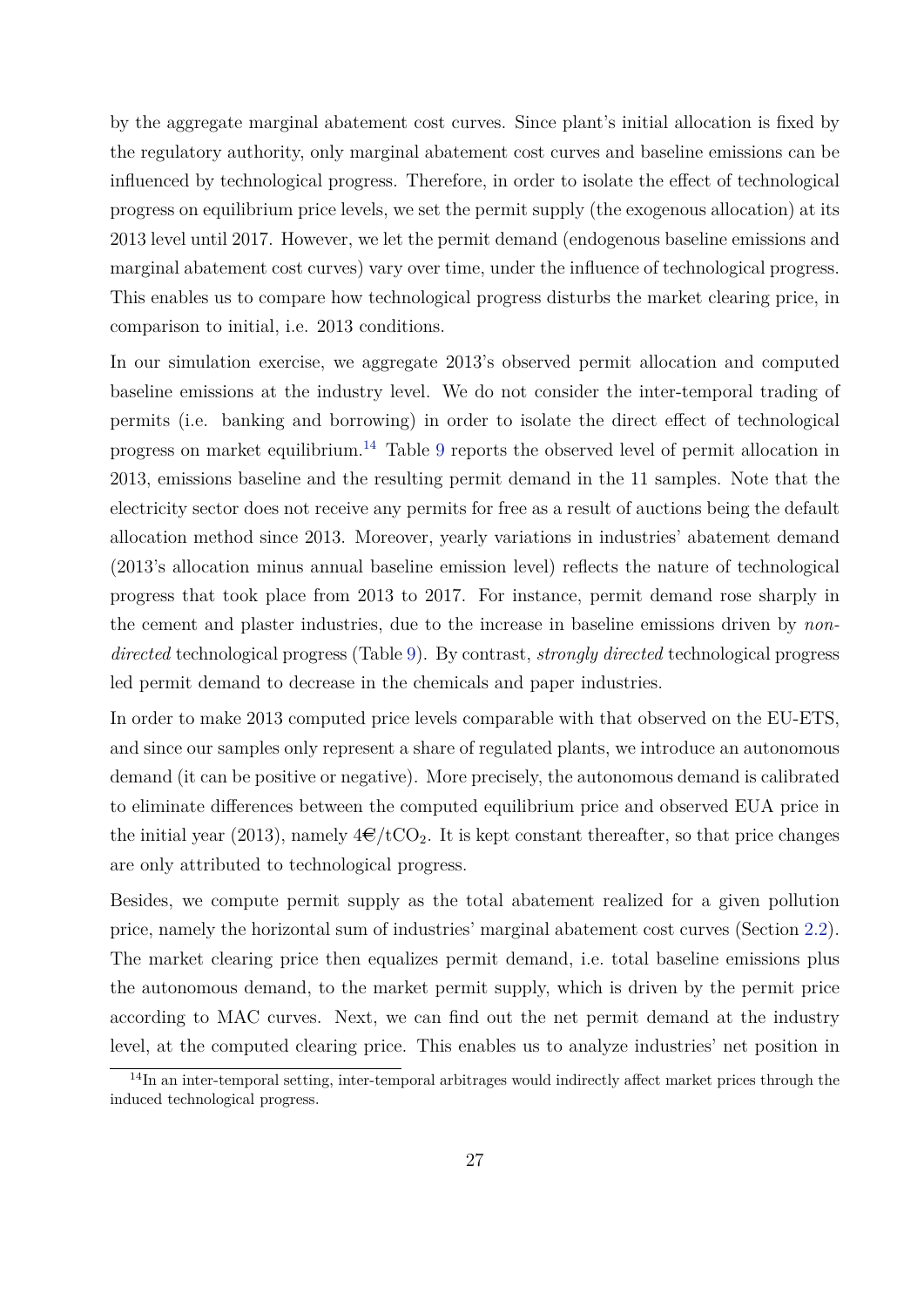the market, namely the difference between permit demand (as baseline emissions minus free allocation) and realized abatement at the market clearing price. Table 7 reports the results. First, and looking at net permit demands in equilibrium (Table 7), we find that all industries are permit buyers. This is due to the autonomous demand which is negative, thus adding up to the permit supply. It further means that the market equilibrium using our sample data alone would have resulted in a much higher clearing price than that observed in 2013 in the EU-ETS. This can be due to the large permit bank that was accumulated over the second trading period, and that we do not take into account here, or the small proportion of plants in notoriously over-allocated sectors such as chemicals and metallurgy (samples' share of emissions in the entire sector is reported in Table 7). Furthermore, it appears that higher carbon-intensity industries tend to hold a shorter position than low carbon ones. Intuitively, this implies that dirtier plants need to buy more allowances in the market than cleaner ones to cover their emissions. In turn, higher carbon-intensity plants bear the financial burden of permit purchases, which tends to be amplified by the price increase due to *non-directed* technological progress.

Second, and importantly, we find that technological progress has an overall upward effect equilibrium prices, under 2013's conditions. In 2013, the computed price is  $4\epsilon$ /tCO<sub>2</sub> as a result of the autonomous being calibrated to reproduce the annual EUA price. Thereafter, the computed clearing price drops slightly below 2013's price level, but rises again and to the extent of  $34\epsilon$ /tCO<sub>2</sub> from 2015 to 2017. Thus, if technological progress had occurred under 2013's conditions, it would have resulted in a much higher carbon price than observed. It implies that overall, technological progress tended to increase the aggregate permit demand through an increase of baseline emissions. This is due to its dominantly *weakly directed* or *non-directed* nature. Yet, our results suggest that *strongly directed* technological progress can be an instrument to alleviate compliance costs. In the paper industry for instance (high carbon intensity sample), technological progress can alleviate the net permit demand by more than 45%.

Yearly variations in the computed carbon price also seem to correlate with oil prices variations. Environmental technological progress is historically linked to oil prices indeed. In particular, Popp et al. (2020) show that high oil prices are associated with more green patents being filled. Between 2013 and 2014, Europe's brent spot price was peaking at the decade's maximum (above  $100\frac{15}{5}$  This could have urged plants to save fuel costs and carry out *strongly directed* technological progress, relaxing the permit constraint on the EU-ETS

<sup>15</sup>Energy information administration : https://www.eia.gov/dnav/pet/hist/rbrteA.htm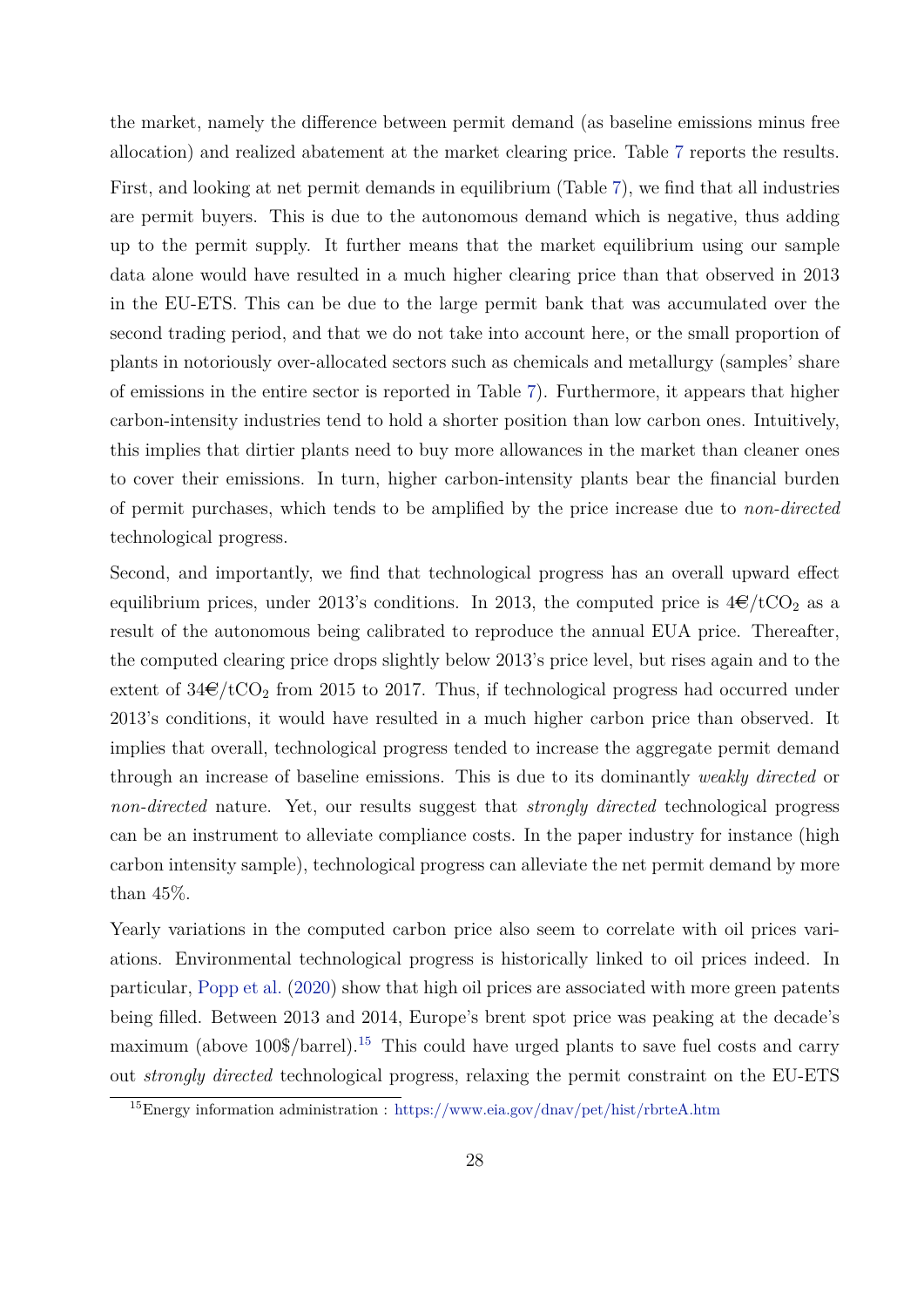and pushing down the market equilibrium price. On the contrary, oil prices declined by nearly 45% between 2014 and 2017, resulting in cheaper fuel and less economic benefits to cut emissions. This could explain the dominantly *non-directed* technological progress we observed, with an upward pressure on carbon prices.

| Industry                          | Emissions share | Carbon    |                  | Net demand $(MtCO2)$ |        |         |         |
|-----------------------------------|-----------------|-----------|------------------|----------------------|--------|---------|---------|
|                                   |                 | intensity | 2013             | 2014                 | 2015   | 2016    | 2017    |
| Baked Clay $(23.32)$              | $14.2\%$        | 0.4       | 0.388            | 0.507                | 0.499  | 0.415   | 0.504   |
|                                   |                 | 3.6       | 0.676            | 0.698                | 0.619  | 0.437   | 0.438   |
| Cement $(23.51)$                  | 14.1 %          | 5.1       | 11.318           | 11.963               | 11.808 | 12.452  | 14.455  |
| Chemicals $(20.1)$                | 4.8 %           | 0.3       | 6.779            | 5.532                | 5.708  | 5.657   | 5.675   |
| Electricity $(35.11)$             | $1,2\%$         | 1.1       | 32.733           | 34.057               | 33.707 | 32.304  | 32.345  |
| Metallurgy $(24.1)$               | $3.1\%$         | 0.1       | 1.934            | 1.944                | 2.284  | 2.461   | 2.507   |
|                                   |                 | $0.5\,$   | 2.483            | 2.873                | 3.504  | 4.037   | 3.387   |
|                                   |                 | 0.1       | 0.389            | 0.570                | 0.553  | 0.535   | 0.395   |
| Paper (17.12)                     | $13.9\%$        | 0.5       | 0.988            | 0.876                | 0.859  | 0.851   | 0.735   |
|                                   |                 | 0.9       | 5.221            | 3.468                | 2.910  | 4.198   | 2.833   |
| Plaster $(23.52)$                 | 12.4 %          | 2.8       | 3.301            | 3.772                | 3.887  | 2.963   | 3.045   |
| Clearing price $(\epsilon/tCO_2)$ |                 |           | $\overline{4}$   | 2.9                  | 13     | 38.2    | 36.2    |
| Price gap $(\epsilon/tCO_2)$      |                 |           | $\boldsymbol{0}$ | $-1.1$               | $+9$   | $+34.2$ | $+32.2$ |

Table 7: Market equilibrium

*Note:* The aggregate annual net demand sums up to minus calibrated autonomous demand, namely −6*.6214*×  $10^{7}$ tCO<sub>2</sub>. The price gap represents the difference between our simulated market clearing price and the average EUA price in 2013 ( $4 \times / t \times C_2$ ).

# **6 Policy Implications**

In the context of the EU-ETS, we first find that *non-directed* technological change is at least as, if not more prevalent than *directed* technological progress for regulated, manufacturing plants. It implies that in presence of an environmental regulation, plants primarily seek total factor productivity gains, which can have repercussions on the outcomes of the policy. Furthermore, technological change often leads to increase baseline emissions, despite decreasing the carbon intensity of production. In our context of plants covered under the EU-ETS, this results in inflating the permit price, which affects the cost effectiveness of the regulation (section 5). The financial burden of regulated plants is indeed amplified through two channels: (i) a shorter market position and (ii) a dearer permit price. As a consequence, we find that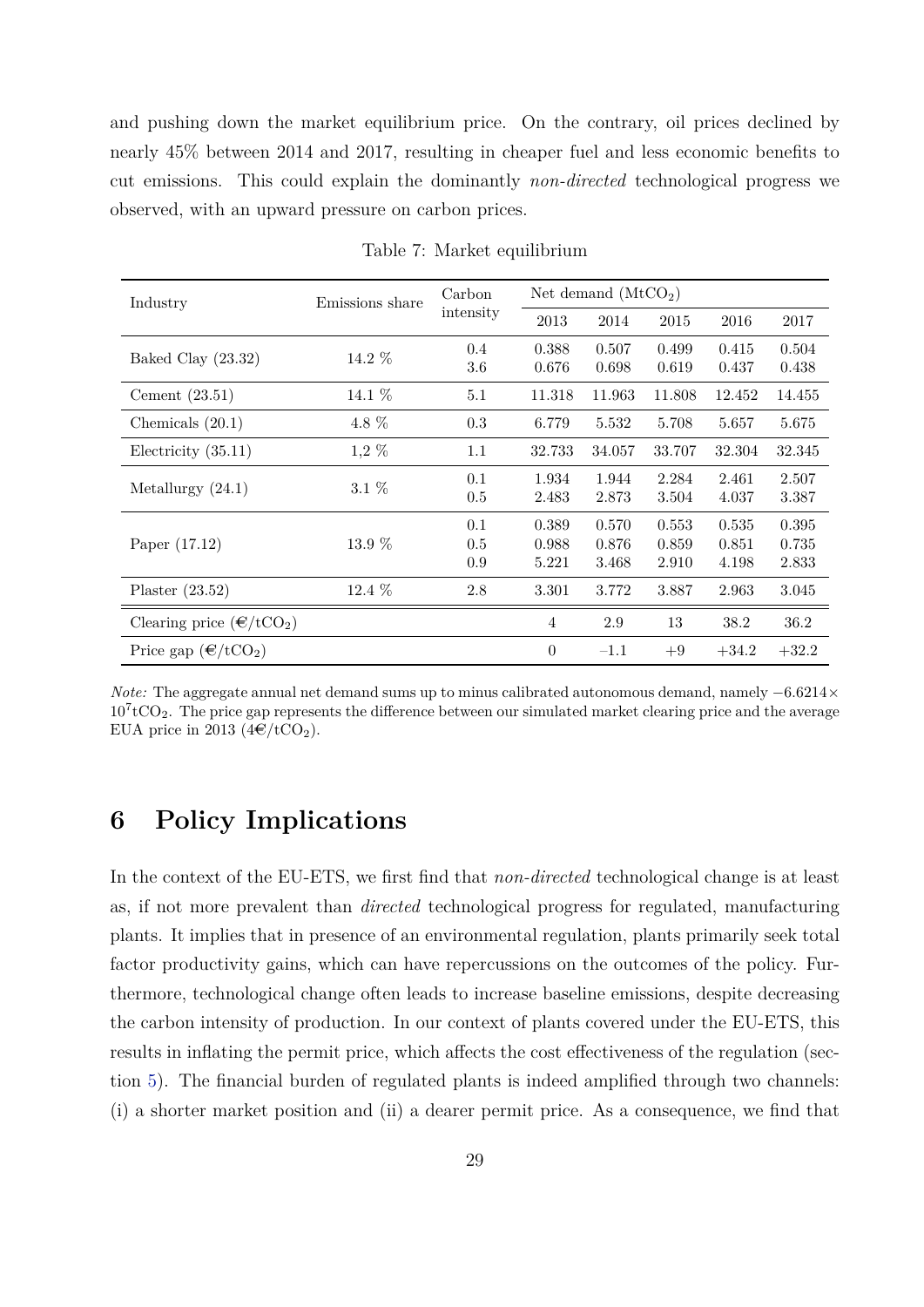only *strongly directed* technological progress enables to alleviate plants' compliance costs.

Interestingly, these results suggest that plants often perceive the EU-ETS as a relative cap on emissions in practice, namely a carbon intensity target, rather than an absolute limit on emissions, which it actually is. This is particularly salient when plants present a low average carbon intensity. We argue that this biased perception could be due to the allowance allocation method. In 2013, an allowance distribution method based on 'benchmarking' was implemented in the EU-ETS manufacturing sector. More precisely, free allocation is determined based on product benchmarks, defined as the average of the 10 % most greenhouse gas efficient installations in terms of carbon intensity of production over the years 2007-2008. Actual allocation levels are then computed by multiplying the benchmark by a historical production level and carbon leakage exposure factors. By setting a carbon-intensity standard within industries, 'dirtier' plants are incentivized to clean their production, while 'cleaner' ones receive all the permits needed to cover their emissions.<sup>16</sup>

For the time being, a single study assesses the impact of product benchmarks empirically (Sartor et al., 2014), and finds that the new allocation method reduces the scope for windfall gains by EU-ETS firms. Although this study does not conduct an impact evaluation of product benchmarks on technological adoption, our results suggest that they could contribute to homogenize plants' carbon intensity within industries. On the one hand, highly carbon intensive plants could have an incentive to carry out *strongly directed* technological progress and reduce their baseline emissions, in order to have a longer their position on the permit market. On the other hand, low carbon intensity plants, would rather benefit from the more generous permit endowment to carry out *weakly directed* or *non-directed* technological progress, and increase their total factor productivity.

We also believe that the directional distance function approach used in this study, which is also a benchmarking method, has several methodological advantages that make it an interesting alternative to the EU-ETS benchmarking procedure. First, the development of product benchmarks was rather costly and cumbersome, as it took two years of extensive consultations and expertise with various stakeholders. By contrast, the directional distance function analysis accommodates little input and output data at the plant level, making it possible to update technical efficiency scores and baseline emissions at little cost. The directional distance function method could prove helpful in updating historical emissions factors and benchmarks, as planned for the second half of Phase 4. This study also points

<sup>&</sup>lt;sup>16</sup>Over the third (and current) trading period, a 43 % share of the total permit offer is covered by a product benchmark (European Commission)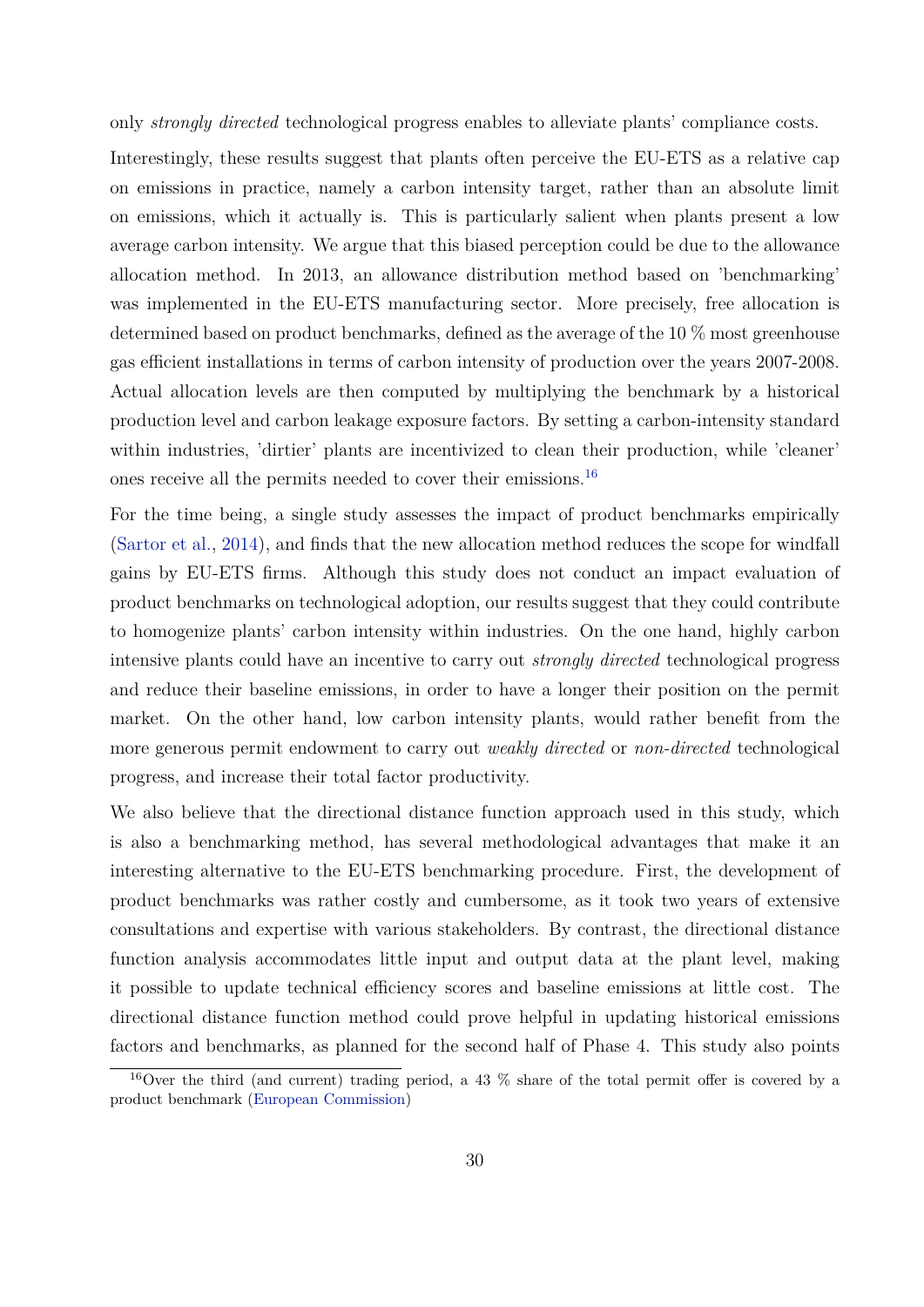out that relying on a grandfathering allocation method underrates the effect of technological progress on the effective abatement demand, with impacts on the carbon market outcomes.

Second, the directional distance function approach reflects plants' production process as a whole, including indirect emissions (related to energy or raw material purchase) to evaluate technical efficiency scores. By contrast, computing plants' permit allocation on the basis of their output, as is currently done in the EU-ETS, presents some shortcomings. Zipperer et al. (2017) raise that output-based allocation methods give an incentive to plants to outsource the production of upstream inputs to off-site facilities, in order to avoid indirect emissions being reflected in their emissions reports. By contrast, tuning plants' permit endowments on the basis of the efficiency input use, as is done in directional distance function approaches, could bring an incentive to optimize the production lines, with greater environmental impacts.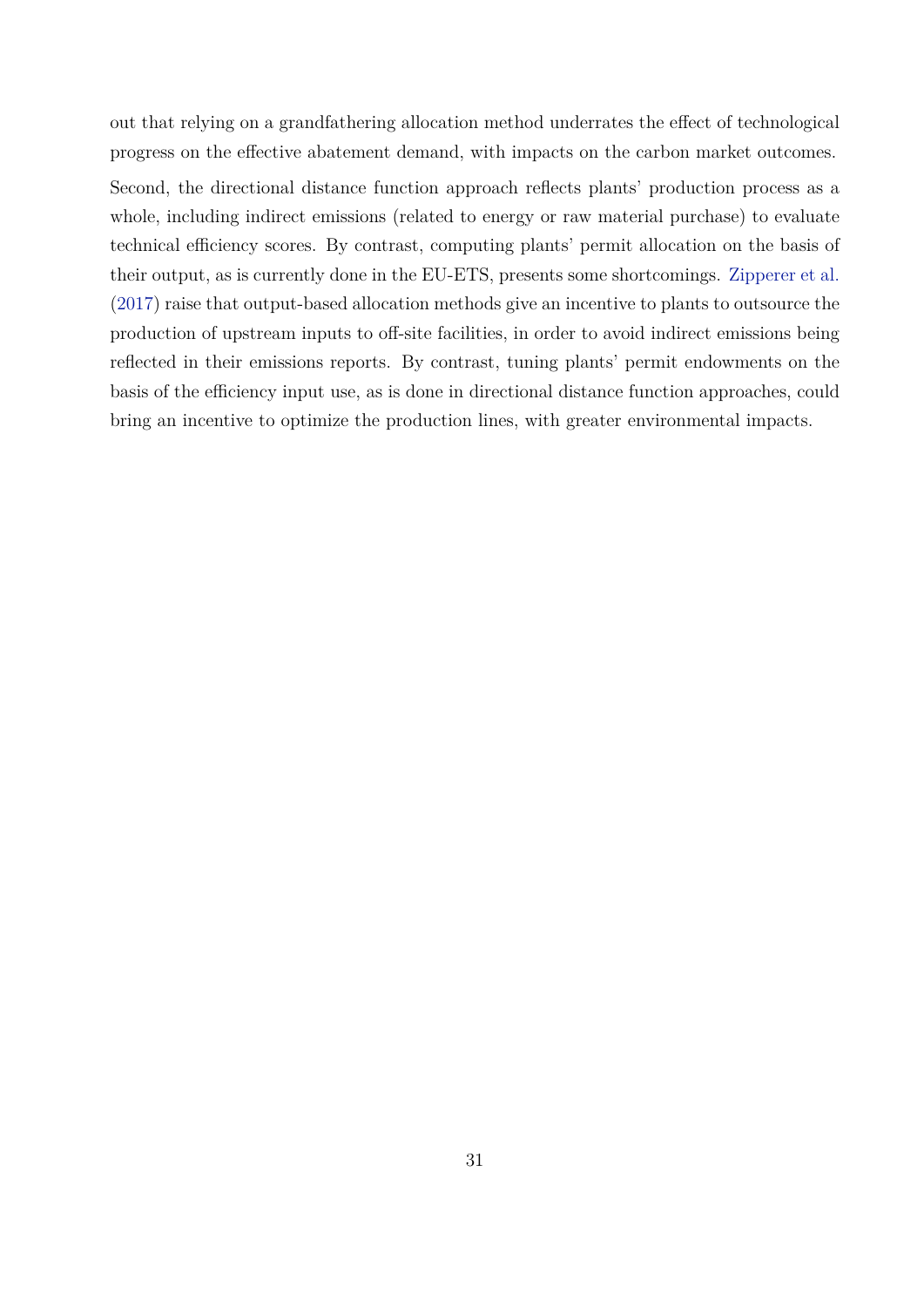# **References**

- Acemoglu, D. (1998). Why do new technologies complement skills? Directed technical change and wage inequality. *The Quarterly Journal of Economics*, **113**, 1055–89.
- Acemoglu, D. (2002). Directed technical change. *The Review of Economic Studies*, **69**, 781– 809.
- Acemoglu, D. (2007). Equilibrium bias of technology. *Econometrica*, **75**(5), 1371–1409.
- Acemoglu, D., Aghion, P., Bursztyn, L. & Hemous, D. (2012). The environment and directed technical change. *American Economic Review*, **102**(1), 131–66.
- Aghion, P., Dechezleprêtre, A., Hemous, D., Martin, R. & Van Reenen, J. (2016). Carbon taxes, path dependency, and directed technical change: Evidence from the auto industry. *Journal of Political Economy*, **124**(1), 1–51.
- Alberola, E., Chevallier, J. & Chèze, B. (2008). Price drivers and structural breaks in european carbon prices 2005–2007. *Energy Policy*, **36**(2), 787–797.
- Baudry, M., Faure, A. & Quemin, S. (2021). Emissions trading with transaction costs. *Journal of Environmental Economics and Management*, **108**, 102468.
- Beck, U. & Kruse-Andersen, P. (2018). Endogenizing the cap in a cap-and-trade system: Assessing the agreement on EU-ETS phase 4. *De Økonomiske Råd*.
- Behr, A. (2015). *Production and efficiency analysis with R*. Springer.
- Borghesi, S., Crespi, F., D'Amato, A., Mazzanti, M. & Silvestri, F. (2015). Carbon abatement, sector heterogeneity and policy responses: evidence on induced eco innovations in the EU. *Environmental Science & Policy*, **54**, 377–388.
- Calel, R. (2020). Adopt or innovate: Understanding technological responses to cap-and-trade. *American Economic Journal: Economic Policy*, **12**(3), 170–201.
- Calel, R. & Dechezleprêtre, A. (2016). Environmental policy and directed technological change: evidence from the european carbon market. *Review of Economics and Statistics*, **98**(1), 173–191.
- Chambers, R. G., Chung, Y. & Färe, R. (1998). Profit, directional distance functions, and nerlovian efficiency. *Journal of Optimization Theory and Applications*, **98**(2), 351–364.
- Chaton, C., Creti, A. & Peluchon, B. (2015). Banking and back-loading emission permits. *Energy Policy*, **82**, 332–341.
- Chaton, C., Creti, A. & Sanin, M.-E. (2018). Assessing the implementation of the market stability reserve. *Energy Policy*, **118**, 642–654.
- Chevallier, J. (2012). Banking and borrowing in the eu-ets: A review of economic modelling, current provisions and prospects for future design. *Journal of Economic Surveys*, **26**(1), 157–176.
- Chung, Y. H., Färe, R. & Grosskopf, S. (1997). Productivity and undesirable outputs: a directional distance function approach. *Journal of Environmental Management*, **51**(3), 229–240.
- Cialani, C. & Mortazavi, R. (2018). Household and industrial electricity demand in Europe. *Energy Policy*, **122**, 592–600.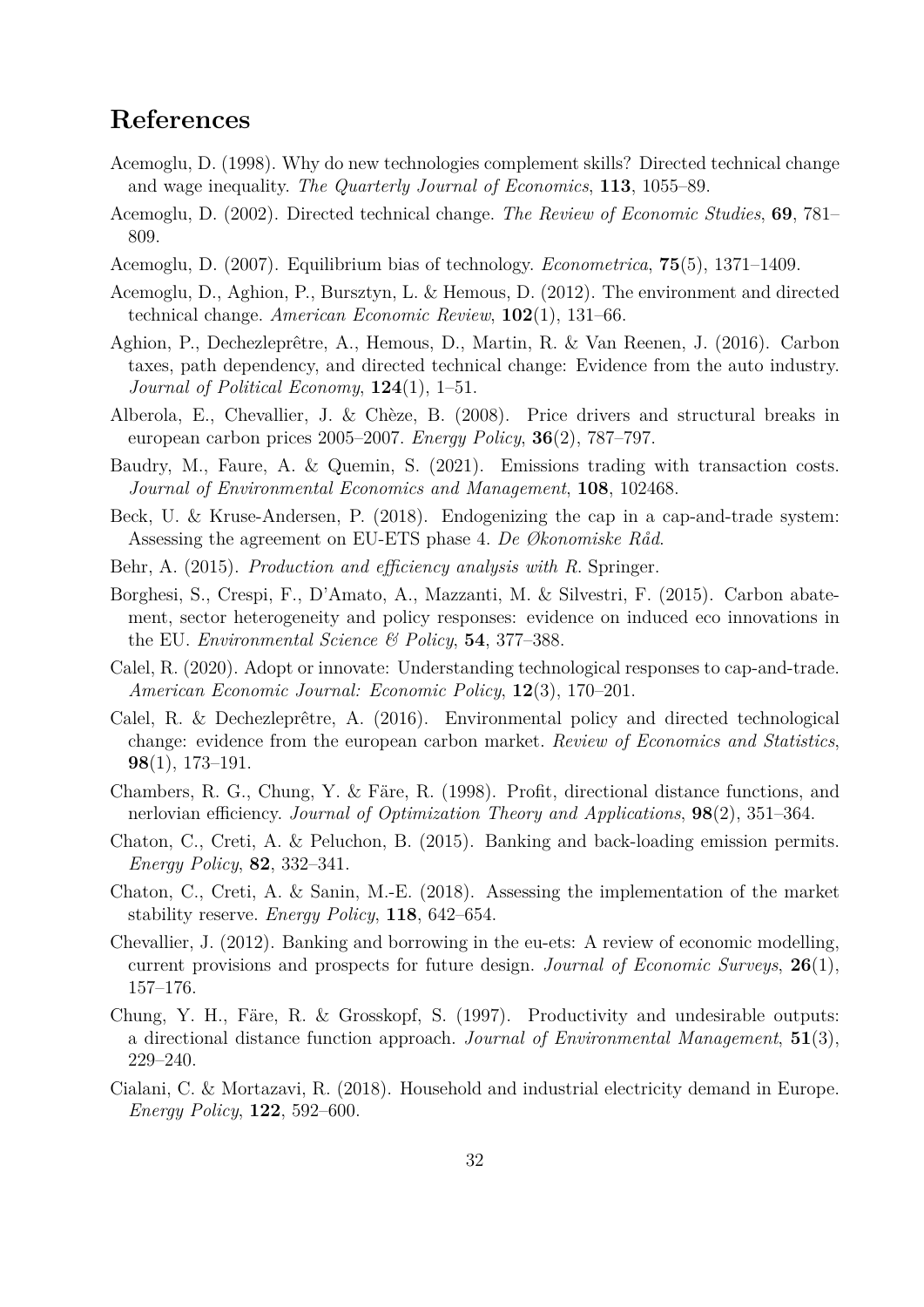- Coelli, T. J., Rao, D. S. P., O'Donnell, C. J. & Battese, G. E. (2005). *An introduction to efficiency and productivity analysis*. Springer Science & Business Media.
- Creti, A., Jouvet, P.-A. & Mignon, V. (2012). Carbon price drivers: Phase I versus phase II equilibrium? *Energy Economics*, **34**(1), 327–334.
- De Perthuis, C. & Trotignon, R. (2014). Governance of CO2 markets: Lessons from the EU-ETS. *Energy Policy*, **75**, 100–106.
- Ellerman, A. D., Valero, V. & Zaklan, A. (2015). *An analysis of allowance banking in the EU-ETS*. Working Paper RSCAS 2015/29, European University Institute.
- Färe, R., Grosskopf, S., Noh, D.-W. & Weber, W. (2005). Characteristics of a polluting technology: theory and practice. *Journal of Econometrics*, **126**(2), 469–492.
- Färe, R., Grosskopf, S. & Weber, W. L. (2006). Shadow prices and pollution costs in US agriculture. *Ecological Economics*, **56**(1), 89–103.
- Friedrich, M., Mauer, E.-M., Pahle, M. & Tietjen, O. (2020). From fundamentals to financial assets: the evolution of understanding price formation in the EU-ETS.
- Gerlagh, R., Kverndokk, S. & Rosendahl, K. E. (2009). Optimal timing of climate change policy: Interaction between carbon taxes and innovation externalities. *Environmental and Resource Economics*, **43**(3), 369–390.
- Goulder, L. H. & Mathai, K. (2000). Optimal CO2 abatement in the presence of induced technological change. *Journal of Environmental Economics and Management*, **39**(1), 1–38.
- Goulder, L. H. & Schneider, S. H. (1999). Induced technological change and the attractiveness of CO2 abatement policies. *Resource and Energy economics*, **21**(3-4), 211–253.
- Grubb, M., Duong, M. & Chapuis, T. (1994). Optimizing climate change abatement responses: on inertia and induced technology development. *Integrative Assessment of Mitigation, Impacts, and Adaptation to Climate Change*, (09), 513–534.
- Hicks, J. (1932). *The theory of wages*. Springer.
- Hintermann, B. (2010). Allowance price drivers in the first phase of the EU-ETS. *Journal of Environmental Economics and Management*, **59**(1), 43–56.
- Hintermann, B., Peterson, S. & Rickels, W. (2016). Price and market behavior in phase II of the EU-ETS: A review of the literature. *Review of Environmental Economics and Policy*, **10**(1), 108–128.
- Hitzemann, S., Uhrig-Homburg, M. & Ehrhart, K.-M. (2015). Emission permits and the announcement of realized emissions: Price impact, trading volume, and volatilities. *Energy Economics*, **51**, 560–569.
- Kaya, Y. (1989). Impact of carbon dioxide emission control on gnp growth: interpretation of proposed scenarios. *Intergovernmental Panel on Climate Change/Response Strategies Working Group, May*.
- Koch, N., Fuss, S., Grosjean, G. & Edenhofer, O. (2014). Causes of the EU-ETS price drop: recession, CDM, renewable policies or a bit of everything? New evidence. *Energy Policy*, **73**, 676–85.
- Koch, N., Grosjean, G., Fuss, S. & Edenhofer, O. (2016). Politics matters: regulatory events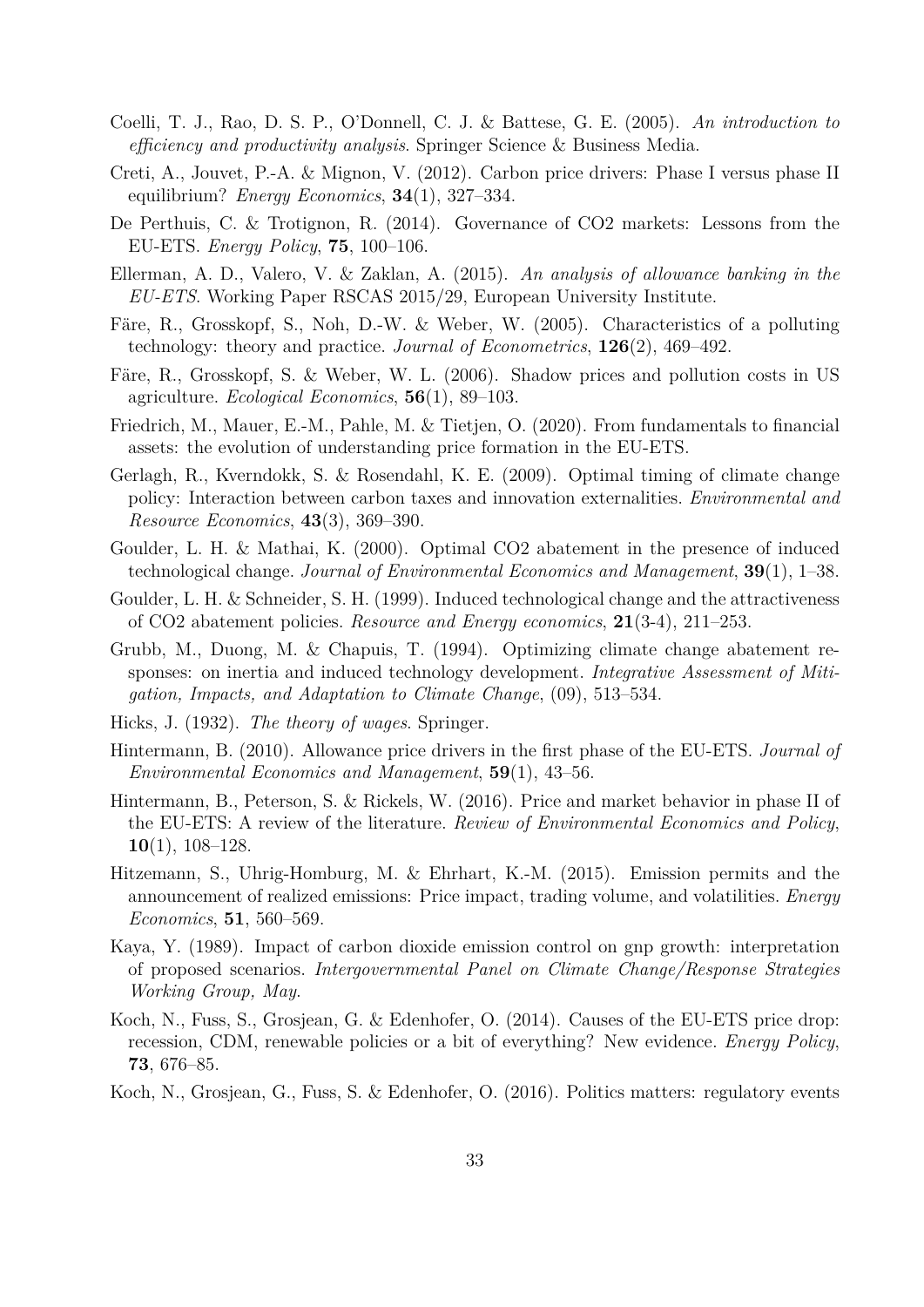as catalysts for price formation under cap-and-trade. *Journal of Environmental Economics & Management*, **78**, 121–39.

- Landis, F. (2015). *Final report on marginal abatement cost curves for the evaluation of the market stability reserve*. Technical report, ZEW-Dokumentation.
- Löschel, A., Lutz, B. J. & Managi, S. (2019). The impacts of the eu-ets on efficiency and economic performance–an empirical analyses for german manufacturing firms. *Resource and Energy Economics*, **56**, 71–95.
- Marklund, P. & Samakovlis, E. (2007). What is driving the eu burden-sharing agreement: efficiency or equity? *Journal of Environmental Management*, **85**(2), 317–29.
- McKinsey, C. (2009). Pathways to a low carbon economy version 2 of the global greenhouse gas abatement cost curve, McKinsey&Company.
- Murty, M. N., Kumar, S. & Dhavala, K. K. (2007). Measuring environmental efficiency of industry: a case study of thermal power generation in india. *Environmental and Resource Economics*, **38**(1), 31–50.
- Oh, D.-h. & Heshmati, A. (2010). A sequential malmquist–luenberger productivity index: environmentally sensitive productivity growth considering the progressive nature of technology. *Energy Economics*, **32**(6), 1345–1355.
- Pahle, M., Burtraw, D., Tietjen, O., Flachsland, C. & Edenhofer, O. (2018). Preserving the integrity of the EU-ETS under unilateral action. In *World Congress for Environmental and Resource Economics, Gothenburg*.
- Perino, G. & Willner, M. (2016). Procrastinating Reform: The Impact of the Market Stability Reserve on the EU-ETS. *Journal of Environmental Economics & Management*, **80**, 37–52.
- Popp, D., Pless, J., Haščič, I. & Johnstone, N. (2020). *Innovation and Entrepreneurship in the Energy Sector*. Technical report, National Bureau of Economic Research.
- Porter, M. E. & Van der Linde, C. (1995). Toward a new conception of the environmentcompetitiveness relationship. *Journal of Economic Perspectives*, **9**(4), 97–118.
- Quemin, S. & Trotignon, R. (2019). *Emissions Trading with Rolling Horizons*. Working Paper, Grantham Research Institute, LSE.
- Quemin, S. & Trotignon, R. (2021). Emissions trading with rolling horizons. *Journal of Economic Dynamics and Control*, **125**, 104099.
- Rickels, W., Görlich, D. & Peterson, S. (2015). Explaining european emission allowance price dynamics: Evidence from phase ii. *German Economic Review*, **16**(2), 181–202.
- Salant, S. W. (2016). What ails the european union's emissions trading system? *Journal of Environmental Economics and Management*, **80**, 6–19.
- Sartor, O., Pallière, C. & Lecourt, S. (2014). Benchmark-based allocations in EU-ETS phase 3 : an early assessment. *Climate Policy*, **14**(4), 507–524.
- Shephard, R. (1970). *Theory of cost and production functions*. Princeton University Press.
- Tietenberg, T. H. & Lewis, L. (2016). *Environmental and natural resource economics*. Routledge.
- Tietjen, O., Lessmann, K. & Pahle, M. (2020). Hedging and temporal permit issuances in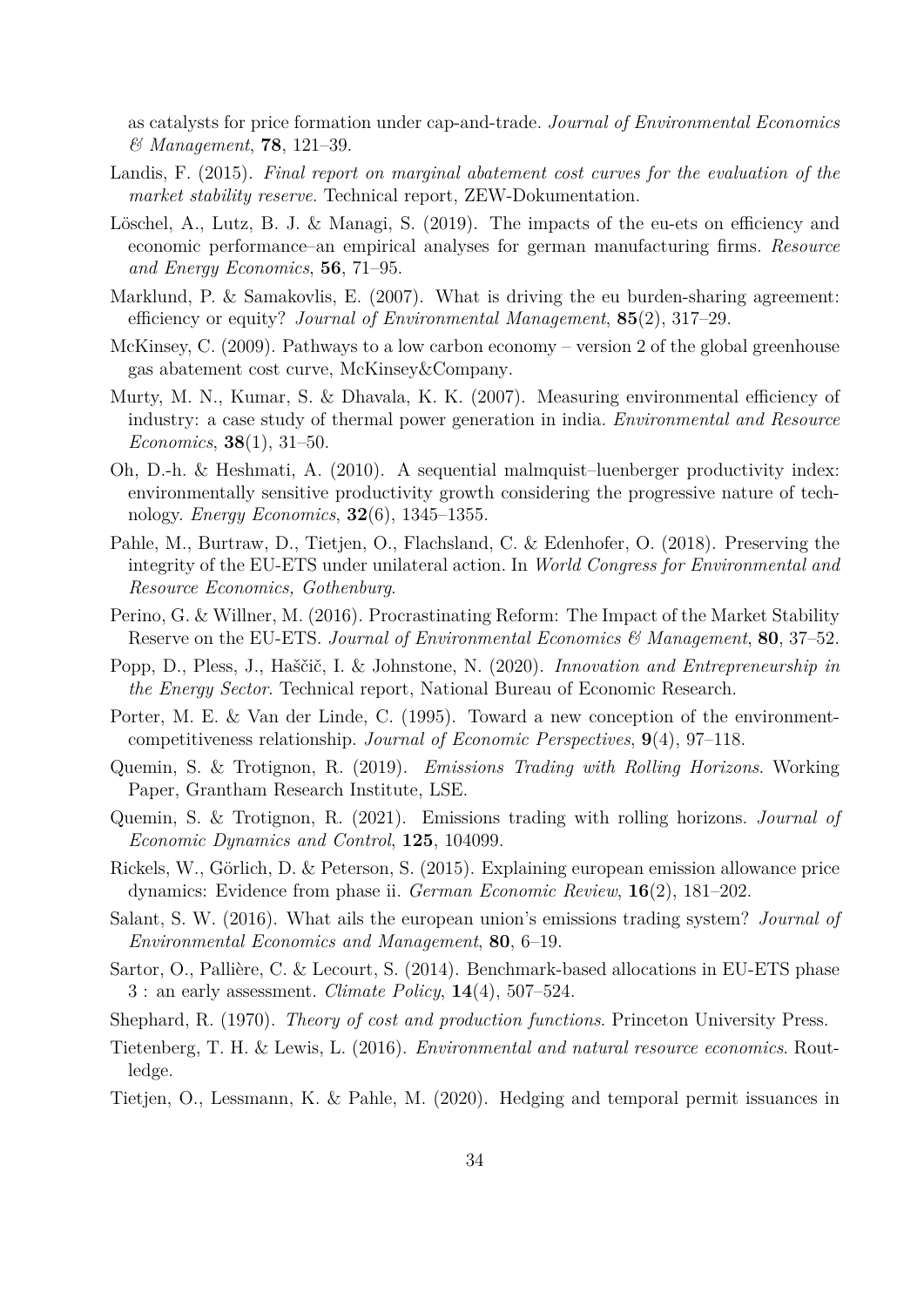cap-and-trade programs: The market stability reserve under risk aversion. *Available at SSRN 3436736*.

- Van Leeuwen, G. & Mohnen, P. (2017). Revisiting the porter hypothesis: an empirical analysis of green innovation for the netherlands. *Economics of Innovation and New Technology*, **26**(1-2), 63–77.
- Vardanyan, M. & Noh, D.-W. (2006). Approximating pollution abatement costs via alternative specifications of a multi-output production technology: a case of the US electric utility industry. *Journal of Environmental Management*, **80**(2), 177–90.
- Wei, C., Löschel, A. & Liu, B. (2013). An empirical analysis of the co2 shadow price in chinese thermal power enterprises. *Energy Economics*, **40**, 22–31.
- Zhou, P., Zhou, X. & Fan, L. (2014). On estimating shadow prices of undesirable outputs with efficiency models: A literature review. *Applied Energy*, **130**, 799–806.
- Zhou, X., Fan, L. & Zhou, P. (2015). Marginal CO2 abatement costs: Findings from alternative shadow price estimates for shanghai industrial sectors. *Energy Policy*, **77**, 109–117.
- Zipperer, V., Sato, M. & Neuhoff, K. (2017). *Benchmarks for emissions trading–general principles for emissions scope*. Discussion paper, DIW Berlin.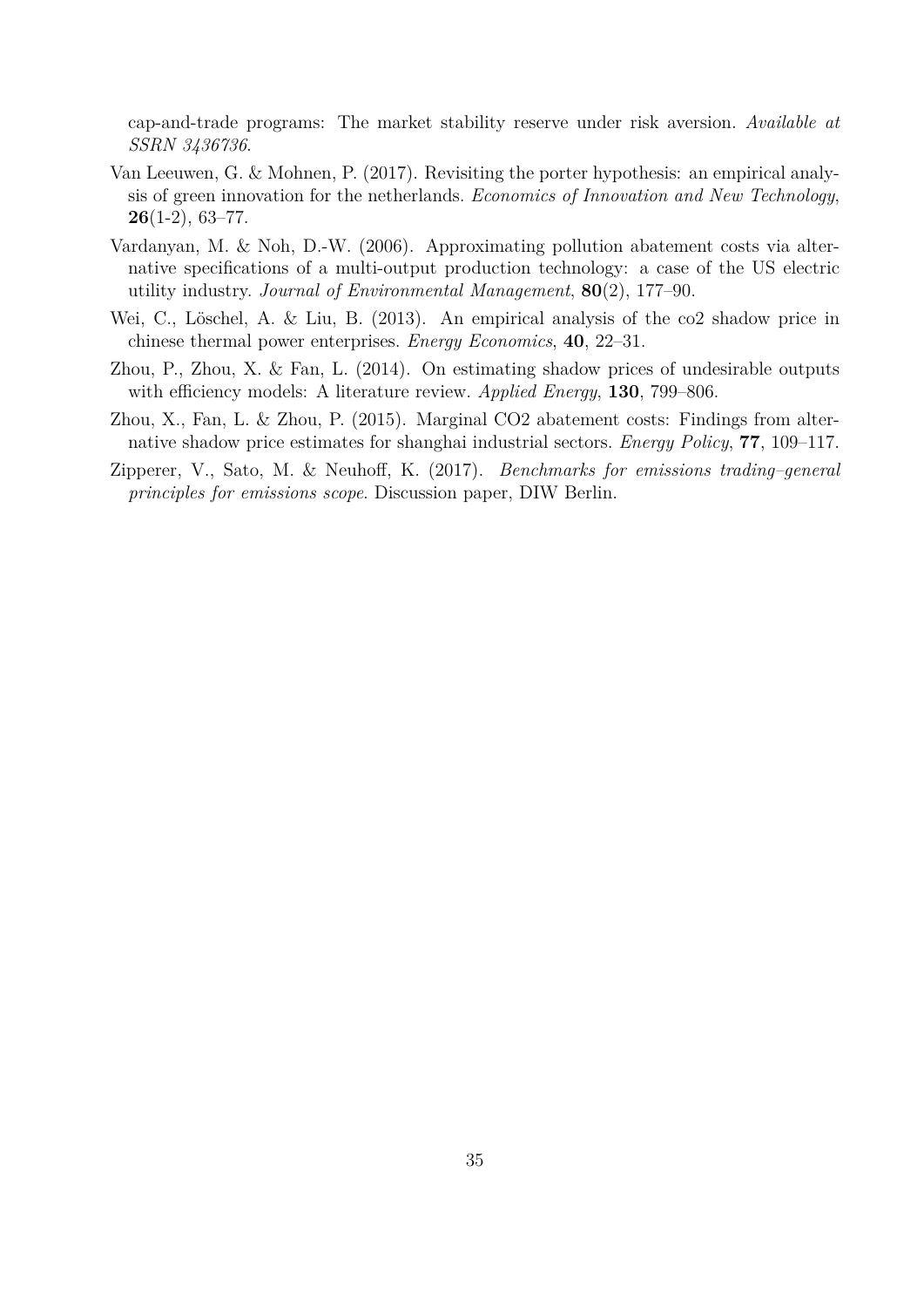# **Appendix**



Figure 6: Input and output dynamics across industries

(e) Electricity

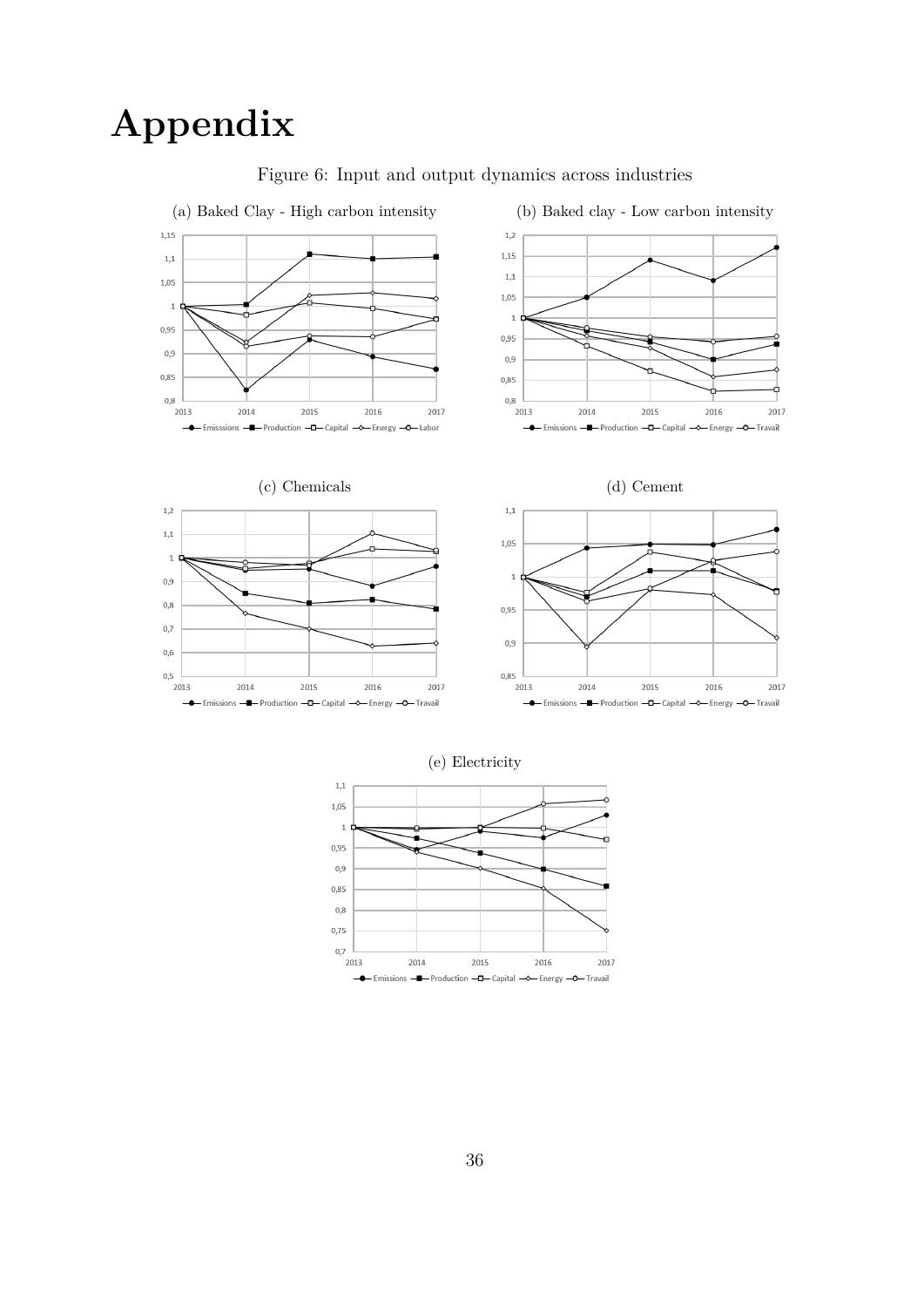

Figure 7: Input and output dynamics across industries - continued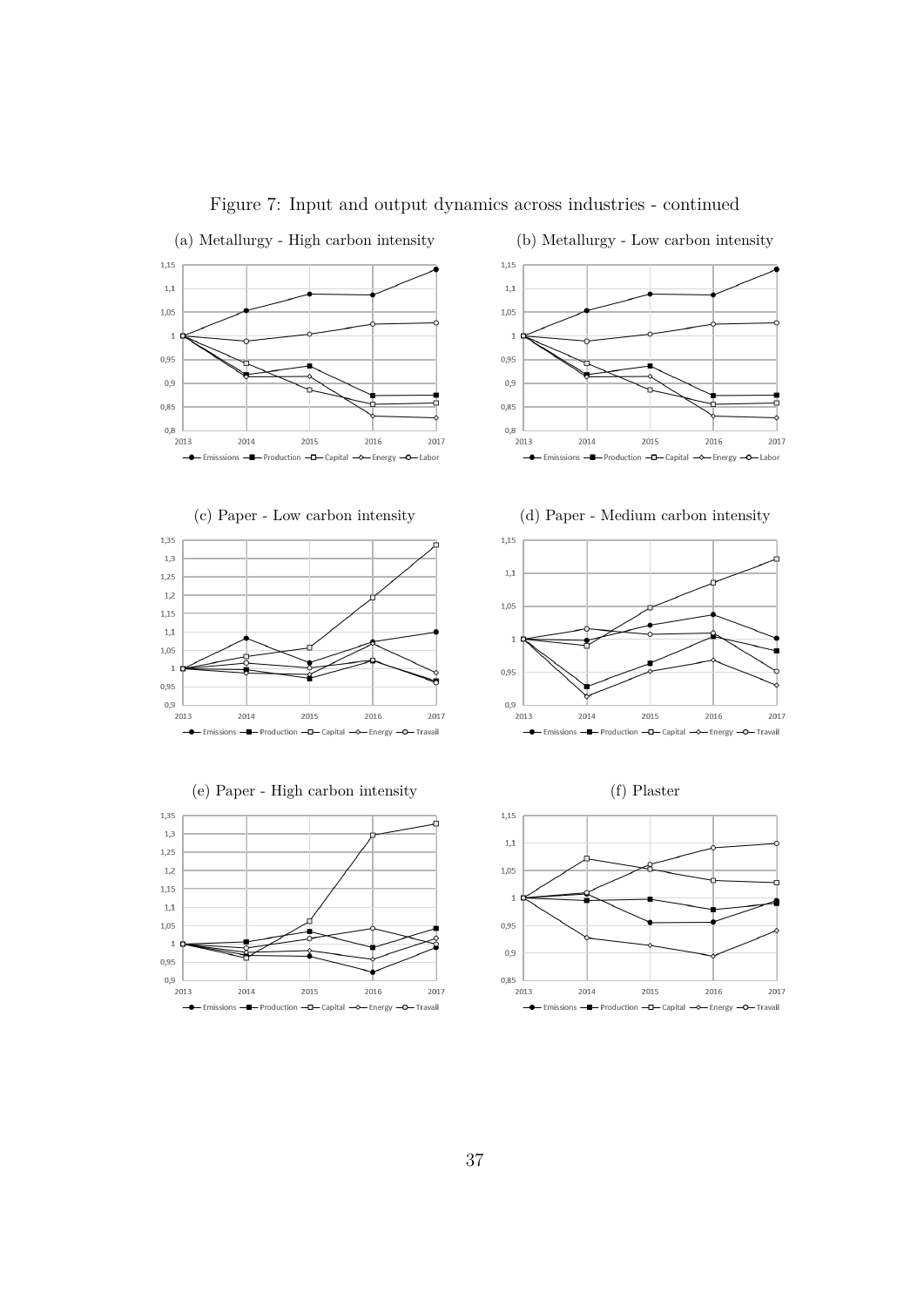| Industry    | Intensity<br>Carbon | Year                                                                   | Baseline emis-<br>sions $(mtCO2)$ | emissions<br>Residual                                                                                                                                                                                                                                          | Abatement<br>EUA price                                                                                                                                  | Abatement<br>$25 \in$ /tCO <sub>2</sub>                                                                                                                                                                      | $100 \in$ / $tCO_2$<br>Abatement                                                                                                                       | $\Delta$ abatement $_{t-1,t},$<br>$100 \text{C}/\text{tCO}_2$                                                                                                                                                                                                                                                                                                                         |
|-------------|---------------------|------------------------------------------------------------------------|-----------------------------------|----------------------------------------------------------------------------------------------------------------------------------------------------------------------------------------------------------------------------------------------------------------|---------------------------------------------------------------------------------------------------------------------------------------------------------|--------------------------------------------------------------------------------------------------------------------------------------------------------------------------------------------------------------|--------------------------------------------------------------------------------------------------------------------------------------------------------|---------------------------------------------------------------------------------------------------------------------------------------------------------------------------------------------------------------------------------------------------------------------------------------------------------------------------------------------------------------------------------------|
|             |                     |                                                                        | 0.963                             |                                                                                                                                                                                                                                                                | $0.\overline{3}$                                                                                                                                        |                                                                                                                                                                                                              |                                                                                                                                                        | $\frac{8}{6}$                                                                                                                                                                                                                                                                                                                                                                         |
|             |                     |                                                                        | 1.045                             |                                                                                                                                                                                                                                                                |                                                                                                                                                         |                                                                                                                                                                                                              |                                                                                                                                                        | $+10.8$ %                                                                                                                                                                                                                                                                                                                                                                             |
|             | 0.4                 |                                                                        | 1.099<br>0.958                    |                                                                                                                                                                                                                                                                | $0.66$<br>$0.5$                                                                                                                                         |                                                                                                                                                                                                              |                                                                                                                                                        |                                                                                                                                                                                                                                                                                                                                                                                       |
|             |                     | $\begin{array}{c} 2013 \\ 2014 \\ 2015 \\ 2016 \\ 2017 \\ \end{array}$ |                                   | $\begin{aligned} \mathcal{R} \hspace{0.1cm} \mathcal{R} \hspace{0.1cm} \mathcal{R} \hspace{0.1cm} \mathcal{R} \hspace{0.1cm} \mathcal{R} \hspace{0.1cm} \mathcal{R} \hspace{0.1cm} \end{aligned}$<br>$\begin{array}{c} 1.9646 \\ 1.1111 \\ 1.1111 \end{array}$ | $888888$                                                                                                                                                | 88888<br>1 1 2 1 1<br>2 2 2 1 2                                                                                                                                                                              | $888888$<br>$813333$<br>$8333$                                                                                                                         | $-2.1\%$<br>$-5.8\%$                                                                                                                                                                                                                                                                                                                                                                  |
| Baked clay  |                     |                                                                        | 1.036                             |                                                                                                                                                                                                                                                                | 0.6                                                                                                                                                     |                                                                                                                                                                                                              |                                                                                                                                                        | $7.5~\%$                                                                                                                                                                                                                                                                                                                                                                              |
|             |                     |                                                                        | 1.233                             | ×<br>1.6                                                                                                                                                                                                                                                       |                                                                                                                                                         | 17.7                                                                                                                                                                                                         |                                                                                                                                                        |                                                                                                                                                                                                                                                                                                                                                                                       |
|             |                     | $\begin{array}{c} 2013 \\ 2014 \\ 2015 \\ 2016 \\ 2017 \end{array}$    |                                   |                                                                                                                                                                                                                                                                | $\begin{aligned} \mathcal{R} &\,\,\mathcal{R} \,\,\mathcal{R} \,\,\mathcal{R} \,\,\mathcal{R} \,\,\mathcal{R} \\ \end{aligned}$<br>$17728$<br>3 3 4 4 4 | $\begin{aligned} \mathcal{R} &\,\, \mathcal{R} \,\, \mathcal{R} \,\, \mathcal{R} \,\, \mathcal{R} \,\, \\ \mathcal{R} &\,\, \mathcal{R} \,\, \mathcal{R} \,\, \mathcal{R} \,\, \\ \end{aligned}$<br>$16.1\,$ | $\begin{aligned} \mathcal{R} &\,\,\mathcal{R} \,\,\mathcal{R} \,\,\mathcal{R} \,\,\mathcal{R} \,\,\mathcal{R} \\ \end{aligned}$<br>$\frac{51.1}{46.6}$ | $\begin{array}{c} 0 \\ 0 \\ 7 \\ 0 \\ 1 \\ 0 \\ 4 \\ 8 \\ 7 \\ 1 \\ 9 \\ 6 \\ 9 \\ 9 \\ 1 \\ 1 \\ 2 \\ 4 \\ 1 \\ 3 \\ 4 \\ 1 \\ 4 \\ 5 \\ 6 \\ 7 \\ 1 \\ 1 \\ 2 \\ 3 \\ 4 \\ 1 \\ 4 \\ 5 \\ 6 \\ 7 \\ 1 \\ 1 \\ 4 \\ 5 \\ 6 \\ 7 \\ 1 \\ 1 \\ 1 \\ 2 \\ 3 \\ 4 \\ 1 \\ 4 \\ 1 \\ 4 \\ 5 \\ 1 \\ 5 \\ 4 \\ 1 \\ 5 \\ 6 \\ 1 \\ 1 \\ 4 \\ 1 \\ 5 \\ 1 \\ 5 \\ 4 \\ 1 \\ 5 \\ 4 \\ 5 \\$ |
|             | 3.6                 |                                                                        | 1.216<br>1.196                    | $\begin{array}{l} \mathcal{R} \mathcal{R} \mathcal{R} \mathcal{R} \end{array}$<br>$\circ \circ \circ \circ \circ$                                                                                                                                              |                                                                                                                                                         | $16.2\,$                                                                                                                                                                                                     | $46.6\,$                                                                                                                                               |                                                                                                                                                                                                                                                                                                                                                                                       |
|             |                     |                                                                        | $1.190\,$                         |                                                                                                                                                                                                                                                                |                                                                                                                                                         | 16.2 <sup>1</sup>                                                                                                                                                                                            | $46.7\,$                                                                                                                                               |                                                                                                                                                                                                                                                                                                                                                                                       |
|             |                     |                                                                        | 1.176                             |                                                                                                                                                                                                                                                                |                                                                                                                                                         | 16.2                                                                                                                                                                                                         | 46.7                                                                                                                                                   |                                                                                                                                                                                                                                                                                                                                                                                       |
|             |                     |                                                                        | 30.820                            | $10.3~\%$                                                                                                                                                                                                                                                      | 3.8                                                                                                                                                     |                                                                                                                                                                                                              | 53.8                                                                                                                                                   | $\frac{6}{2}$                                                                                                                                                                                                                                                                                                                                                                         |
|             |                     |                                                                        | 31.153                            |                                                                                                                                                                                                                                                                |                                                                                                                                                         |                                                                                                                                                                                                              | $53.4\,$                                                                                                                                               |                                                                                                                                                                                                                                                                                                                                                                                       |
| Cement      | $\frac{1}{2}$       | $\begin{array}{c} 2013 \\ 2014 \\ 2015 \\ 2016 \\ 2017 \\ \end{array}$ | 34.211                            | $\begin{aligned} \mathcal{R} &\times \mathcal{R} &\times \mathcal{R} \end{aligned}$                                                                                                                                                                            | $\begin{array}{l} \mathcal{R} \; \mathcal{R} \; \mathcal{R} \; \mathcal{R} \; \mathcal{R} \\ \end{array}$<br>$4.9$ $7.1$                                | 8 8 8 8 8<br>5 4 1 2 3<br>8 8 1 2 8 8<br>8 9 1 2 8 8                                                                                                                                                         | <b>XXXXX</b><br>55.2                                                                                                                                   | $\begin{array}{c} +0.4~\% \\ +13.5~\% \\ +37.4~\% \end{array}$                                                                                                                                                                                                                                                                                                                        |
|             |                     |                                                                        | 44.677                            |                                                                                                                                                                                                                                                                | 6.3                                                                                                                                                     |                                                                                                                                                                                                              | $58.2$<br>$58.6$                                                                                                                                       |                                                                                                                                                                                                                                                                                                                                                                                       |
|             |                     |                                                                        | $44.988\,$                        |                                                                                                                                                                                                                                                                |                                                                                                                                                         |                                                                                                                                                                                                              |                                                                                                                                                        | $+5.8~\%$                                                                                                                                                                                                                                                                                                                                                                             |
|             |                     |                                                                        | 10.920                            | $0.05~\%$                                                                                                                                                                                                                                                      | 0.6                                                                                                                                                     | 3.6                                                                                                                                                                                                          | 11.3                                                                                                                                                   |                                                                                                                                                                                                                                                                                                                                                                                       |
|             |                     | $\begin{array}{c} 2013 \\ 2014 \\ 2015 \\ 2016 \\ 2017 \\ \end{array}$ | 9.663                             | $\begin{aligned} \begin{array}{c} \mathcal{R} & \mathcal{R} \otimes \mathcal{R} \\ \end{array} \end{aligned}$<br>$\begin{array}{c} 0.8 \\ 0.1 \\ 0.02 \\ 0.03 \end{array}$                                                                                     | $\begin{aligned} \mathcal{R} &\,\,\mathcal{R} \,\,\mathcal{R} \,\,\mathcal{R} \,\,\mathcal{R} \,\,\mathcal{R} \\ \end{aligned}$                         | R R R R R<br>$3.\overline{3}$<br>$\overline{4}.\overline{2}$<br>$\overline{5}.\overline{2}$                                                                                                                  | $\begin{aligned} \mathcal{R} &\,\,\mathcal{R} \,\,\mathcal{R} \,\,\mathcal{R} \,\,\mathcal{R} \,\,\mathcal{R} \\ \end{aligned}$<br>$11.8$              | $\begin{array}{c} 0 \ \% \\ -15.8 \\ +3.2 \\ +1.2 \\ +1.1 \\ +0.1 \\ \end{array}$                                                                                                                                                                                                                                                                                                     |
| Chemicals   | $0.\overline{3}$    |                                                                        | 9.894                             |                                                                                                                                                                                                                                                                |                                                                                                                                                         |                                                                                                                                                                                                              | $12.6\,$                                                                                                                                               |                                                                                                                                                                                                                                                                                                                                                                                       |
|             |                     |                                                                        | 0.980                             |                                                                                                                                                                                                                                                                | $0.\overline{3}$<br>$1.\overline{4}$                                                                                                                    |                                                                                                                                                                                                              | $15.3$<br>$15.8$                                                                                                                                       |                                                                                                                                                                                                                                                                                                                                                                                       |
|             |                     |                                                                        | 9.987                             |                                                                                                                                                                                                                                                                | 1.6                                                                                                                                                     | 5.4                                                                                                                                                                                                          |                                                                                                                                                        |                                                                                                                                                                                                                                                                                                                                                                                       |
|             |                     |                                                                        | 33.022                            |                                                                                                                                                                                                                                                                |                                                                                                                                                         | 5.3                                                                                                                                                                                                          | 18.7 %                                                                                                                                                 | $0~\%$                                                                                                                                                                                                                                                                                                                                                                                |
|             |                     | $\begin{array}{c} 2013 \\ 2014 \\ 2015 \\ 2016 \\ 2017 \end{array}$    | 34.276                            | そそももち<br>$0.34$<br>$0.1$                                                                                                                                                                                                                                       | $\begin{aligned} \mathcal{R} &\,\,\mathcal{R} \,\,\mathcal{R} \,\,\mathcal{R} \,\,\mathcal{R} \,\,\mathcal{R} \\ \end{aligned}$<br>0.1925               | <b>XXXXX</b>                                                                                                                                                                                                 | $18.9~\%$                                                                                                                                              | $\begin{array}{l} +4.4 ~\% \\ +1.8 ~\% \\ +1.3 ~\% \end{array}$                                                                                                                                                                                                                                                                                                                       |
| Electricity | $\Xi$               |                                                                        | 34.883                            |                                                                                                                                                                                                                                                                |                                                                                                                                                         |                                                                                                                                                                                                              | $\%$ $\%$ $\%$<br>$\overline{01}$                                                                                                                      |                                                                                                                                                                                                                                                                                                                                                                                       |
|             |                     |                                                                        | 35.108                            | $0.05\,$                                                                                                                                                                                                                                                       |                                                                                                                                                         |                                                                                                                                                                                                              | $\frac{61}{19}$                                                                                                                                        |                                                                                                                                                                                                                                                                                                                                                                                       |
|             |                     |                                                                        | 35.009                            | 0.1                                                                                                                                                                                                                                                            |                                                                                                                                                         | 5.3                                                                                                                                                                                                          |                                                                                                                                                        | $-0.3~\%$                                                                                                                                                                                                                                                                                                                                                                             |

Table 8: Abatement dynamics: details Table 8: Abatement dynamics: details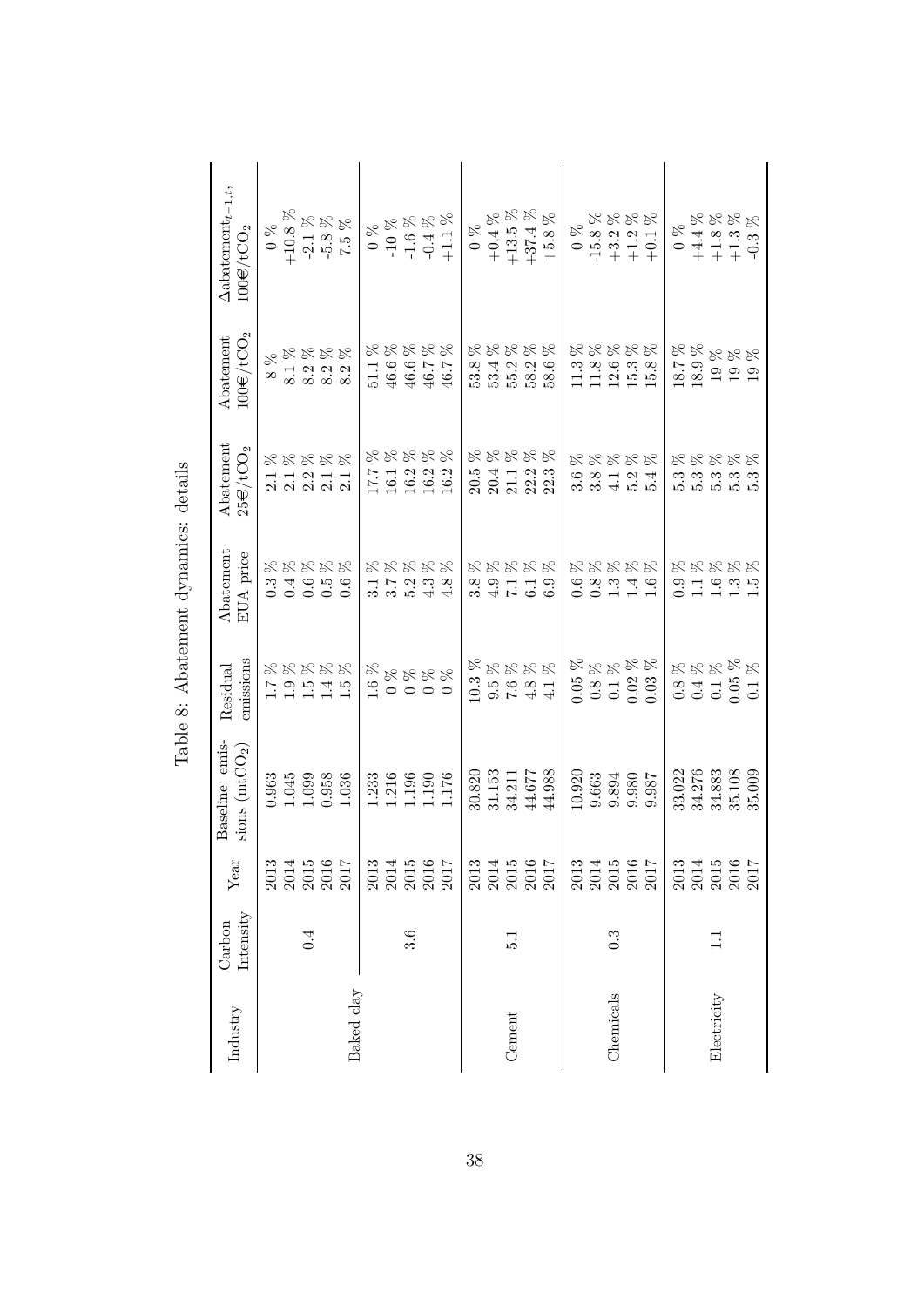| $\begin{array}{l} 9.3 \\ 0.1 \\ 10.1 \\ 9.2 \\ 8.2 \\ 10.2 \\ \end{array}$<br>$0.9888$<br>$0.7668$<br>$0.666$<br>$\begin{array}{l} 1.7~\% \\ 1~\% \\ 1~\% \\ 1.1~\% \\ 0.8~\% \end{array}$<br>$\begin{array}{c} 1.4\\ 6.2\\  6.3\\ 4.2\\ 8\\ 8\\ 7\\ 8\\ 9\\ 8\\ 7\\ 7\\ 8\\ 9\\ 1\\ 7\\ 9\\ 8\\ 9\\ 9\\ 9\\ 1\\ 7\\ 9\\ 8\\ 9\\ 1\\ 7\\ 9\\ 8\\ 1\\ 1\\ 1\\ 1\\ 2\\ 3\\ 3\\ 4\\ 1\\ 4\\ 1\\ 2\\ 3\\ 4\\ 1\\ 4\\ 1\\ 2\\ 3\\ 4\\ 3\\ 4\\ 4\\ 4\\ 4\\ 5\\ 1\\ 3\\ 4\\ 4\\ 5\\ 1\\ 4\\ 5\\ 1\\ 4\\ 5\\ 1\\$<br>11.8<br>1 4 6 9 9<br>8 8 8 9 6<br>6.5<br>3.888<br>3.873<br>4.232<br>4.436<br>5.208<br>6.299<br>6.338<br>1.274<br>1.456<br>1.442<br>1.433<br>1.292<br>$2.522$<br>$2.526$<br>2.448<br>6.745<br>5.594<br>2.637<br>2.574<br>4.960<br>7.037<br>6.984<br>4.481<br>4.491<br>4.631<br>6.141<br>2016<br>2013<br>2014<br>2015<br>2017<br>2013<br>2014<br>$2015\,$<br>2016<br>2017<br>2013<br>2014<br>2015<br>2016<br>2017<br>2013<br>2014<br>$\begin{array}{c} 2015 \\ 2016 \end{array}$<br>$2013$<br>$2014$<br>2015<br>2016<br>2013<br>2014<br>2017<br>2017<br>6.5<br>6.5<br>0.1<br>0.1<br>$\Xi$<br>Metallurgy<br>Paper | 88888          | EUA price                                                                                                                                                                  | $25 \in / tCO2$                                                                                                                                                                                                              | $100 \in \text{/tCO}_2$                                                | $100 \in \mathcal{N}$ CO <sub>2</sub>                                                                                                                                                                                                                                                                                                                                               |
|-----------------------------------------------------------------------------------------------------------------------------------------------------------------------------------------------------------------------------------------------------------------------------------------------------------------------------------------------------------------------------------------------------------------------------------------------------------------------------------------------------------------------------------------------------------------------------------------------------------------------------------------------------------------------------------------------------------------------------------------------------------------------------------------------------------------------------------------------------------------------------------------------------------------------------------------------------------------------------------------------------------------------------------------------------------------------------------------------------------------------------|----------------|----------------------------------------------------------------------------------------------------------------------------------------------------------------------------|------------------------------------------------------------------------------------------------------------------------------------------------------------------------------------------------------------------------------|------------------------------------------------------------------------|-------------------------------------------------------------------------------------------------------------------------------------------------------------------------------------------------------------------------------------------------------------------------------------------------------------------------------------------------------------------------------------|
|                                                                                                                                                                                                                                                                                                                                                                                                                                                                                                                                                                                                                                                                                                                                                                                                                                                                                                                                                                                                                                                                                                                             |                |                                                                                                                                                                            | 0.6                                                                                                                                                                                                                          |                                                                        | $\frac{6}{2}$                                                                                                                                                                                                                                                                                                                                                                       |
|                                                                                                                                                                                                                                                                                                                                                                                                                                                                                                                                                                                                                                                                                                                                                                                                                                                                                                                                                                                                                                                                                                                             |                | <b>XXXXX</b><br>$\begin{array}{c} 1.1 \\ 0.1 \end{array}$                                                                                                                  | $\begin{aligned} \mathcal{R} &\,\,\mathcal{R} \,\,\mathcal{R} \,\,\mathcal{R} \,\,\mathcal{R} \,\,\mathcal{R} \\ \end{aligned}$<br>$0.\overline{5}$                                                                          | ちょうちょ<br>2<br>2<br>2<br>2<br>2<br>2<br>2<br>2<br>2<br>2<br>2<br>2<br>2 | $-0.4~\%$                                                                                                                                                                                                                                                                                                                                                                           |
|                                                                                                                                                                                                                                                                                                                                                                                                                                                                                                                                                                                                                                                                                                                                                                                                                                                                                                                                                                                                                                                                                                                             |                | 0.1                                                                                                                                                                        | $\begin{array}{c} 0.5 \\ 0.6 \end{array}$                                                                                                                                                                                    |                                                                        | $\begin{matrix} +9.3 \\ +6.9 \\ \% \end{matrix}$                                                                                                                                                                                                                                                                                                                                    |
|                                                                                                                                                                                                                                                                                                                                                                                                                                                                                                                                                                                                                                                                                                                                                                                                                                                                                                                                                                                                                                                                                                                             |                |                                                                                                                                                                            |                                                                                                                                                                                                                              |                                                                        |                                                                                                                                                                                                                                                                                                                                                                                     |
|                                                                                                                                                                                                                                                                                                                                                                                                                                                                                                                                                                                                                                                                                                                                                                                                                                                                                                                                                                                                                                                                                                                             |                | 0.1                                                                                                                                                                        | 0.6                                                                                                                                                                                                                          |                                                                        | $+0.95%$                                                                                                                                                                                                                                                                                                                                                                            |
|                                                                                                                                                                                                                                                                                                                                                                                                                                                                                                                                                                                                                                                                                                                                                                                                                                                                                                                                                                                                                                                                                                                             | $\%$           |                                                                                                                                                                            |                                                                                                                                                                                                                              | $\beta_{\rm C}$<br>9.5                                                 | $\sim 0$ %                                                                                                                                                                                                                                                                                                                                                                          |
|                                                                                                                                                                                                                                                                                                                                                                                                                                                                                                                                                                                                                                                                                                                                                                                                                                                                                                                                                                                                                                                                                                                             |                |                                                                                                                                                                            |                                                                                                                                                                                                                              | $\beta_{\rm C}$<br>9.7                                                 | $+9.8$ %                                                                                                                                                                                                                                                                                                                                                                            |
|                                                                                                                                                                                                                                                                                                                                                                                                                                                                                                                                                                                                                                                                                                                                                                                                                                                                                                                                                                                                                                                                                                                             |                |                                                                                                                                                                            |                                                                                                                                                                                                                              |                                                                        | $+19.7~\%$                                                                                                                                                                                                                                                                                                                                                                          |
|                                                                                                                                                                                                                                                                                                                                                                                                                                                                                                                                                                                                                                                                                                                                                                                                                                                                                                                                                                                                                                                                                                                             |                | $888888$                                                                                                                                                                   | $888888$<br>5<br>0<br>0<br>0<br>0<br>0<br>0<br>0<br>0<br>0<br>0<br>0                                                                                                                                                         | $10.3\ \%$ 10.5 $\%$                                                   | $+13.4~%$                                                                                                                                                                                                                                                                                                                                                                           |
|                                                                                                                                                                                                                                                                                                                                                                                                                                                                                                                                                                                                                                                                                                                                                                                                                                                                                                                                                                                                                                                                                                                             |                |                                                                                                                                                                            |                                                                                                                                                                                                                              | $10.2~\%$                                                              | $-12.5~\%$                                                                                                                                                                                                                                                                                                                                                                          |
|                                                                                                                                                                                                                                                                                                                                                                                                                                                                                                                                                                                                                                                                                                                                                                                                                                                                                                                                                                                                                                                                                                                             |                |                                                                                                                                                                            | 0.6                                                                                                                                                                                                                          |                                                                        | $0\%$                                                                                                                                                                                                                                                                                                                                                                               |
|                                                                                                                                                                                                                                                                                                                                                                                                                                                                                                                                                                                                                                                                                                                                                                                                                                                                                                                                                                                                                                                                                                                             |                | $\begin{array}{l} \mathcal{R} \; \mathcal{R} \; \mathcal{R} \; \mathcal{R} \; \mathcal{R} \; \mathcal{R} \end{array}$<br>$\begin{array}{c} 11.7 \\ 0.3 \\ 0.1 \end{array}$ | $\begin{aligned} \mathcal{R} \hspace{0.1cm} \mathcal{R} \hspace{0.1cm} \mathcal{R} \hspace{0.1cm} \mathcal{R} \hspace{0.1cm} \mathcal{R} \hspace{0.1cm} \mathcal{R} \hspace{0.1cm} \end{aligned}$<br>$7.7$<br>$7.0$<br>$7.0$ | 888888<br>999999<br>202020                                             | $+15.1%$                                                                                                                                                                                                                                                                                                                                                                            |
|                                                                                                                                                                                                                                                                                                                                                                                                                                                                                                                                                                                                                                                                                                                                                                                                                                                                                                                                                                                                                                                                                                                             |                |                                                                                                                                                                            |                                                                                                                                                                                                                              |                                                                        | $-1~\%$                                                                                                                                                                                                                                                                                                                                                                             |
|                                                                                                                                                                                                                                                                                                                                                                                                                                                                                                                                                                                                                                                                                                                                                                                                                                                                                                                                                                                                                                                                                                                             |                |                                                                                                                                                                            |                                                                                                                                                                                                                              |                                                                        | $-0.6~\%$                                                                                                                                                                                                                                                                                                                                                                           |
|                                                                                                                                                                                                                                                                                                                                                                                                                                                                                                                                                                                                                                                                                                                                                                                                                                                                                                                                                                                                                                                                                                                             |                | 0.2                                                                                                                                                                        | 0.7                                                                                                                                                                                                                          |                                                                        | -9.6 $\%$                                                                                                                                                                                                                                                                                                                                                                           |
|                                                                                                                                                                                                                                                                                                                                                                                                                                                                                                                                                                                                                                                                                                                                                                                                                                                                                                                                                                                                                                                                                                                             |                | 0.4                                                                                                                                                                        |                                                                                                                                                                                                                              | $8.5~\%$                                                               | $0\%$                                                                                                                                                                                                                                                                                                                                                                               |
|                                                                                                                                                                                                                                                                                                                                                                                                                                                                                                                                                                                                                                                                                                                                                                                                                                                                                                                                                                                                                                                                                                                             |                |                                                                                                                                                                            |                                                                                                                                                                                                                              |                                                                        |                                                                                                                                                                                                                                                                                                                                                                                     |
|                                                                                                                                                                                                                                                                                                                                                                                                                                                                                                                                                                                                                                                                                                                                                                                                                                                                                                                                                                                                                                                                                                                             |                | <b>RRRRR</b><br>$0.0000$<br>$0.0000$                                                                                                                                       | 222222<br>222222                                                                                                                                                                                                             | $\begin{array}{c} 88 \\ 88 \\ 8 \end{array}$                           | $\begin{array}{l} -10.6\ \% \\ +0.4\ \% \\ +3.8\ \% \end{array}$                                                                                                                                                                                                                                                                                                                    |
|                                                                                                                                                                                                                                                                                                                                                                                                                                                                                                                                                                                                                                                                                                                                                                                                                                                                                                                                                                                                                                                                                                                             |                |                                                                                                                                                                            |                                                                                                                                                                                                                              | $8.2~\%$                                                               |                                                                                                                                                                                                                                                                                                                                                                                     |
|                                                                                                                                                                                                                                                                                                                                                                                                                                                                                                                                                                                                                                                                                                                                                                                                                                                                                                                                                                                                                                                                                                                             |                |                                                                                                                                                                            |                                                                                                                                                                                                                              | $\aleph$<br>$\infty$                                                   | $-6.9~\%$                                                                                                                                                                                                                                                                                                                                                                           |
|                                                                                                                                                                                                                                                                                                                                                                                                                                                                                                                                                                                                                                                                                                                                                                                                                                                                                                                                                                                                                                                                                                                             |                | 0.9                                                                                                                                                                        |                                                                                                                                                                                                                              |                                                                        | $0\%$                                                                                                                                                                                                                                                                                                                                                                               |
|                                                                                                                                                                                                                                                                                                                                                                                                                                                                                                                                                                                                                                                                                                                                                                                                                                                                                                                                                                                                                                                                                                                             |                | <b>RRRRR</b>                                                                                                                                                               | 5.6 % % % %<br>5.2 % % % %<br>5.2 % % 5.1                                                                                                                                                                                    | $20.1\ \%$ 18.4 $\%$                                                   |                                                                                                                                                                                                                                                                                                                                                                                     |
|                                                                                                                                                                                                                                                                                                                                                                                                                                                                                                                                                                                                                                                                                                                                                                                                                                                                                                                                                                                                                                                                                                                             |                | $\begin{array}{c}\n1.5 \\ 1.5 \\ 1.5\n\end{array}$                                                                                                                         |                                                                                                                                                                                                                              | $\begin{array}{c} 18\ \% \\ 18.7\ \% \\ 18.2\ \% \end{array}$          | $-32.5\ \%$ -11.5 $\%$                                                                                                                                                                                                                                                                                                                                                              |
|                                                                                                                                                                                                                                                                                                                                                                                                                                                                                                                                                                                                                                                                                                                                                                                                                                                                                                                                                                                                                                                                                                                             |                |                                                                                                                                                                            |                                                                                                                                                                                                                              |                                                                        | $+42.2$ $\%$                                                                                                                                                                                                                                                                                                                                                                        |
|                                                                                                                                                                                                                                                                                                                                                                                                                                                                                                                                                                                                                                                                                                                                                                                                                                                                                                                                                                                                                                                                                                                             |                | 1.4                                                                                                                                                                        |                                                                                                                                                                                                                              |                                                                        | -26.6 $\%$                                                                                                                                                                                                                                                                                                                                                                          |
|                                                                                                                                                                                                                                                                                                                                                                                                                                                                                                                                                                                                                                                                                                                                                                                                                                                                                                                                                                                                                                                                                                                             | $\%$           |                                                                                                                                                                            | $\%$<br>$12.7\,$                                                                                                                                                                                                             | $\%$<br>39.2                                                           | $0\%$                                                                                                                                                                                                                                                                                                                                                                               |
|                                                                                                                                                                                                                                                                                                                                                                                                                                                                                                                                                                                                                                                                                                                                                                                                                                                                                                                                                                                                                                                                                                                             |                |                                                                                                                                                                            |                                                                                                                                                                                                                              | $\%$ $\%$<br>$7.88$                                                    |                                                                                                                                                                                                                                                                                                                                                                                     |
| $7.972$<br>$7.972$<br>$7.974$<br>$7.974$<br>$7.997$<br>2015<br>2.9<br>Plaster                                                                                                                                                                                                                                                                                                                                                                                                                                                                                                                                                                                                                                                                                                                                                                                                                                                                                                                                                                                                                                               | $6\%$ 4.1 $\%$ | $888888$<br>2<br>221435<br>221435                                                                                                                                          | $\begin{array}{c} 12.6~\% \\ 12.8~\% \\ 12.8~\% \\ 12.8~\% \end{array}$                                                                                                                                                      | 39.4                                                                   | $\begin{array}{l} 88 \\ 88 \\ 7 \\ 88 \\ 7 \\ 1 \\ 3 \\ 7 \\ 3 \\ 7 \\ 9 \\ 1 \\ 9 \\ 1 \\ 9 \\ 1 \\ 9 \\ 1 \\ 9 \\ 1 \\ 9 \\ 1 \\ 9 \\ 1 \\ 9 \\ 1 \\ 9 \\ 1 \\ 9 \\ 1 \\ 9 \\ 1 \\ 9 \\ 1 \\ 9 \\ 1 \\ 9 \\ 1 \\ 9 \\ 1 \\ 9 \\ 1 \\ 9 \\ 1 \\ 9 \\ 1 \\ 9 \\ 1 \\ 9 \\ 1 \\ 9 \\ 1 \\ 9 \\ 1 \\ 9 \\ 1 \\ 9 \\ 1 \\ 9 \\ 1 \\ 9 \\ 1 \\ 9 \\ 1 \\ 9 \\ 1 \\ 9 \\ 1 \\ 9 \\ 1 \\$ |
| $\overline{4}$<br>2016                                                                                                                                                                                                                                                                                                                                                                                                                                                                                                                                                                                                                                                                                                                                                                                                                                                                                                                                                                                                                                                                                                      | 88             |                                                                                                                                                                            |                                                                                                                                                                                                                              | $\%$<br>39.4                                                           |                                                                                                                                                                                                                                                                                                                                                                                     |
| 3.8<br>2017                                                                                                                                                                                                                                                                                                                                                                                                                                                                                                                                                                                                                                                                                                                                                                                                                                                                                                                                                                                                                                                                                                                 |                |                                                                                                                                                                            |                                                                                                                                                                                                                              | $\%$<br>39.4                                                           |                                                                                                                                                                                                                                                                                                                                                                                     |